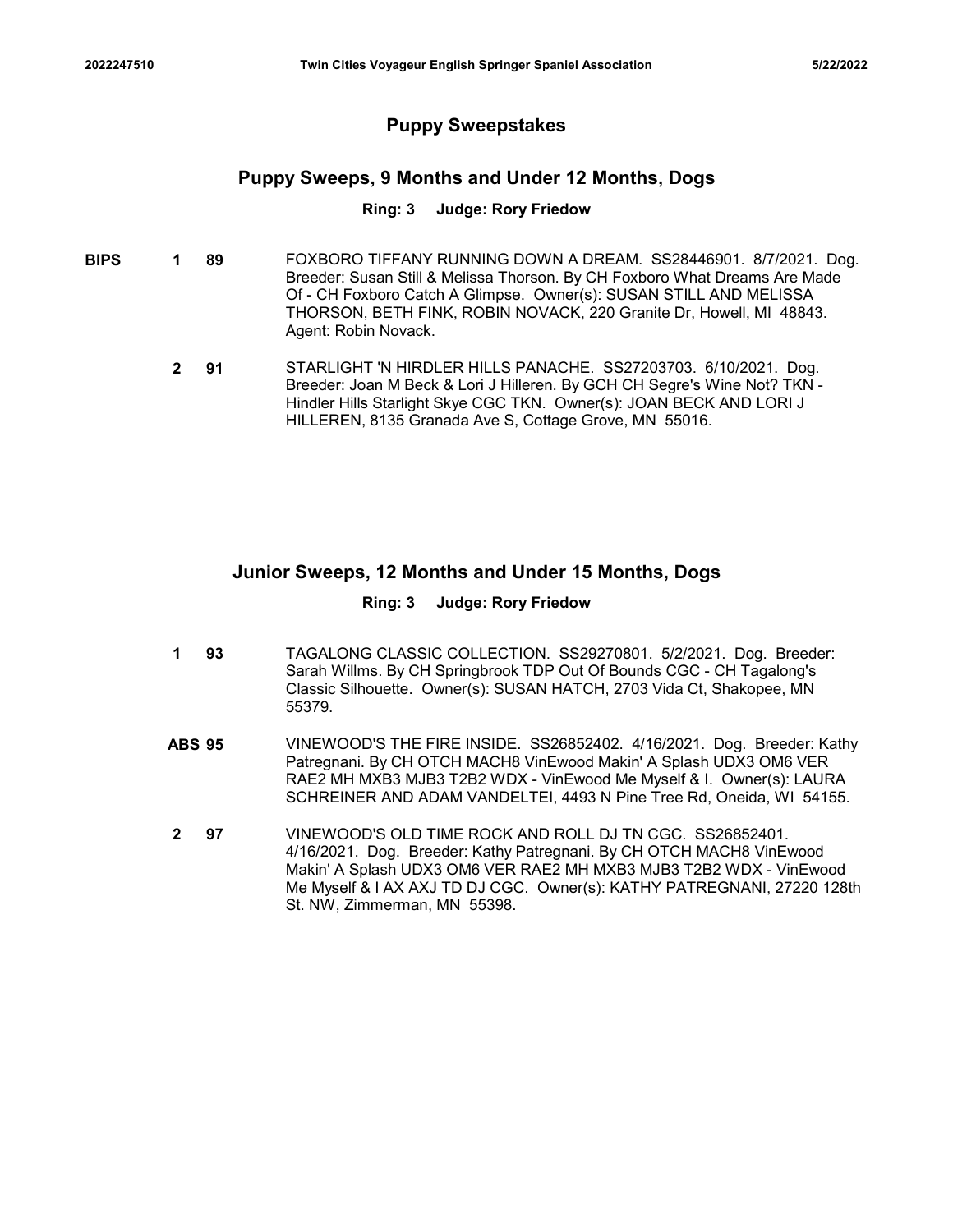# 2022247510 Twin Cities Voyageur English Springer Spaniel Association 5/22/2022<br>Junior Sweeps, 15 Months and Under 18 Months, Dogs<br>Ring: 3 Judge: Rory Friedow Junior Sweeps, 15 Months and Under 18 Months, Dogs

#### Ring: 3 Judge: Rory Friedow

**1 99** VINEEWOOD'S WHOLL STOP THE RAIN DJ. SS26321201. 1/30/2021. Dog. Breeder: Kathy Patregnani. By VineEwood Minnesota Miracle - Segre's Dressed For Success At VinEwood. Owner(s): MICHELLE BERGE, 5330 Florida Ave N, Crystal, MN 55428.

# Puppy Sweeps, 6 Months and Under 9 Months, Bitches

#### Ring: 3 Judge: Rory Friedow

- 1 102 FOXBORO BRIARTON CHIMERE. SS31057502. 10/28/2021. Bitch. Breeder: Susan Still & Cathy Vankempen. By CH Foxboro What Dreams Are Made Of - CH Foxboro Briarton Cakebread. Owner(s): SUSAN STILL AND CATHY VANKEMPEN, 220 Granite Dr, Howell, MI 48843. Agent: Robin Novack.
- 104 SADEMONT'S NOTORIOUS FAMILY TIES. SS31311106. 11/14/2021. Bitch. 3 Breeder: Deborah Peck & Laurie Green. By CH Polesitter Freeway - CH Sademont's Wil-Orion ALl IN THe Family ACT1 SIN. Owner(s): HEATHER RAND AND DEBORAH PECK, 530 Cooper Ave E, Inver Grove Heights, MN 55076.
- 106 CROSSROADS JOCKEYHILL SIMPLY THE BEST. SS31209902. 10/23/2021. 2 Bitch. Breeder: Laurie Green, Crline Jesseman, Boris Pegan, Jody Garcini. By GCHG CH Wil-Orion's Twenty Twenty OAP AJP CGC - CH Jockeyhill One Last Time. Owner(s): SUSAN HATCH, 2703 Vida Ct, Shakopee, MN 55379.

# Puppy Sweeps, 9 Months and Under 12 Months, Bitches

### Ring: 3 Judge: Rory Friedow

- **BOSBIPS 1 108** FOXBORO UP ALL NIGHT. SS30039401. 7/25/2021. Bitch. Breeder: Melissa Thorson & Susan Still. By Telltale Bohemian Rhapsody - Foxboro Justify. Owner(s): MELISSA THORSON & SUSAN STILL, 7286 Lochmoor Dr, Ypslianti, MI 48197.
	- 110 WIL-ORION'S OFF THE BEATEN PATH. SS17678302. 7/12/2021. Bitch. Breeder: Janice Johnson, Erica & Riley Brookshire, Courtney Hansen. By Ch Foxboro Wil-Orion's Outside the Lines - Desertsun Wil-Orion's Goodbye Ordinary. Owner(s): JANICE JOHNSON AND ERICA & RILEY BROOKSHIRE, 310 Birch Drive SE, Saint Cloud, MN 56304. 4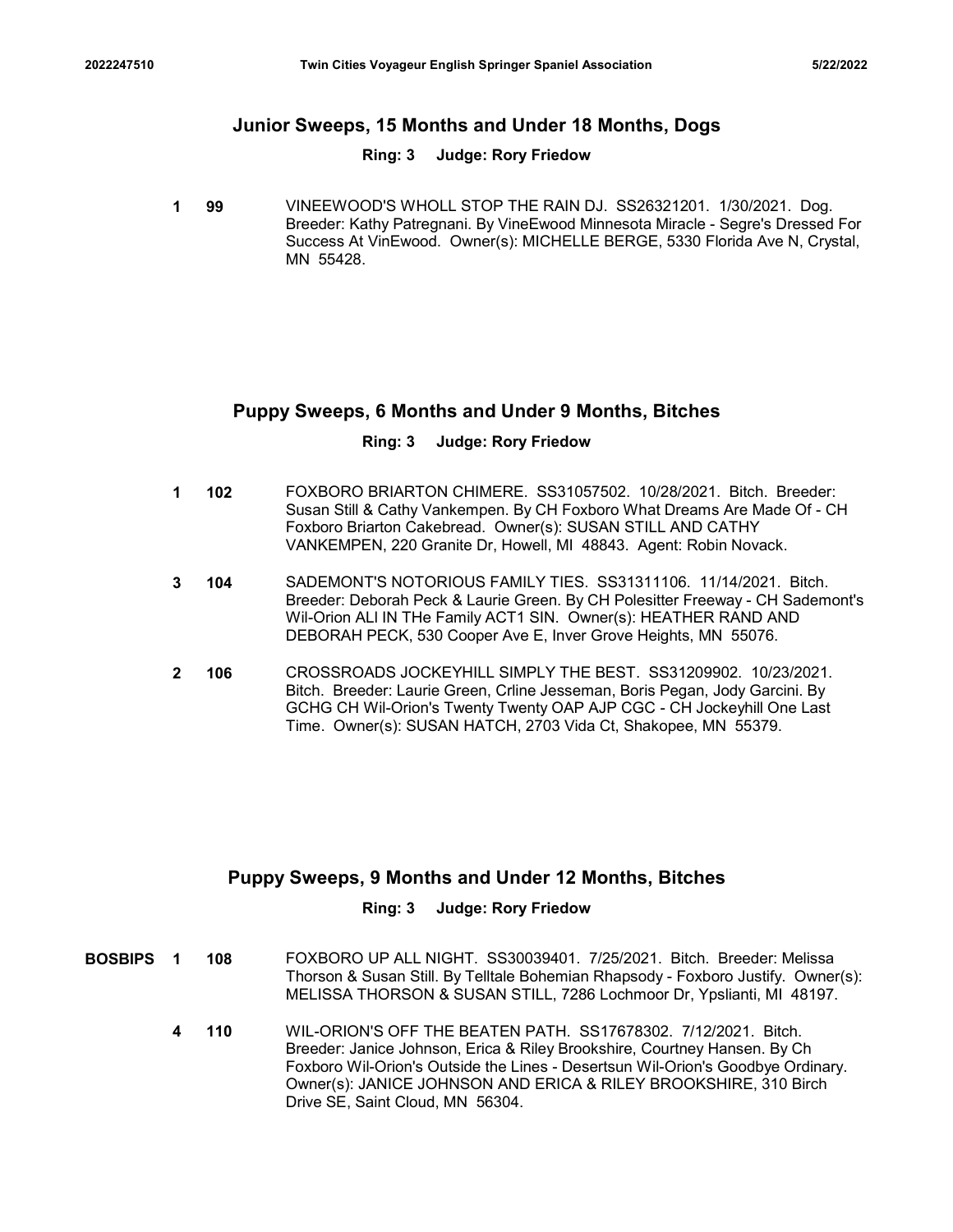- 2022247510 Twin Cities Voyageur English Springer Spaniel Association 5/22/2022<br>3 TARLIGHT'S N HIRDLER HILLS SWEET HARMONY. SS27203901. 6/10/2021.<br>Bitch. Breeder: Lori J Hilleren & Joan Beck. By GCH Segre's Wine Not? Hird 112 STARLIGHT'S N HIRDLER HILLS SWEET HARMONY. SS27203901. 6/10/2021. 3 Bitch. Breeder: Lori J Hilleren & Joan Beck. By GCH Segre's Wine Not? - Hirdler Hill's Starlight Skye CGC TKN. Owner(s): KRISTINE PUNKE, TAYLOR PUNKE AND GRACE PUNKE, 138952 Rainbow Dr, Merrill, WI 54452.
	- 114 TIFFANY'S AUTHENTIC. SS29154101. 8/5/2021. Bitch. Breeder: Elizabeth Fink 2 & Robin Novack. By CH Chelsae Infinite Blessing - CH Telltale Time Will Tell. Owner(s): ROBIN NOVACK AND ELIZABETH FINK, 18118 US Highway 67 South, Milan, IL 61264.

# Junior Sweeps, 12 Months and Under 15 Months, Bitches

#### Ring: 3 Judge: Rory Friedow

- 116 TAGALONGS LITERARY CLASSIC. SS29270802. 5/2/2021. Bitch. Breeder: 2 Sarah Willms. By GCH Springbrook TDP Out Of Bounds - CH Tagalong's Classic Silhouette. Owner(s): CORALIE HARRISON AND BURGESS HARRISON AND SARAH WILLMS, 995 5th St E, St. Paul, MN 55106.
- **1 118** WOODBEIGH ZOOM IN. SS29972102. 5/7/2021. Bitch. Breeder: Kerrie **And A** Frederick. By CH Springbrook TDP Out Of Bounds - GCH Woodbeigh Who Tells Your Story. Owner(s): KERRIE FREDERICK, 2280 SW 204th St, Trimble, MO 64492. Agent: Robin Novack.
- **4 120** TAGALONG MY AMETHYST STAR. SS29270804. 5/2/2021. Bitch. Breeder: Sarah Willms. By CH Springbrook TDP Out Of Bounds CGC - CH Tagalong's Classic Silhouette. Owner(s): JOSIE MICKEY, 701 Rothwell Dr, Columbia, MO 65203.
- **3 122** TAGALONG'S MY OWN HEART. SS29320301. 5/2/2021. Bitch. Breeder: Sarah Willms. By CH Springbrook Tagalong My Own Magic - CH Tagalong's Classic Silhouette. Owner(s): SARAH WILLMS, 11633 Wisconsin Ave N, Champlin, MN 55316.

# Junior Sweeps, 15 Months and Under 18 Months, Bitches

#### Ring: 3 Judge: Rory Friedow

124 SPELLBOUND'S TRUST HIS TIMING. SS23799201. 1/22/2021. Bitch. Breeder: Courtney Hansen, Janice Johnson, Alice Musburger. By CH Wil-Orion's Tri To Remember AXP AJP DN CGC TKN - GCH CH Spellbound's Painting The Roses Red BN OAP NJP XFP CGCA TKI. Owner(s): COURTNEY HANSEN, 2364 La Port Dr., Mounds View, MN 55112. 1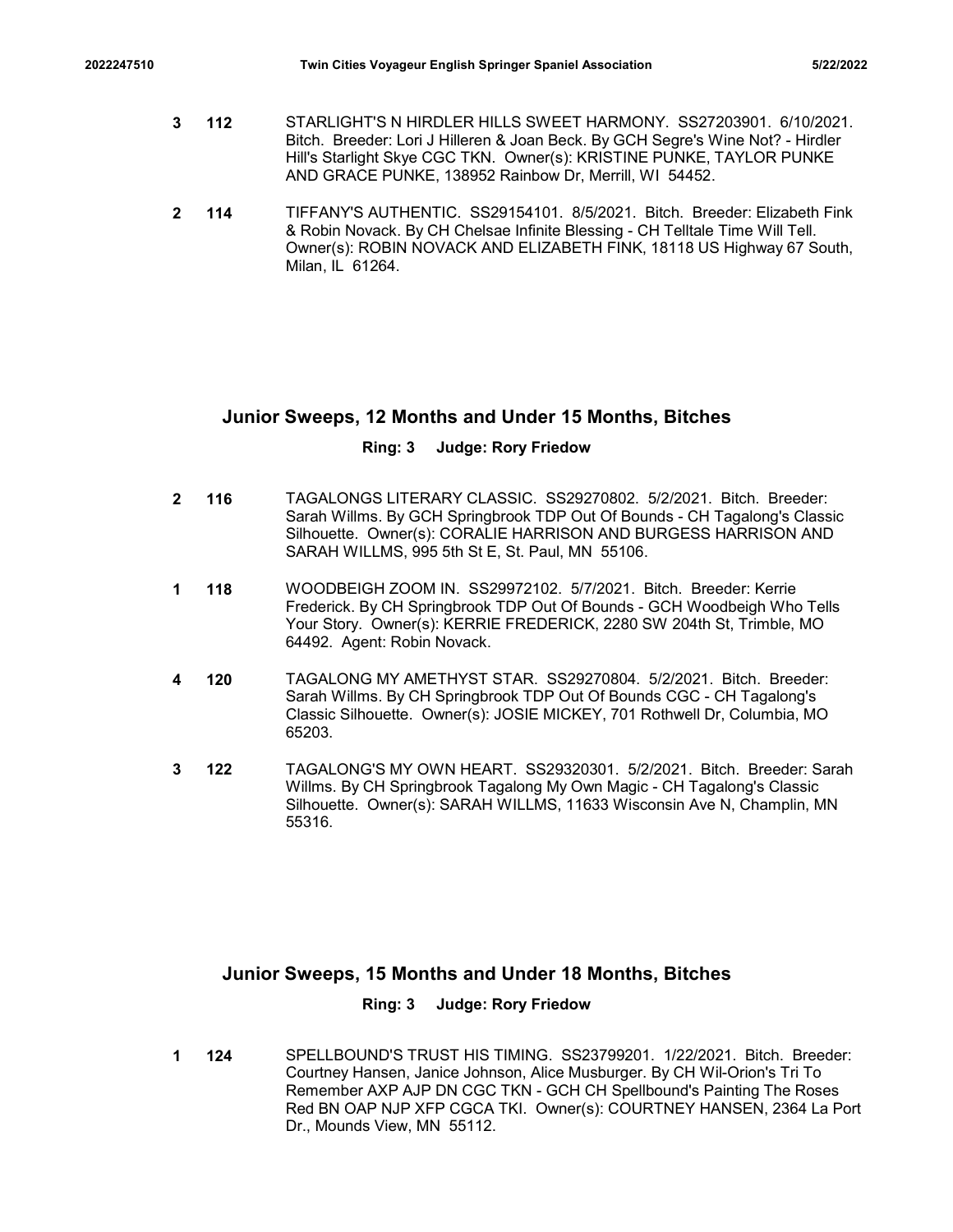2022247510 Twin Cities Voyageur English Springer Spaniel Association 5/22/2022<br>Best in Puppy Sweepstakes 89 Best of Opp to Best in Puppy 108<br>Sweepstakes 89 Sweepstakes Sweepstakes 108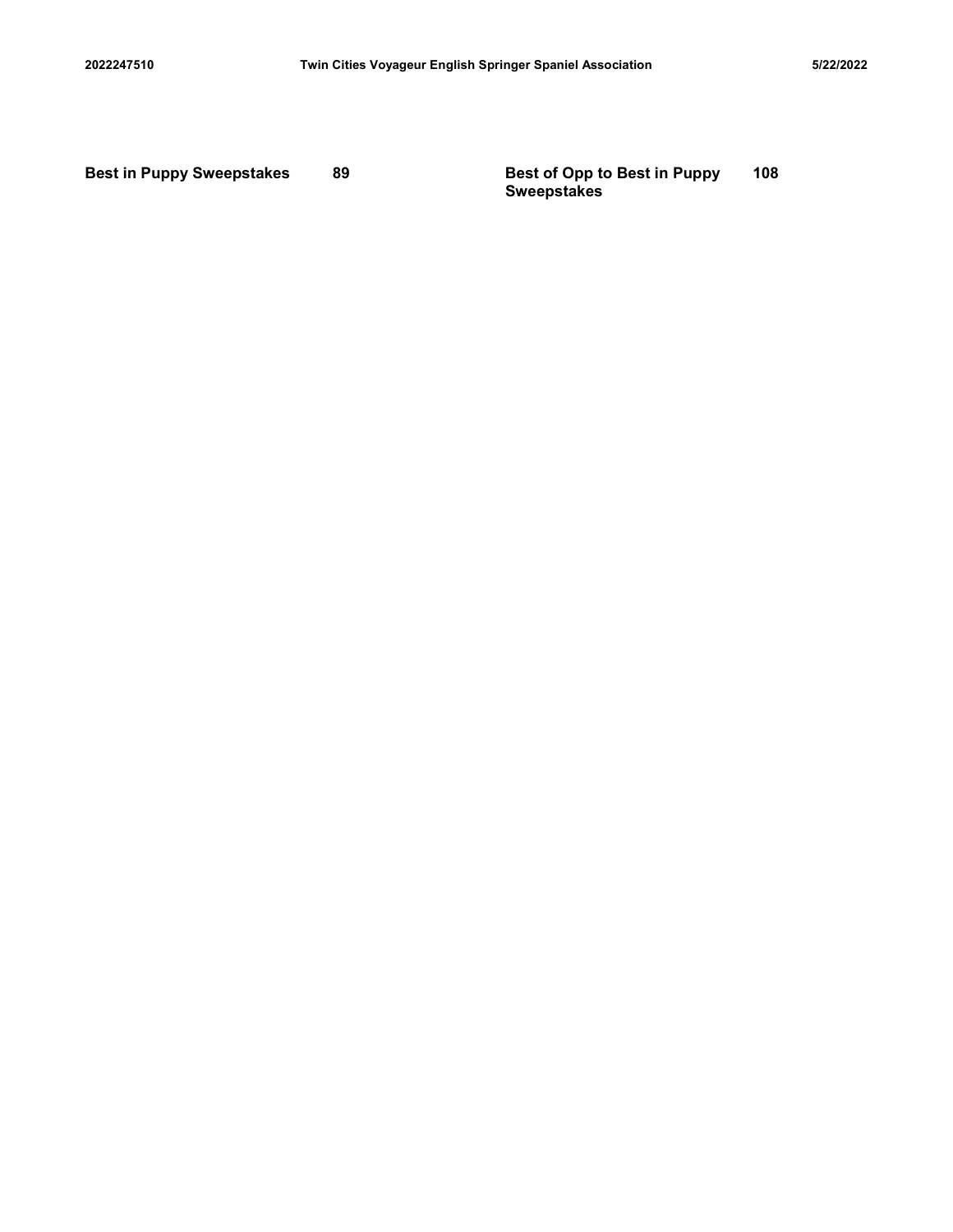# Veteran Sweepstakes

## Veteran Sweeps, 7 Years and Under 9 Years, Dogs

#### Ring: 3 Judge: Rory Friedow

- **BOSBIVS 1 101** CH CEDARWOOD'S ODIN OF ARROWROCK MX MXJ MXB MJB. SR86830502. 3/13/2015. Dog. Breeder: Patricia and Wayne Welch. By GCH Cedarwood's Enchanter NA NAJ CGC - GCH Cedarwood's Made For Me. Owner(s): JEAN DOCKENDORF, 1209 2nd Ave S, Waite Park, MN 56387. Twin Cities Voyageur English Springer Spaniel Association<br>
Veteran Sweepstakes<br>
Veteran Sweeps, 7 Years and Under 9 Years, Dogs<br>
Ring: 3 Judge: Rory Friedow<br>
1 OH CEDARWOOD'S ODIN OF ARROWROCK MX MXJ MXB MJB. SR86830502.<br>
	- Breeder: Julie Roberts and Tekla Viker. By GCH Tagalong's Boy Oh Boy GCH Eldamar's Dartek Rising Star. Owner(s): JULIE ROBERT, TEKLA VIKER AND SARAH WILLMS, 1160 Nash Ave, Kanawha, IA 50447.

## Veteran Sweeps, 7 Years and Under 9 Years, Bitches

#### Ring: 3 Judge: Rory Friedow

- **BIVS 1 126** GCH DARTEK'S ELDAMAR JOURNEY'S ALL JAZZED UP. SR79327501. 7/9/2013. Bitch. Breeder: Tekla Viker, Kim Bullard & Julie Roberts. By CH Amilyn's Flying High - GCH Dartek's Eldamar Envision. Owner(s): TEKLA VIKER, 3610 12th Ave NW, AUstin, MN 55912.
	- **3 128** GCH CEDARWOOD'S JASMINE. SR83373605. 6/11/2014. Bitch. Breeder: Patricia Welch and Wayne Welch. By GCH Cedarwood's Enchanter NA NAJ CGC - CH Cedarwood's Angel Eyes. Owner(s): PATRICIA WELCH, 4171 Cedar Ave SE, ROchester, MN 55904. Agent: Kristi Howe.
	- 130 GCHB CH SIGNATURE'S LEAP OF FAITH CD BN RA THDN CGC TKA. SR84330301. 8/21/2014. Bitch. Breeder: Mary E Dahl & Cynthia Myhre. By GCH CH Wynmoor Champagne Supernova CGC - CH Signature's Point of Grace. Owner(s): MARY DAHL, 12478 State Hwy 1, Thief River Falls, MN 56701. 2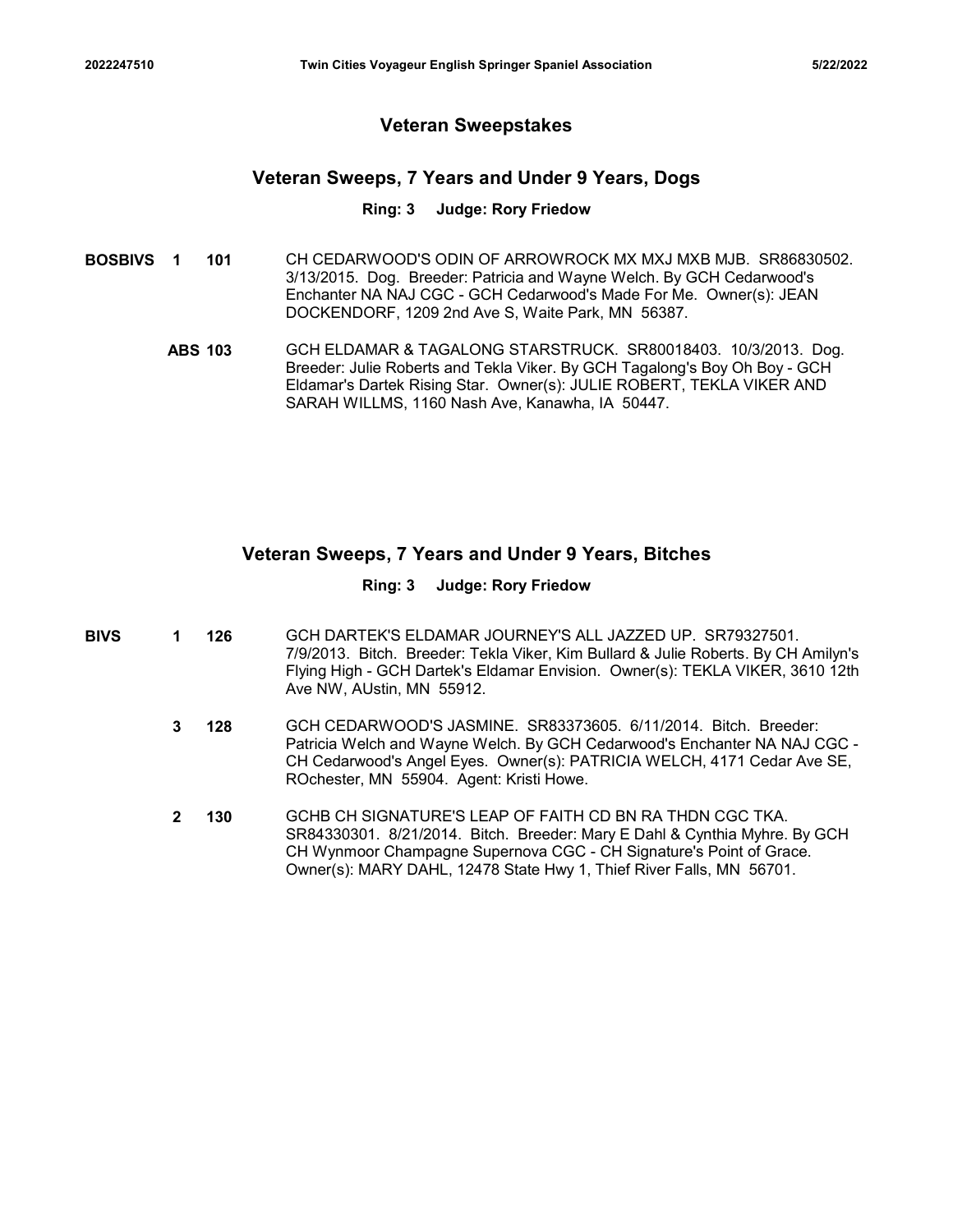# Twin Cities Voyageur English Springer Spaniel Association 5/22/2022<br>
Veteran Sweeps, 9 Years and Under 11 Years, Bitches<br>
Ring: 3 Judge: Rory Friedow Veteran Sweeps, 9 Years and Under 11 Years, Bitches

#### Ring: 3 Judge: Rory Friedow

1 132 GCH CH MYSHAMROCK A SPOONFUL OF SUGAR RN CGC. SR76256703. 12/18/2012. Bitch. Breeder: Cyndi Myhre & Ann Sunderman. By GCH CH Bondir's Lumineux Albert BN RI ACT1 CGC - GCH CH Eldamar N Myshamrock Charlie's Angel THDN CGC. Owner(s): CYNDI MYHRE, 3850 219th Ave NW, Oak Grove, MN 55303.

# Veteran Sweeps, 11 Years and Over, Bitches

#### Ring: 3 Judge: Rory Friedow

- 134 CH SPELLBOUND'S FIRST THRU THE LOOKING GLASS CD BN RE AX AXJ 1 CGCA TKN. SR59748602. 11/6/2009. Bitch. Breeder: Courtney Hansen, Janice Johnson. By GCH CH Wil-Orion's Twenty Twenty - PACH CH Wil-Orion's Spellbound BN RE MXP6 MJP6 MJPS MXPS PAX MFP T2BP. Owner(s): COURTNEY HANSEN, 2364 La Port Dr., Mounds View, MN 55112.
- 136 GCH CH ELDAMAR N MYSHAMROCK CHARLIE'S ANGEL THDN CGC. 2 SR46934103. 1/6/2008. Bitch. Breeder: Dr. Heidi Buytoert, Dale Buytaert, Julie Roberts. By CH Sprucehaven Under Time NA NAJ NAP NJP CD RA - CH Eldamar Cache's The Answer. Owner(s): CYNDI MYHRE, 3850 219th Ave NW, Oak Grove, MN 55303. FRELLBOUND'S FIRST THRU THE LOOKING GLASS CD BN REAX AXJ<br>CGCA TKN SRS9748602 - 11/9/2006 - Blich. Breeder: Courtney Hansen, Janice<br>Johnson By GCH CH Will-Orion's Twenty Twenty-PACH CH Wil-Orion's<br>Spellbound BN RE MXP6 MJP6

Sweeps 101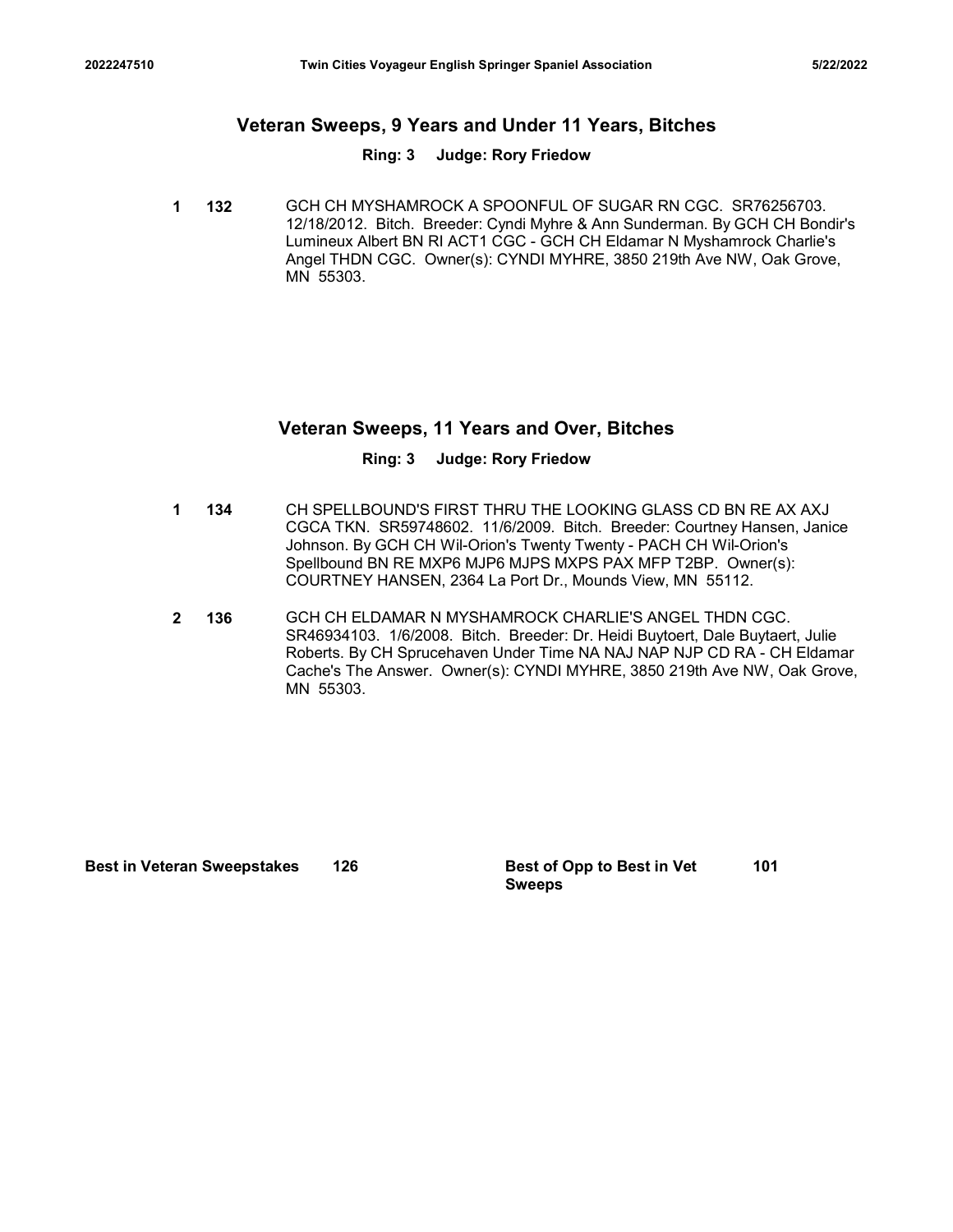# Conformation

# Puppy 9 Months and Under 12 Months, Dogs

#### Ring: 3 Judge: Julie Virosteck

**BP 1 5** FOXBORO TIFFANY RUNNING DOWN A DREAM. SS28446901. 8/7/2021. Dog. Breeder: Susan Still & Melissa Thorson. By CH Foxboro What Dreams Are Made Of - CH Foxboro Catch A Glimpse. Owner(s): SUSAN STILL AND MELISSA THORSON, BETH FINK, ROBIN NOVACK, 220 Granite Dr, Howell, MI 48843. Agent: Robin Novack.

## Twelve-to-Eighteen Months, Dogs

#### Ring: 3 Judge: Julie Virosteck

- 7 VINEEWOOD'S WHOLL STOP THE RAIN DJ. SS26321201. 1/30/2021. Dog. 2 Breeder: Kathy Patregnani. By VineEwood Minnesota Miracle - Segre's Dressed For Success At VinEwood. Owner(s): MICHELLE BERGE, 5330 Florida Ave N, Crystal, MN 55428.
- 9 TAGALONG CLASSIC COLLECTION. SS29270801. 5/2/2021. Dog. Breeder: 1 Sarah Willms. By CH Springbrook TDP Out Of Bounds CGC - CH Tagalong's Classic Silhouette. Owner(s): SUSAN HATCH, 2703 Vida Ct, Shakopee, MN 55379.
- Twelve-to-Eighteen Months, Dogs<br>
Ring: 3 Judge: Julie Virosteck<br>
2 7 VINEEWOOD'S WHOLL STOP THE RAIN DJ. SS26321201. 1/30/2021. Dog.<br>
Breeder: Kathy Patregnani. By VineEwood Minnesota Miracle Segre's Dressed For<br>
Success Patregnani. By CH OTCH MACH8 VinEwood Makin' A Splash UDX3 OM6 VER RAE2 MH MXB3 MJB3 T2B2 WDX - VinEwood Me Myself & I. Owner(s): LAURA SCHREINER AND ADAM VANDELTEI, 4493 N Pine Tree Rd, Oneida, WI 54155.

# Bred-by-Exhibitor Puppy, Dogs

#### Ring: 3 Judge: Julie Virosteck

13 STARLIGHT 'N HIRDLER HILLS PANACHE. SS27203703. 6/10/2021. Dog. Breeder: Joan M Beck & Lori J Hilleren. By GCH CH Segre's Wine Not? TKN - Hindler Hills Starlight Skye CGC TKN. Owner(s): JOAN BECK AND LORI J HILLEREN, 8135 Granada Ave S, Cottage Grove, MN 55016. 1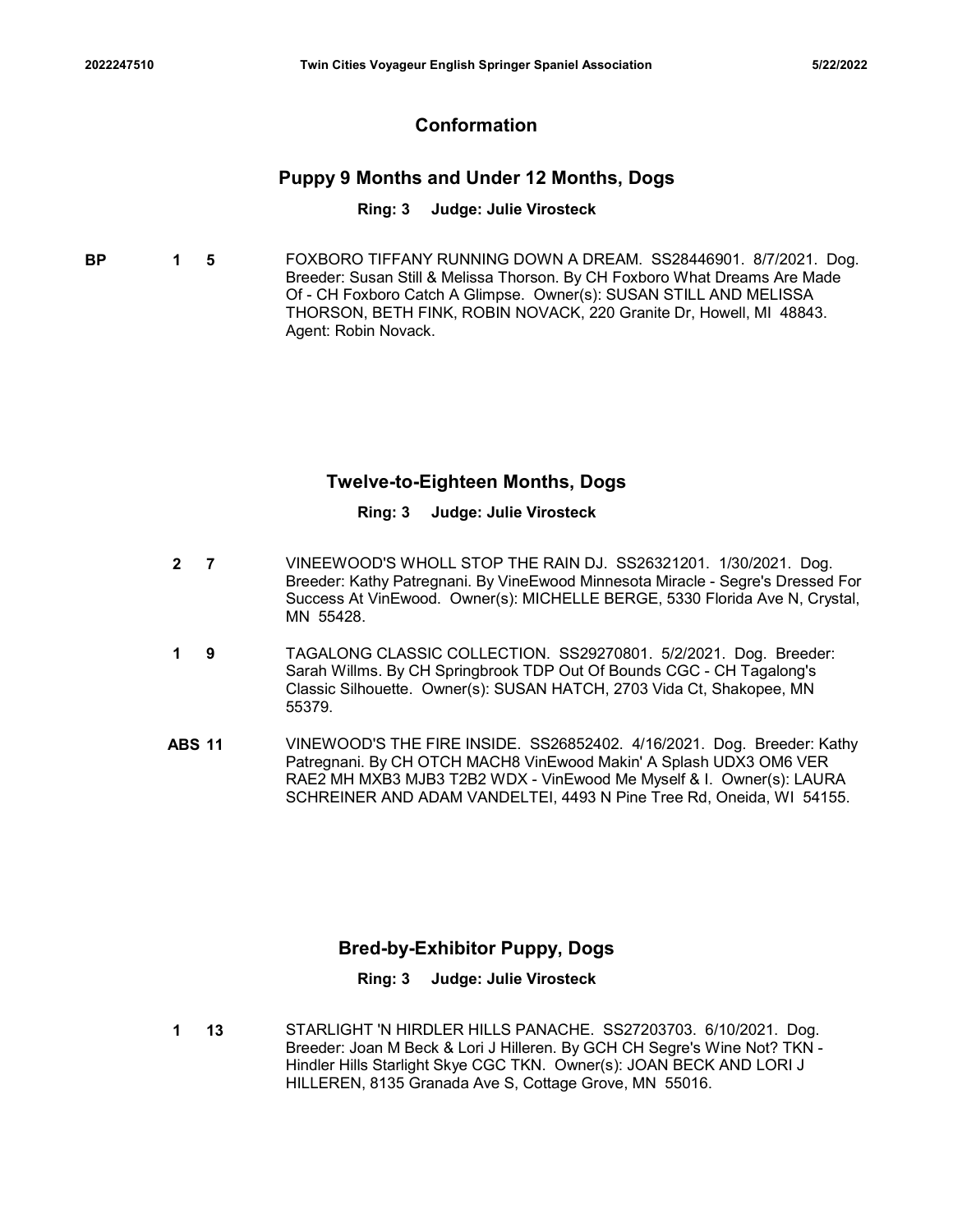# <sup>2022247510</sup> Twin Cities Voyageur English Springer Spaniel Association 5/22/2022 Bred-by-Exhibitor Adult, Dogs

#### Ring: 3 Judge: Julie Virosteck

15 TELLTALE BOHEMIAN RHAPSODY. SS11799801. 1/2/2019. Dog. Breeder: WD, BOW, BBB 1 Celie Florence & Robin Novack & Beth Fink. By CH Telltale Just Do It - CH Telltale Aloha. Owner(s): ROBIN NOVACK AND CELIE FLORENCE & BETH FINK, 18118 US Highway 67 South, Milan, IL 61264. Agent: Robin Novack.

## American-bred, Dogs

#### Ring: 3 Judge: Julie Virosteck

- 17 MYSHAMROCK SUPRISE R US. SS24268001. 11/18/2020. Dog. Breeder: Cyndi 2 Myhre. By CH Bondir's Something Good - Myshamrock By The Carolina Moon NAP NJP RN TKN CGC. Owner(s): CYNDI MYHRE, 3850 219th Ave NW, Oak Grove, MN 55303.
- 19 VINEWOOD'S OLD TIME ROCK AND ROLL DJ TN CGC. SS26852401. 1 4/16/2021. Dog. Breeder: Kathy Patregnani. By CH OTCH MACH8 VinEwood Makin' A Splash UDX3 OM6 VER RAE2 MH MXB3 MJB3 T2B2 WDX - VinEwood Me Myself & I AX AXJ TD DJ CGC. Owner(s): KATHY PATREGNANI, 27220 128th St. NW, Zimmerman, MN 55398.

# Open, Dogs

- 21 DARTEK'S THE ONE. SS21153504. 7/27/2020. Dog. Breeder: Tekla Viker, Kim 3 Bullard & Julie Roberts. By GCHS Segre's Brown Derby - GCHB Dartek's Eldamar Lyrical Journey. Owner(s): SUSAN HATCH AND TEKLA VIKER, 2703 Vida Ct, Shakopee, MN 55379.
- **RWD 1 23** CHRISAND WIL-ORION'S EVERYTHING IS AWESOME. SS22314207. 9/18/2020. Dog. Breeder: Gary & Nancy Mjoness. By CH Foxboro Wil-Orion's Outside the Lines - GCH TJ Chrisand Resurrection. Owner(s): JANICE JOHNSON AND ERICA & RILEY BROOKSHIRE & GARY MJONESS, 310 Birch Drive SE, Saint Cloud, MN 56304.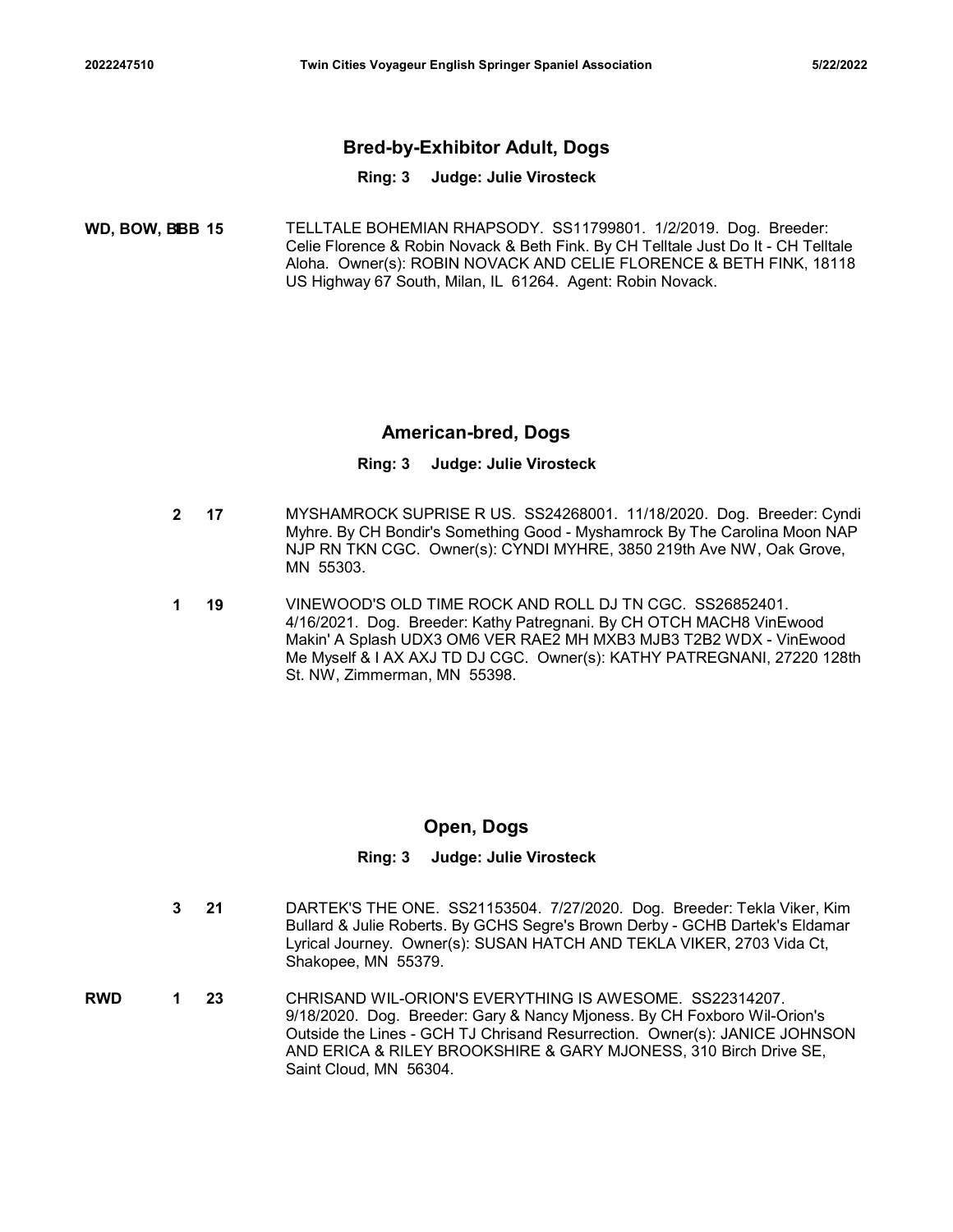2022247510 Twin Cities Voyageur English Springer Spaniel Association 5/22/2022<br>2022-2022 TELLTALE DON'T STOP ME NOW. SS11799804. 1/2/2019. Dog. Breeder: Celie<br>2022 Florence & Robin Novack & Beth Fink. By CH Telltale Just D 25 TELLTALE DON'T STOP ME NOW. SS11799804. 1/2/2019. Dog. Breeder: Celie 2 Florence & Robin Novack & Beth Fink. By CH Telltale Just Do It - CH Telltale Aloha. Owner(s): CAITLIN BLOWNEY, BETH FINK AND ROBIN NOVACK, 5303 33rd Ave, Moline, IL 61265. Agent: Robin Novack. 2022247510 Twin Cities Voyageur English Springer Spaniel Association 5/22/2022<br>
23 TELLTALE DONT STOP ME NOW. SS11799804. 1/2/2019. Dog. Breeder: Celie<br>
Fichence & Robin Novack & Beth Fink. By CH Tellitate Just Do It - CH 202247510<br>
Twin Cities Voyageur English Springer Spaniel Association<br>
2 25 TELLTALE DON'T STOP ME NOW. SS11799804. 1/2/2019. Dog. Breeder: Celie<br>
Forence & Robin Novack & Beth Fink. By CH Telltike Just Do It - CH relitate<br>

| <b>Winners Dog</b>  |    | <b>Reserve Winners Dog</b> | 23 |
|---------------------|----|----------------------------|----|
| # of Dogs Competing | 10 | <b>Points</b>              | -- |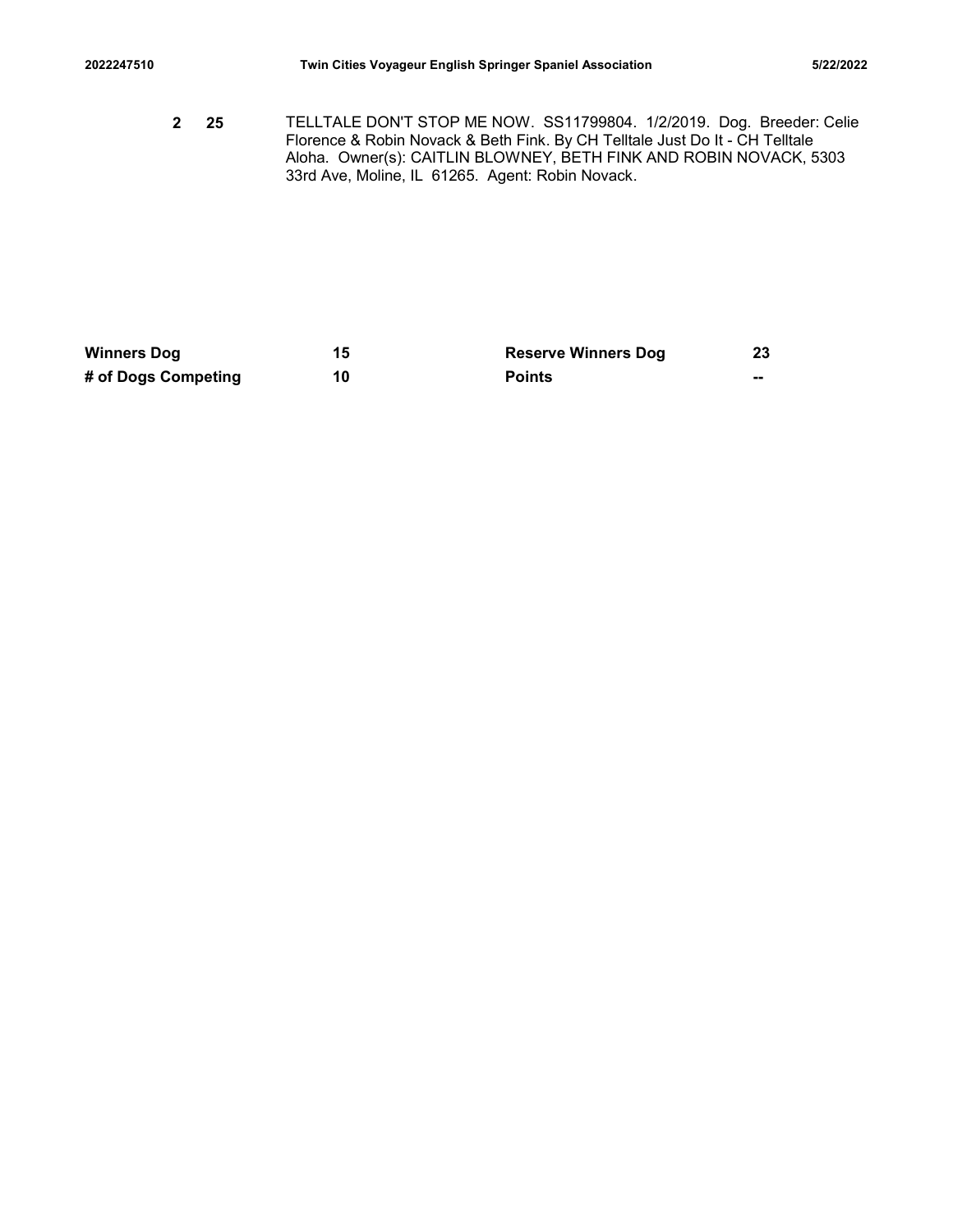# <sup>2022247510</sup> Twin Cities Voyageur English Springer Spaniel Association 5/22/2022 Puppy 6 Months and Under 9 Months, Bitches

#### Ring: 3 Judge: Julie Virosteck

- 6 FOXBORO BRIARTON CHIMERE. SS31057502. 10/28/2021. Bitch. Breeder: 1 Susan Still & Cathy Vankempen. By CH Foxboro What Dreams Are Made Of - CH Foxboro Briarton Cakebread. Owner(s): SUSAN STILL AND CATHY VANKEMPEN, 220 Granite Dr, Howell, MI 48843. Agent: Robin Novack.
- 8 SADEMONT'S NOTORIOUS FAMILY TIES. SS31311106. 11/14/2021. Bitch. 2 Breeder: Deborah Peck & Laurie Green. By CH Polesitter Freeway - CH Sademont's Wil-Orion ALl IN THe Family ACT1 SIN. Owner(s): HEATHER RAND AND DEBORAH PECK, 530 Cooper Ave E, Inver Grove Heights, MN 55076.
- 10 CROSSROADS JOCKEYHILL SIMPLY THE BEST. SS31209902. 10/23/2021. 3 Bitch. Breeder: Laurie Green, Crline Jesseman, Boris Pegan, Jody Garcini. By GCHG CH Wil-Orion's Twenty Twenty OAP AJP CGC - CH Jockeyhill One Last Time. Owner(s): SUSAN HATCH, 2703 Vida Ct, Shakopee, MN 55379.

# Puppy 9 Months and Under 12 Months, Bitches

#### Ring: 3 Judge: Julie Virosteck

- 12 STARLIGHT'S N HIRDLER HILLS SWEET HARMONY. SS27203901. 6/10/2021. 2 Bitch. Breeder: Lori J Hilleren & Joan Beck. By GCH Segre's Wine Not? - Hirdler Hill's Starlight Skye CGC TKN. Owner(s): KRISTINE PUNKE, TAYLOR PUNKE AND GRACE PUNKE, 138952 Rainbow Dr, Merrill, WI 54452.
- 14 TIFFANY'S AUTHENTIC. SS29154101. 8/5/2021. Bitch. Breeder: Elizabeth Fink 1 & Robin Novack. By CH Chelsae Infinite Blessing - CH Telltale Time Will Tell. Owner(s): ROBIN NOVACK AND ELIZABETH FINK, 18118 US Highway 67 South, Milan, IL 61264.

### Twelve-to-Eighteen Months, Bitches

#### Ring: 3 Judge: Julie Virosteck

16 TAGALONGS LITERARY CLASSIC. SS29270802. 5/2/2021. Bitch. Breeder: Sarah Willms. By GCH Springbrook TDP Out Of Bounds - CH Tagalong's Classic Silhouette. Owner(s): CORALIE HARRISON AND BURGESS HARRISON AND SARAH WILLMS, 995 5th St E, St. Paul, MN 55106. 3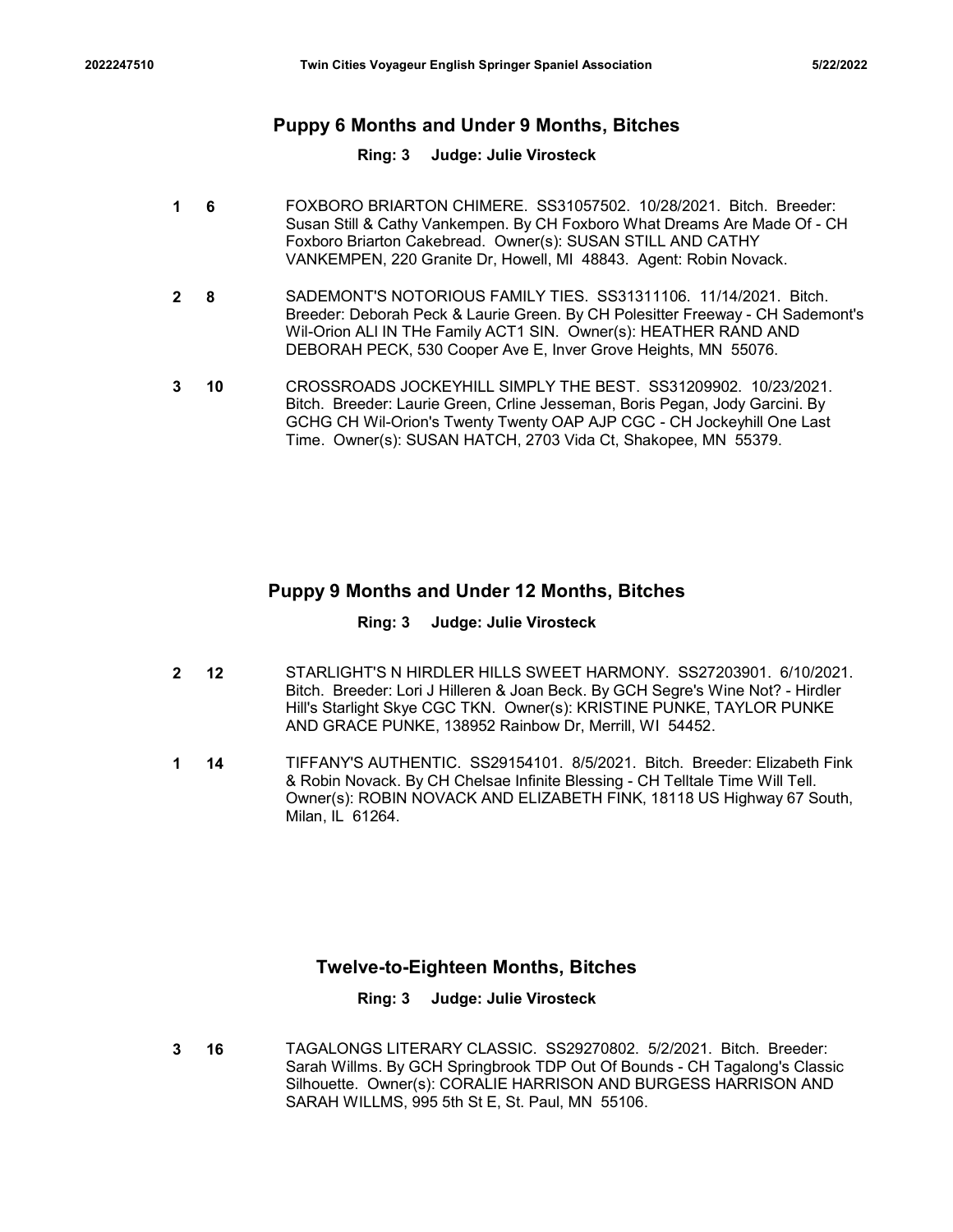- 2022247510 Twin Cities Voyageur English Springer Spaniel Association 5/22/2022<br>1 Transference: Kerrie Frederick. By CH Springbrook TDP Out Of Bounds GCH Woodbeigh Who Tells<br>1 Trederick. By CH Springbrook TDP Out Of Bound **1 18** WOODBEIGH ZOOM IN. SS29972102. 5/7/2021. Bitch. Breeder: Kerrie Frederick. By CH Springbrook TDP Out Of Bounds - GCH Woodbeigh Who Tells Your Story. Owner(s): KERRIE FREDERICK, 2280 SW 204th St, Trimble, MO 64492. Agent: Robin Novack.
	- 20 TAGALONG MY AMETHYST STAR. SS29270804. 5/2/2021. Bitch. Breeder: 2 Sarah Willms. By CH Springbrook TDP Out Of Bounds CGC - CH Tagalong's Classic Silhouette. Owner(s): JOSIE MICKEY, 701 Rothwell Dr, Columbia, MO 65203.

# Bred-by-Exhibitor Puppy, Bitches

## Ring: 3 Judge: Julie Virosteck

- 22 FOXBORO UP ALL NIGHT. SS30039401. 7/25/2021. Bitch. Breeder: Melissa 1 Thorson & Susan Still. By Telltale Bohemian Rhapsody - Foxboro Justify. Owner(s): MELISSA THORSON & SUSAN STILL, 7286 Lochmoor Dr, Ypslianti, MI 48197.
- 24 WIL-ORION'S OFF THE BEATEN PATH. SS17678302. 7/12/2021. Bitch. 2 Breeder: Janice Johnson, Erica & Riley Brookshire, Courtney Hansen. By Ch Foxboro Wil-Orion's Outside the Lines - Desertsun Wil-Orion's Goodbye Ordinary. Owner(s): JANICE JOHNSON AND ERICA & RILEY BROOKSHIRE, 310 Birch Drive SE, Saint Cloud, MN 56304.

# Bred-by-Exhibitor Adult, Bitches

- 26 SPELLBOUND'S TRUST HIS TIMING. SS23799201. 1/22/2021. Bitch. Breeder: Courtney Hansen, Janice Johnson, Alice Musburger. By CH Wil-Orion's Tri To Remember AXP AJP DN CGC TKN - GCH CH Spellbound's Painting The Roses Red BN OAP NJP XFP CGCA TKI. Owner(s): COURTNEY HANSEN, 2364 La Port Dr., Mounds View, MN 55112. Ereedr: Jainte Johnson, Erica & Riley Brookshire, Coutiney Hansen, By Chrome (System Counter)<br>
Exports (System Particle Lines - Deserts In: Wil-Cricin's Goodbye Ordinary.<br>
Owner(s): JANICE JOHNSON AND ERICA & RILEY BROOKSH
- 10/9/2020. Bitch. Breeder: Mary P Osbun. By GCHG Wil-Orion's If Wishes Came True - GCHG Crown Royal Dirtea Marteani. Owner(s): MARY OSBUN AND LAURA EDWARDS, GREG WESSEL, 1315 Westerly Rd, Fort Wayne, IN 46845.
- 30 DARTEK'S ELDAMAR & JOURNEY'S ALLEGRO. SS21153506. 7/27/2020. Bitch. Breeder: Tekla Viker, Kim Bullard & Julie Roberts. By GCHS Segre's Brown Derby CD BN RA OA OAJ - GCHB Dartek's Eldamar Lyrical Journey RN CGC TKN. Owner(s): TEKLA VIKER, 3610 12th Ave NW, AUstin, MN 55912. 2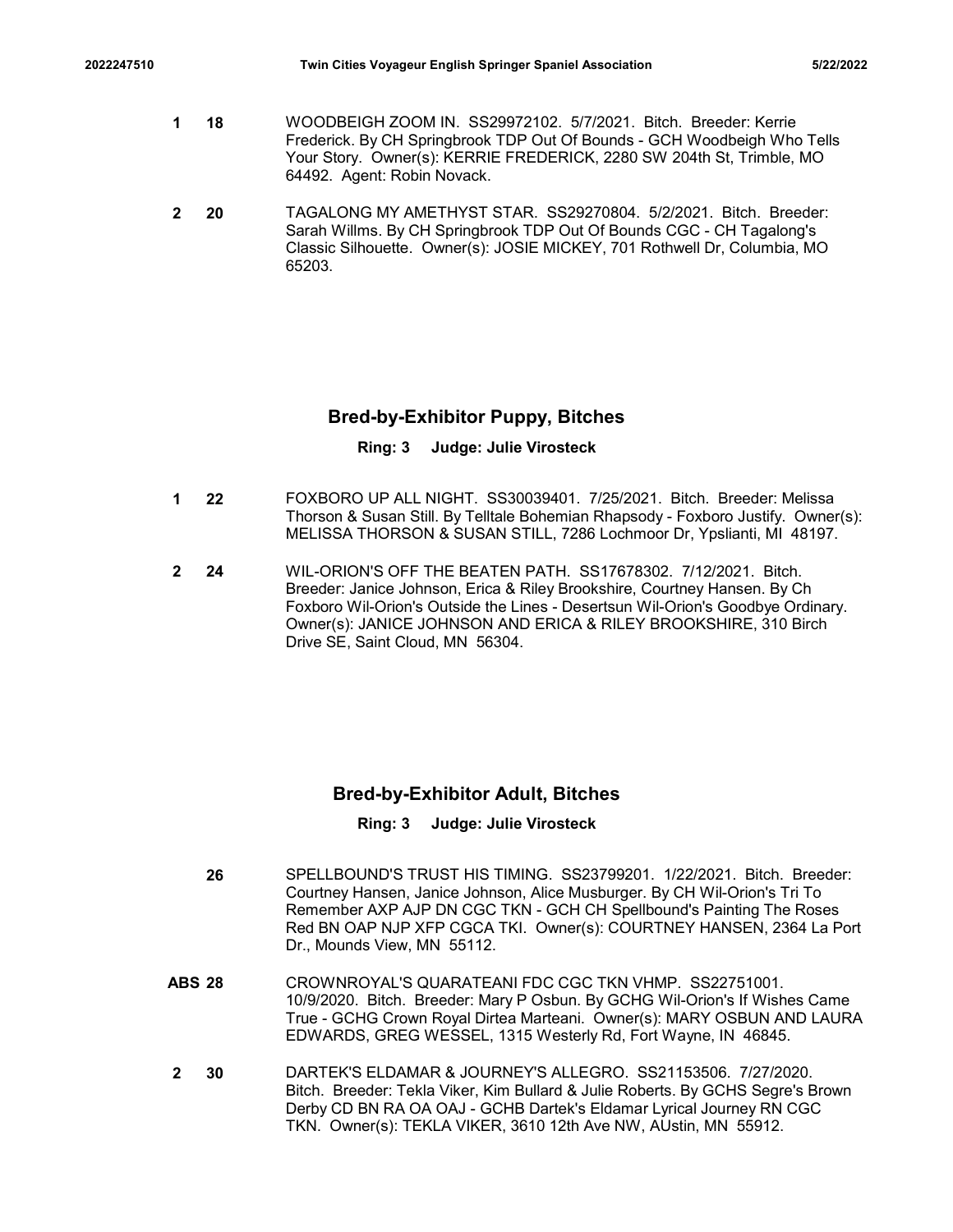- 2022247510 Twin Cities Voyageur English Springer Spaniel Association 5/22/2022<br>3 TAGALONG'S MY OWN HEART. SS29320301. 5/2/2021. Bitch. Breeder: Sarah<br>4 Willms. By CH Springbrook Tagalong My Own Magic CH Tagalong's Classi 3 32 TAGALONG'S MY OWN HEART. SS29320301. 5/2/2021. Bitch. Breeder: Sarah Willms. By CH Springbrook Tagalong My Own Magic - CH Tagalong's Classic Silhouette. Owner(s): SARAH WILLMS, 11633 Wisconsin Ave N, Champlin, MN 55316.
- **RWB 1 34** WIL-ORION'S EFFERVESCENCE. SS20647501. 7/12/2020. Bitch. Breeder: Janice Johnson, Erica & Riley Brookshire, Courtney Hansen. By CH Foxboro Telltale Pop The Cork - Desertsun Wil-Orion's Goodbye Ordinary. Owner(s): JANICE JOHNSON AND ERICA & RILEY BROOKSHIRE, 310 Birch Drive SE, Saint Cloud, MN 56304.
	- 36 TIPTOPS REDI 2 ROCK 2 THE TOP CA. SS13079102. 7/14/2019. Bitch. 4 Breeder: Connie Manguso-Perkins & Steve Chodrick. By CH Topsails Once Upon A TIme - GCHS Tiptops American Heritage RN. Owner(s): CONNIE MANGUSO-PERKINS AND STEVE CHODRICK, 16702 E 35th Terr S, Independence, MO 64055.

# American-bred, Bitches

#### Ring: 3 Judge: Julie Virosteck

38 CEDARWOOD'S JAZZ SINGER. SS08416305. 10/25/2018. Bitch. Breeder: 1 Patricia Welch and Wayne Welch. By GCHG Wil-Orions If Wishes Came True - GCH Cedarwood's Jasmine. Owner(s): PATRICIA WELCH, 4171 Cedar Ave SE, ROchester, MN 55904. Agent: Kristi Howe.

### Open, Bitches

- 40 WIL-ORION'S CORANTINE LOVE STORY. SS17678908. 1/29/2020. Bitch. Breeder: Janice Johnson, Erica & Riley Brookshire. By CH Foxboro Wil-Orion's Outside the Lines - GCH Maxwell's Count on Me. Owner(s): KATRINA HANSON AND JANICE JOHNSON, ERIKA BROOKSHIRE, RILEY BROOKSHIRE, 7222 Land O Lakes Rd, Baxter, MN 56425.
- 42 WIL-ORION'S I'M FALLING FOR YOU. SS22314206. 9/18/2020. Bitch. Breeder: Gary & Nancy Mjoness. By CH Foxboro Wil-Orion's Outside the Lines - GCH TJ Chrisand Resurrection. Owner(s): SUSAN HATCH AND ERICA & RILEY BOOKSHIRE, JANICE JOHNSON, 2703 Vida Ct, Shakopee, MN 55379. 4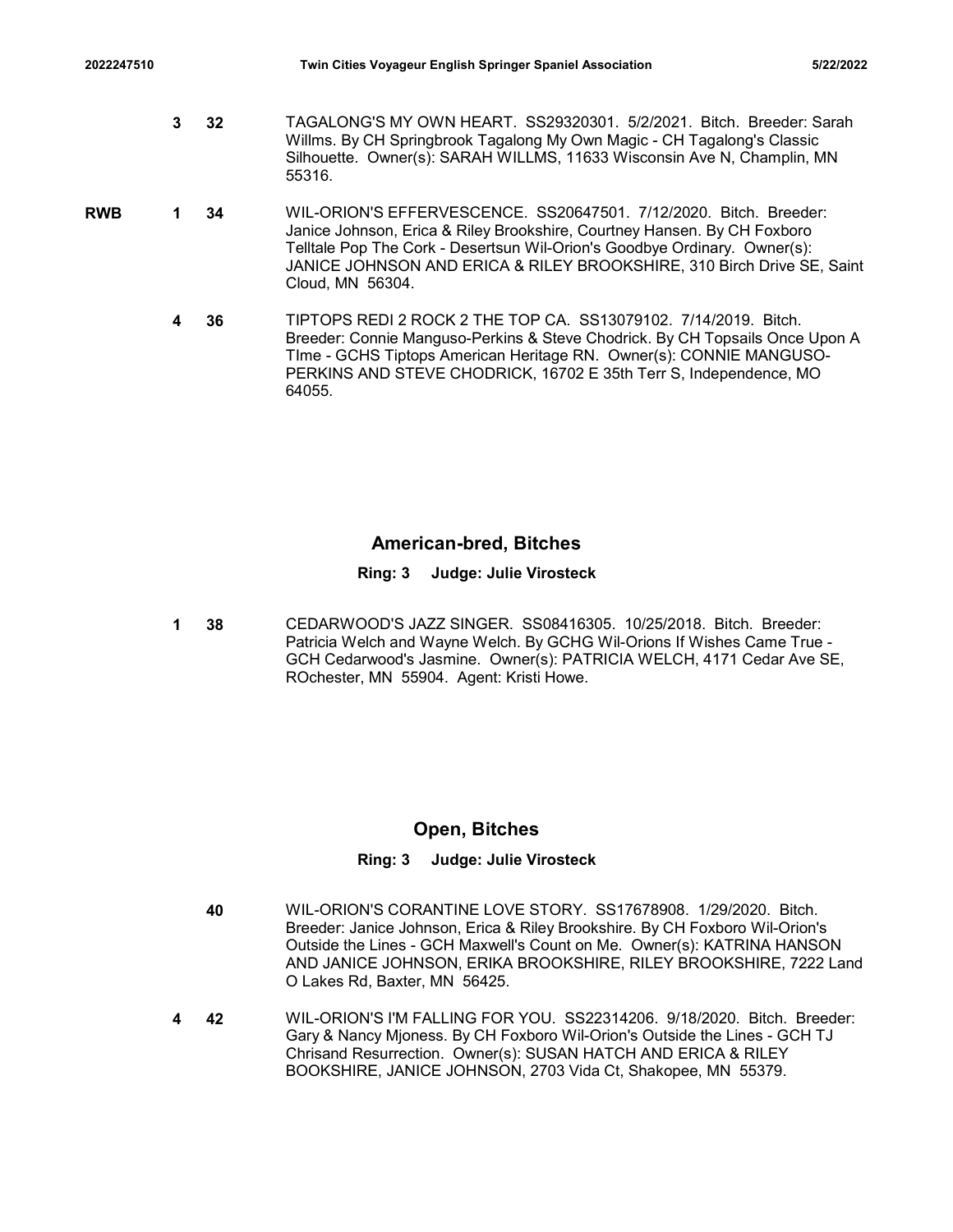| 2022247510           |                |    |                                                                                                                                                                                                                                           | Twin Cities Voyageur English Springer Spaniel Association                                                                                                                                                                                                                       | 5/22/2022 |  |  |
|----------------------|----------------|----|-------------------------------------------------------------------------------------------------------------------------------------------------------------------------------------------------------------------------------------------|---------------------------------------------------------------------------------------------------------------------------------------------------------------------------------------------------------------------------------------------------------------------------------|-----------|--|--|
|                      |                | 44 | Lane N, Plymouth, MN 55446.                                                                                                                                                                                                               | CROWN ROYAL AND WIL-ORION TO A TEA. SS22751002. 10/9/2020. Bitch.<br>Breeder: Mary P Osbun. By GCHG Wil-Orion's If Wishes Came True - GCHG<br>Crown Royal Dirtea Marteani CGC TKN. Owner(s): ELIZABETH PIKE, 4735 Yuma                                                          |           |  |  |
| WB                   | 1.             | 46 | FOXBORO JUSTIFY. SS04942201. 3/4/2018. Bitch. Breeder: Susan Still &<br>Stephanie Hentschel. By CH Foxboro Scripted - CH Foxboro Catch A Glimpse.<br>Owner(s): SUSAN STILL AND MELISSA THORSON, 7286 Lochmoor Dr, Ypslianti,<br>MI 48197. |                                                                                                                                                                                                                                                                                 |           |  |  |
|                      | $\mathbf{2}$   | 48 |                                                                                                                                                                                                                                           | CEDARWOOD'S DREAM A LITTLE DREAM AX MXJ. SS08416302. 10/25/2018.<br>Bitch. Breeder: Patricia Welch and Wayne Welch. By GCHG Wil-Orions If Wishes<br>Came True - GCH Cedarwood's Jasmine. Owner(s): JEAN DOCKENDORF AND<br>PATRICIA WELCH, 1209 2nd Ave S, Waite Park, MN 56387. |           |  |  |
|                      | $3\phantom{a}$ | 50 |                                                                                                                                                                                                                                           | CEDARWOOD'S LAST DANCE. SS18027804. 3/27/2020. Bitch. Breeder:<br>Patricia Welch and Wayne Welch. By GCHG Wil-Orions If Wishes Came True -<br>GCH Cedarwood's Jasmine. Owner(s): PATRICIA WELCH AND WAYNE WELCH,<br>4171 Cedar Ave SE, ROchester, MN 55904. Agent: Kristi Howe. |           |  |  |
|                      |                |    |                                                                                                                                                                                                                                           |                                                                                                                                                                                                                                                                                 |           |  |  |
|                      |                |    |                                                                                                                                                                                                                                           |                                                                                                                                                                                                                                                                                 |           |  |  |
| <b>Winners Bitch</b> |                |    | 46                                                                                                                                                                                                                                        | <b>Reserve Winners Bitch</b>                                                                                                                                                                                                                                                    | 34        |  |  |

| <b>Winners Bitch</b>   | 46 | <b>Reserve Winners Bitch</b> | 34 |
|------------------------|----|------------------------------|----|
| # of Bitches Competing | 22 | <b>Points</b>                | -- |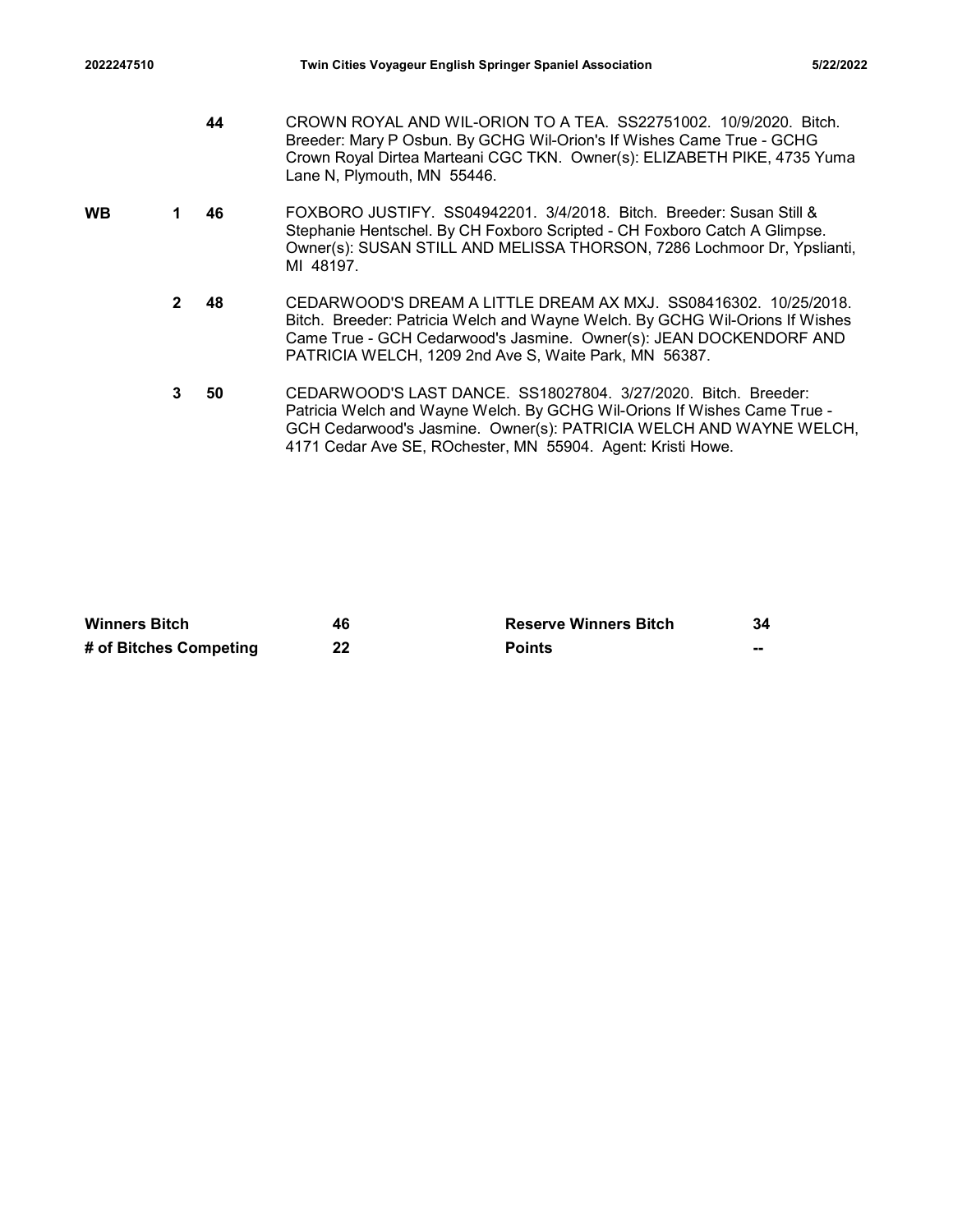# Veteran I, Dogs

#### Ring: 3 Judge: Julie Virosteck

Twin Cities Voyageur English Springer Spaniel Association<br>
Veteran I, Dogs<br>
Ring: 3 Judge: Julie Virosteck<br>
ABS 87<br>
GCH ELDAMAR & TAGALONG STARSTRUCK. SR80018403. 10/3/2013. Dog.<br>
Breeder: Julie Roberts and Tekla Viker. By Breeder: Julie Roberts and Tekla Viker. By GCH Tagalong's Boy Oh Boy - GCH Eldamar's Dartek Rising Star. Owner(s): JULIE ROBERT, TEKLA VIKER AND SARAH WILLMS, 1160 Nash Ave, Kanawha, IA 50447.

### Veteran I, Bitches

- 88 CH SPELLBOUND'S FIRST THRU THE LOOKING GLASS CD BN RE AX AXJ 4 CGCA TKN. SR59748602. 11/6/2009. Bitch. Breeder: Courtney Hansen, Janice Johnson. By GCH CH Wil-Orion's Twenty Twenty - PACH CH Wil-Orion's Spellbound BN RE MXP6 MJP6 MJPS MXPS PAX MFP T2BP. Owner(s): COURTNEY HANSEN, 2364 La Port Dr., Mounds View, MN 55112.
- **BOS 1 90** GCH DARTEK'S ELDAMAR JOURNEY'S ALL JAZZED UP. SR79327501. 7/9/2013. Bitch. Breeder: Tekla Viker, Kim Bullard & Julie Roberts. By CH Amilyn's Flying High - GCH Dartek's Eldamar Envision. Owner(s): TEKLA VIKER, 3610 12th Ave NW, AUstin, MN 55912.
- Veteran I, Bitches<br>
Ring: 3 Judge: Julie Virosteck<br>
4 88 CH SPELLBOUND'S FIRST THRU THE LOOKING GLASS CD BN RE AX AXJ<br>
CGCA TKN. SR59748602. 11/6/2009. Bitch. Breeder: Courtney Hansen, Janice<br>
Johnson. By GCH CH Wil-Orion' SR46934103. 1/6/2008. Bitch. Breeder: Dr. Heidi Buytoert, Dale Buytaert, Julie Roberts. By CH Sprucehaven Under Time NA NAJ NAP NJP CD RA - CH Eldamar Cache's The Answer. Owner(s): CYNDI MYHRE, 3850 219th Ave NW, Oak Grove, MN 55303.
	- 94 GCH CH MYSHAMROCK A SPOONFUL OF SUGAR RN CGC. SR76256703. 3 12/18/2012. Bitch. Breeder: Cyndi Myhre & Ann Sunderman. By GCH CH Bondir's Lumineux Albert BN RI ACT1 CGC - GCH CH Eldamar N Myshamrock Charlie's Angel THDN CGC. Owner(s): CYNDI MYHRE, 3850 219th Ave NW, Oak Grove, MN 55303.
	- 96 GCHB CH SIGNATURE'S LEAP OF FAITH CD BN RA THDN CGC TKA. SR84330301. 8/21/2014. Bitch. Breeder: Mary E Dahl & Cynthia Myhre. By GCH CH Wynmoor Champagne Supernova CGC - CH Signature's Point of Grace. Owner(s): MARY DAHL, 12478 State Hwy 1, Thief River Falls, MN 56701. 2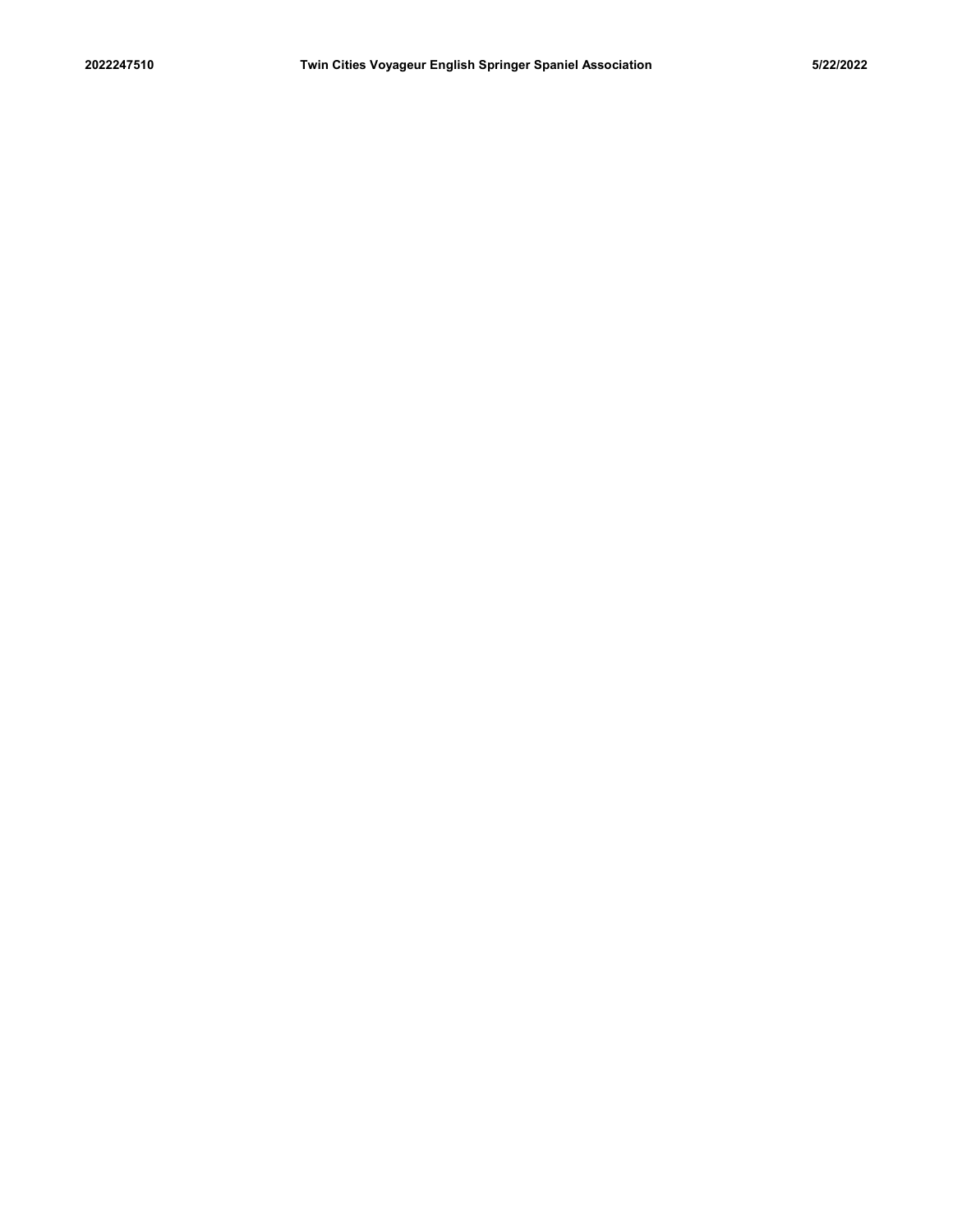# Best of Breed

## Ring: 3 Judge: Julie Virosteck

51 CH CEDARWOOD'S ODIN OF ARROWROCK MX MXJ MXB MJB. SR86830502. 3/13/2015. Dog. Breeder: Patricia and Wayne Welch. By GCH Cedarwood's Enchanter NA NAJ CGC - GCH Cedarwood's Made For Me. Owner(s): JEAN DOCKENDORF, 1209 2nd Ave S, Waite Park, MN 56387. 53 CH SPRINGBROOK TDP OUT OF BOUNDS CGC. SS07594102. 8/5/2018. Dog. SD Breeder: Rebecca Hoskins, Trisha Dunn and Melanie King. By GCH CH Springbrook's Spellbound CD BN RA - CH Blackpearl All That Glitter At TDP. Owner(s): REBECCA HOSKINS AND TRISHA DUNN, 7810 118th Ave N, Champlin, MN 55316. 55 CH JOURNEY'S ESSPECIAL ON A HOTT STREAK CD. SR89924301. JAM 10/15/2015. Dog. Breeder: Kim Bullard, Karen Bolt, Monica Bowers. By CH Esspecial Red Hott and Blue UD RN THDX - CH Journey's Roll The Dice RN. Owner(s): KAREN BOLT AND KIM BULLARD, 2143 8th Ave, Byron Center, MI 49315. 57 GCHG CH WIL-ORION'S IF WISHES CAME TRUE. SR89988506. 8/6/2015. BOB Dog. Breeder: M P Osbun, J L Johnson, J Kettleson & E & R Brookshire. By GCHP Legacy Random Titleist - CH Wil-Orion's Cleared For Takeoff. Owner(s): JUDY VANDERLIP AND LIZ PIKE, S HATCH, J JOHNSON, B FINK, 19906 Windwood Dr, Woodbridge, CA 95258. Agent: Robin Novack. 59 CH WIL-ORION'S TO THE MOON AND BACK. SS06088202. 6/7/2018. Dog. Breeder: Janice Johnson, Erica & Riley Brookshire. By CH Wil-Orions If Wishes Came True - GCH CH Maxwell's Count on Me. Owner(s): LINDA KRUEGER AND KEVEN KRUEGER, 11370 180th St E, Hastings, MN 55083. 61 CH WIL-ORION'S GATE KEEPER. SS17678909. 1/29/2020. Dog. Breeder: Janice Johnson, Erica & Riley Brookshire. By CH Foxboro Wil-Orion's Outside the Lines - GCH Maxwell's Count on Me. Owner(s): ALICE MUSBURGER AND JANICE JOHNSON, 626 South Swift Ave, Litchfield, MN 55355. 63 CH WIL-ORION'S TRI TO REMEMBER AXP AJP OFP CGC TKN. SS07051201. 7/24/2018. Dog. Breeder: Janice Johnson, Erica & Riley Brookshire, Courtney Hansen. By CH Foxboro Wil-Orion's Outside the Lines - Desertsun Wil-Orion's Goodbye Ordinary. Owner(s): COURTNEY HANSEN, 2364 La Port Dr., Mounds View, MN 55112. 65 CH WIL-ORION'S OPPORTUNITY KNOCKS. SS09922201. 12/16/2018. Dog. Breeder: Janice Johnson, Erica & Riley Brookshire. By GCHG CH Wil- Orion's If Wishes Came True - GCH CH Maxwell's Count on Me. Owner(s): KATRINA HANSON AND JANICE JOHNSON, 7222 Land O Lakes Rd, Baxter, MN 56425. 70 CH TELLTALE MADE IN HEAVEN. SS11799802. 1/2/2019. Bitch. Breeder: Celie Florence & Robin Novack & Beth Fink. By CH Telltale Just Do It - CH Telltale Aloha. Owner(s): ROBIN NOVACK AND CELIE FLORENCE & BETH FINK, 18118 US Highway 67 South, Milan, IL 61264. Agent: Robin Novack. JAM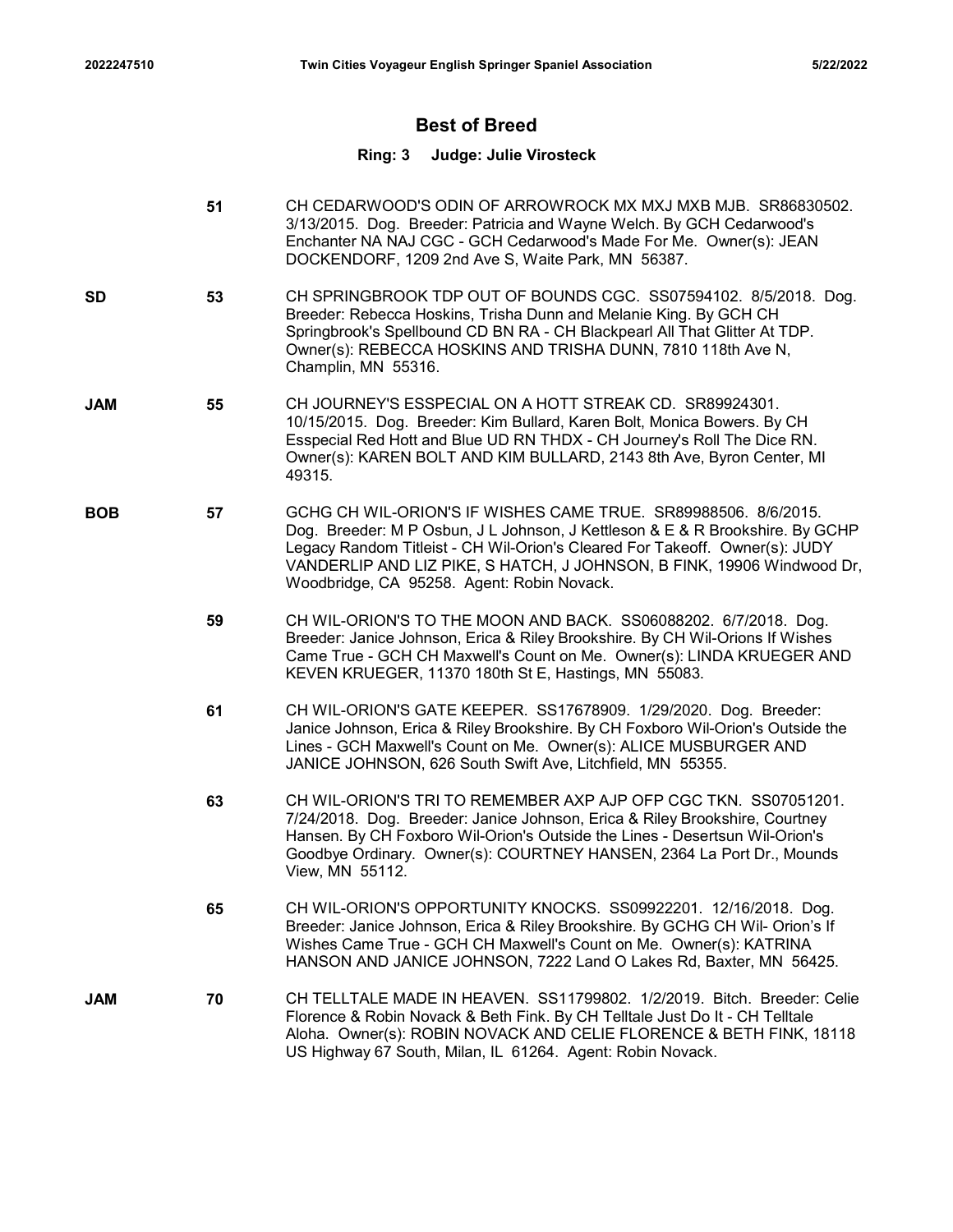- 7610 Twin Cities Voyageur English Springer Spaniel Association 5/22/2022<br>72 CH WIL-ORION'S IF YOU BELIEVE. SS07051205. 7/24/2018. Bitch. Breeder:<br>1990 Janice Johnson, Erica & Riley Brookshire, Courtney Hansen. By CH Foxbor 72 CH WIL-ORION'S IF YOU BELIEVE. SS07051205. 7/24/2018. Bitch. Breeder: Janice Johnson, Erica & Riley Brookshire, Courtney Hansen. By CH Foxboro Wil-Orion's Outside the Lines - Desertsun Wil-Orion's Goodbye Ordinary. Owner(s): JANICE JOHNSON AND ERICA & RILEY BROOKSHIRE, 310 Birch Drive SE, Saint Cloud, MN 56304. Agent: Riley Brookshire JH#65428792001.
	- 74 CH WIL-ORION'S AND SPELLBOUND JOY UNSPEAKABLE CGC TKN. SS17678906. 1/29/2020. Bitch. Breeder: Janice Johnson, Erica & Riley Brookshire. By CH Foxboro Wil-Orion's Outside the Lines - GCH Maxwell's Count on Me. Owner(s): COURTNEY HANSEN, 2364 La Port Dr., Mounds View, MN 55112.
	- 76 CH TAGALONG'S OH MY I DO DECLARE!. SS09762802. 10/24/2018. Bitch. Breeder: Sarah M Willms. By GCH CH Sebre's Wine Not? - GCHB CH Tagalong's Oh My My. Owner(s): KAREN BOLT AND SARAH WILLMS, 2143 8th Ave, Byron Center, MI 49315.
	- Twin Cities Voyageur English Springer Spaniel Association<br>
	S2227022<br>
	CH WIL-ORION'S IF YOU BELIEVE. SS07051205. 7/24/2018. Bitch. Breeder:<br>
	Janice Johnsson, Erica & Riley Brookshire, Courtney Hansen. By CH Foxboro Wil-<br>
	Di ACT2J TKI. SR90648401. 9/4/2015. Bitch. Breeder: M Osbun, J & M Winkler, J & B Kettleson. By GCH CrownRoyal's Tea Laddy BN RA CD AJP - GCH CrownRoyal's Little Brown Tea Pot. Owner(s): MARY OSBUN, 1315 Westerly Rd, Fort Wayne, IN 46845.
		- 80 CH ELDAMAR & ESSPCIAL DARTEK'S JOURNEY TO THE STARS. SS01406406. 9/13/2017. Bitch. Breeder: Monica Bowers and Buffie Gonzales. By GCH Eldamar & Tagalong Starstruck - CH Blackpearl Esspecial At Last. Owner(s): JULIE ROBERT, TEKLA VIKER AND KIM BULLARD, 1160 Nash Ave, Kanawha, IA 50447.
- 82 GCH CEDARWOOD'S JASMINE. SR83373605. 6/11/2014. Bitch. Breeder: JAM Patricia Welch and Wayne Welch. By GCH Cedarwood's Enchanter NA NAJ CGC - CH Cedarwood's Angel Eyes. Owner(s): PATRICIA WELCH, 4171 Cedar Ave SE, ROchester, MN 55904. Agent: Kristi Howe.
- 84 CH SIGNATURE'S DEVINE GRACE RN CGC TKN. SS11041208. 3/20/2019. JAM Bitch. Breeder: Mary E Dahl & Brenda & Jack Filipek. By GCH CH Wil-Orion's If Wishes Came True - GCH CH Signature's Leap of Faith CD BN RA THDN CGC TKA. Owner(s): MARY DAHL, 12478 State Hwy 1, Thief River Falls, MN 56701.
- **SB 66 CH WIL-ORION'S TICKLE ME PINK. SS17678907. 1/29/2020. Bitch. Breeder: 86** Janice Johnson, Erica & Riley Brookshire. By CH Foxboro Wil-Orion's Outside the Lines - GCH Maxwell's Count on Me. Owner(s): JANICE JOHNSON AND ERICA & RILEY BROOKSHIRE, 310 Birch Drive SE, Saint Cloud, MN 56304.

|                                                                                               |    |                     | Patricia Welch and Wayne Welch. By GCH Cedarwood's Enchanter NA NAJ CGC -<br>CH Cedarwood's Angel Eyes. Owner(s): PATRICIA WELCH, 4171 Cedar Ave SE,<br>ROchester, MN 55904. Agent: Kristi Howe.                                                                                                      |                                  |  |
|-----------------------------------------------------------------------------------------------|----|---------------------|-------------------------------------------------------------------------------------------------------------------------------------------------------------------------------------------------------------------------------------------------------------------------------------------------------|----------------------------------|--|
| <b>JAM</b>                                                                                    | 84 |                     | CH SIGNATURE'S DEVINE GRACE RN CGC TKN. SS11041208. 3/20/2019.<br>Bitch. Breeder: Mary E Dahl & Brenda & Jack Filipek. By GCH CH Wil-Orion's If<br>Wishes Came True - GCH CH Signature's Leap of Faith CD BN RA THDN CGC<br>TKA. Owner(s): MARY DAHL, 12478 State Hwy 1, Thief River Falls, MN 56701. |                                  |  |
| <b>SB</b>                                                                                     | 86 |                     | CH WIL-ORION'S TICKLE ME PINK. SS17678907. 1/29/2020. Bitch. Breeder:<br>Janice Johnson, Erica & Riley Brookshire. By CH Foxboro Wil-Orion's Outside the<br>Lines - GCH Maxwell's Count on Me. Owner(s): JANICE JOHNSON AND ERICA &<br>RILEY BROOKSHIRE, 310 Birch Drive SE, Saint Cloud, MN 56304.   |                                  |  |
| <b>Best of Breed</b><br><b>Best of Opposite Sex</b><br><b>Select Dog</b><br><b>Best Puppy</b> |    | 57<br>90<br>53<br>5 | <b>Best of Winners</b><br><b>Judge's Award of Merit</b><br><b>Select Bitch</b><br><b>Best Bred-by</b>                                                                                                                                                                                                 | 15<br>55, 70, 82, 84<br>86<br>15 |  |
|                                                                                               |    |                     |                                                                                                                                                                                                                                                                                                       |                                  |  |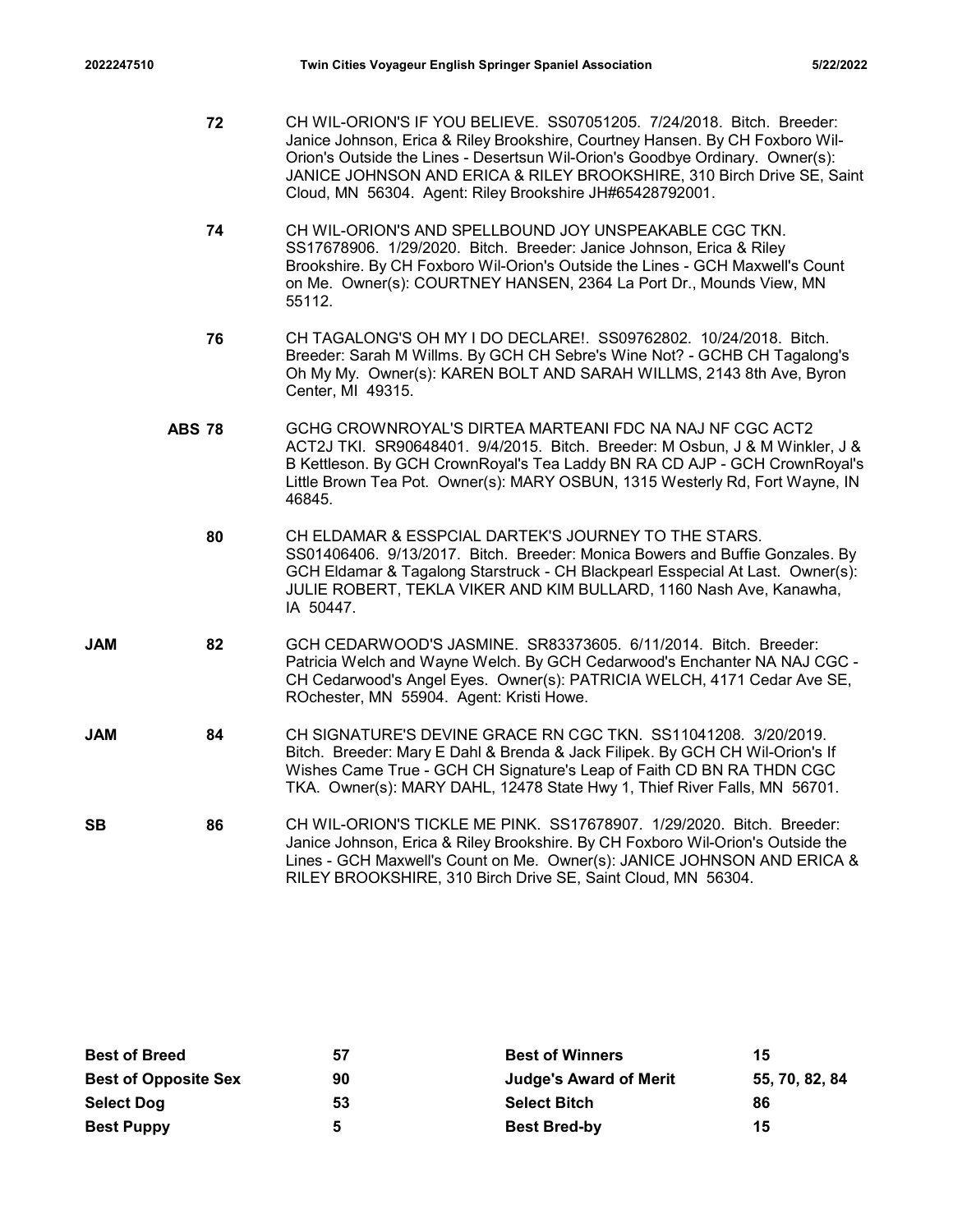# Junior Showmanship

## Novice Intermediate

#### Ring: 3 Judge: Julie Virosteck

**1 98** Taylor Punke 97092911001. STARLIGHT'S N HIRDLER HILLS SWEET HARMONY. SS27203901. 6/10/2021. Bitch. Breeder: Lori J Hilleren & Joan Beck. By GCH Segre's Wine Not? - Hirdler Hill's Starlight Skye CGC TKN. Owner(s): KRISTINE PUNKE, TAYLOR PUNKE AND GRACE PUNKE, 138952 Rainbow Dr, Merrill, WI 54452.

# Open Junior

#### Ring: 3 Judge: Julie Virosteck

**1 100** Riley Brookshire 65428792001. CH WIL-ORION'S IF YOU BELIEVE. SS07051205. 7/24/2018. Bitch. Breeder: Janice Johnson, Erica & Riley Brookshire, Courtney Hansen. By CH Foxboro Wil-Orion's Outside the Lines - Desertsun Wil-Orion's Goodbye Ordinary. Owner(s): JANICE JOHNSON AND ERICA & RILEY BROOKSHIRE, 310 Birch Drive SE, Saint Cloud, MN 56304. Agent: Riley Brookshire JH#65428792001. Open Junior<br>
Ring: 3 Judge: Julie Virosteck<br>
100 Riley Brookshire 65428792001. CH WILL-ORION'S IF YOU BELIEVE.<br>
SS07051205. 7/24/2018. Bitch. Breeder: Janice Johnson, Erica & Riley<br>
Brookshire, Couthery Hansen. By CH Foxbo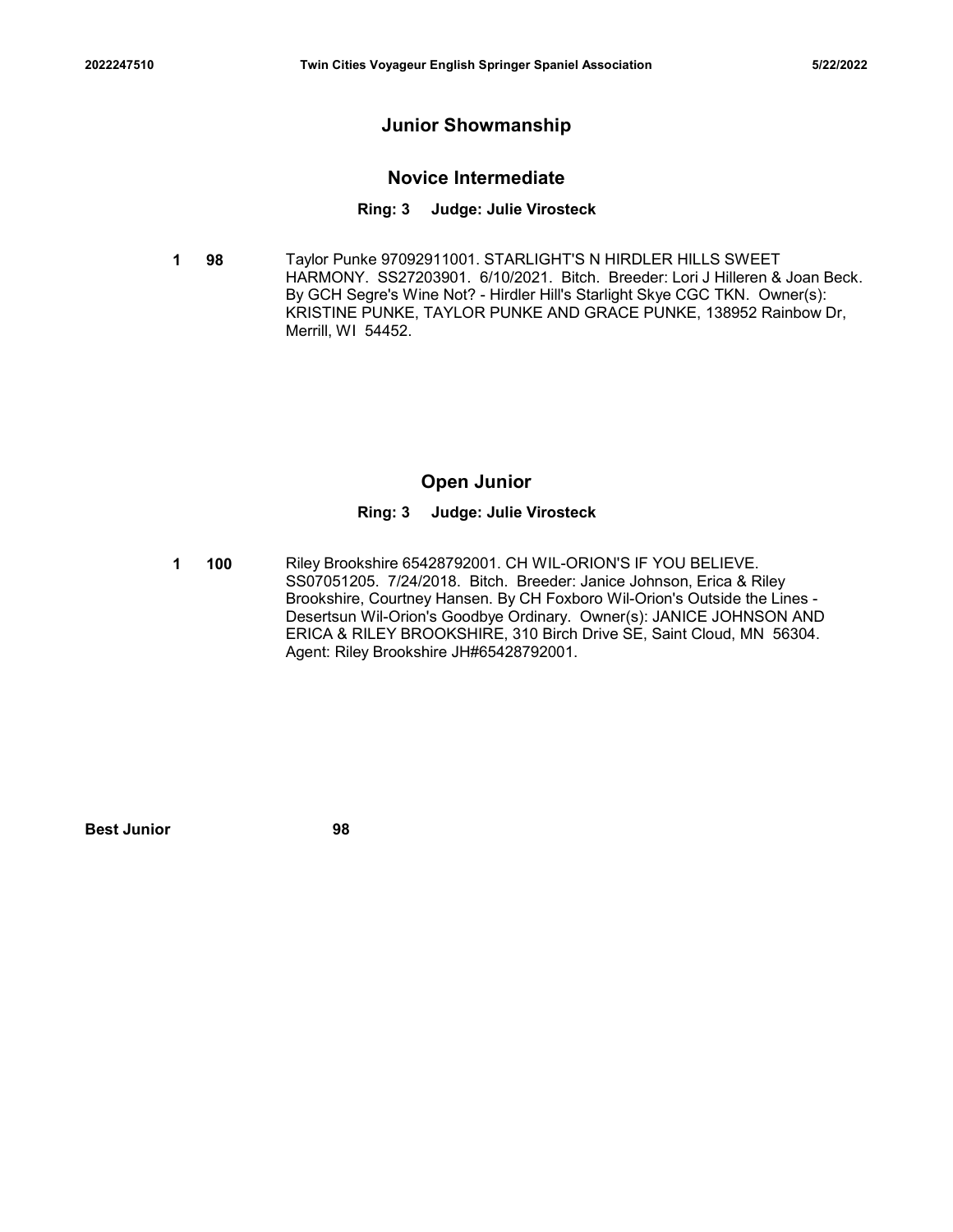# Four-to-Six Month Puppy

# Four-to-Six Month Puppy

### Ring: 3 Judge: Julie Virosteck

**BOB 1 138** TAGALONG & SEGRE'S DARE TO DREAM. SS31938701. 1/21/2022. Bitch. Breeder: Donna Larson, Sarah Willms and M Armstrong. By GCHP2 Ceriese Bonanza - CH Segre & Tagalong Double Dog Dare. Owner(s): SARAH WILLMS AND DONNA LARSON, 11633 Wisconsin Ave N, Champlin, MN 55316. Four-to-Six Month Puppy<br>
Four-to-Six Month Puppy<br>
Ring: 3 Judge: Julie Virosteck<br>
Bost<br>
138 TAGALONG & SEGRE'S DARE TO DREAM. S531938701. 1/21/2022. Bitch.<br>
Best of Opposite Sex --<br>
Bonarza - CH Segre & Tagalong Double Dog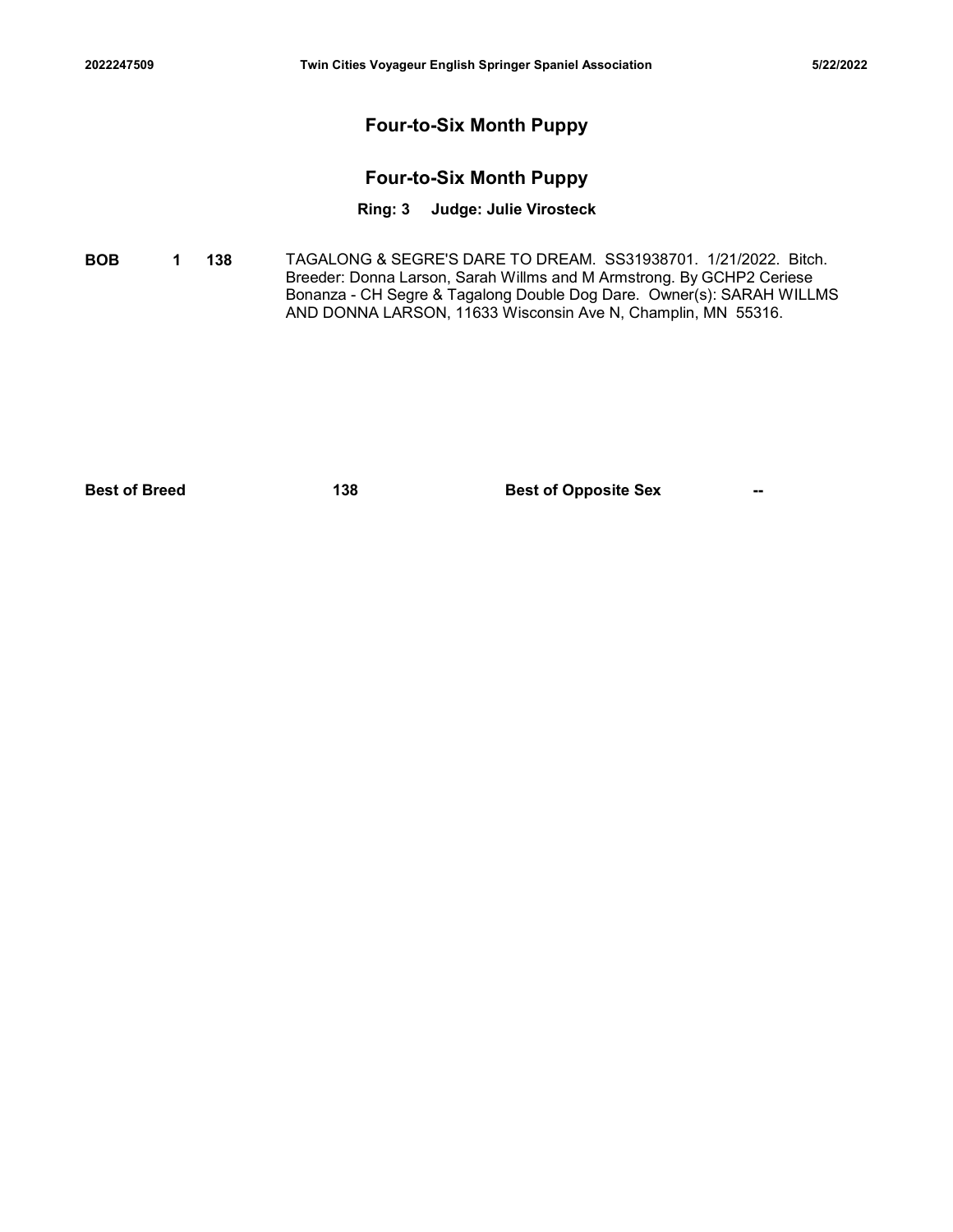# **Obedience**

### Novice A

#### Ring: 1 Judge: Cynthia Rustad

-**/1 181 101** OLAF X BN RA CGC TKA. SS10321101. 11/28/2018. Bitch. Labrador Retriever. Breeder: Shelly Suzanne Wiliamson. By Majestic Oaks Sam - Bella Sue of Adeline Woods. Owner(s): FRANKIE RICHARDS, 13910 272nd Ave NW, Zimmerman, MN 55398.

|                                |                                   | Twin Cities Voyageur English Springer Spaniel Association |                                                                                                                                                                                                                                    | 5/22/2022 |
|--------------------------------|-----------------------------------|-----------------------------------------------------------|------------------------------------------------------------------------------------------------------------------------------------------------------------------------------------------------------------------------------------|-----------|
|                                |                                   | <b>Obedience</b>                                          |                                                                                                                                                                                                                                    |           |
|                                |                                   | <b>Novice A</b>                                           |                                                                                                                                                                                                                                    |           |
|                                |                                   | Ring: 1 Judge: Cynthia Rustad                             |                                                                                                                                                                                                                                    |           |
| 101                            | 55398.                            |                                                           | OLAF X BN RA CGC TKA. SS10321101. 11/28/2018. Bitch. Labrador Retriever.<br>Breeder: Shelly Suzanne Wiliamson. By Majestic Oaks Sam - Bella Sue of Adeline<br>Woods. Owner(s): FRANKIE RICHARDS, 13910 272nd Ave NW, Zimmerman, MN |           |
| <b>English Springer Spanie</b> |                                   |                                                           |                                                                                                                                                                                                                                    |           |
| 1st ___ <del>___</del> ___     |                                   |                                                           |                                                                                                                                                                                                                                    |           |
|                                | Score ______                      | Score ______                                              | Score ______                                                                                                                                                                                                                       |           |
| <b>All Breed</b>               |                                   |                                                           |                                                                                                                                                                                                                                    |           |
| 1st $101$                      | 2nd _________                     |                                                           |                                                                                                                                                                                                                                    |           |
| Score 181                      | Score <u>sales and the second</u> | Score ______                                              | Score _____                                                                                                                                                                                                                        |           |
|                                | <b>Total Entries: 1</b>           | <b>Total Shown: 1</b>                                     |                                                                                                                                                                                                                                    |           |

## Novice B

## Ring: 1 Judge: Cynthia Rustad

201 KANTISHNA CAAMORA BREAK DANCER BN AX AXH XF. DN45194707. ABS 1/2/2016. Dog. Pembroke Welsh Corgi. Breeder: Mary Matejcek & Pat Seifert. By CH Busy B's Dakota's Moon Dust - CH MACH3 Caamora J-Lo Dancing On Ice. Owner(s): MARY MATEJCEK, 23269 Echo Ave, Faribault, MN 55021. -/**3 188.5 202** CH MACH JORDAN LASER OF ECHO LAKE BN RI MXS MJB MFB T2B4. WS47483905. 6/14/2014. Dog. Standard Schnauzer. Breeder: Kristin Gagner and Leslie Gagner. By GCH CH Jordan Keillor of Windtree - CH Jordan Janis Joplin of Windtree. Owner(s): MARJANA CALLERY, 2510 Queensport Rd, Woodbury, MN 55125. **1/2 193 204** MY-SUN A KIND OF MAGIC BN RA CGC TKN PCD. SR76256701. 12/18/2012. Dog. English Springer Spaniel. Breeder: Cyndi Myhre & Ann Sunderman. By GCH CH Bondir's Lumineux Albert - GCH CH Eldamar N Myshamrock Charlie's Angel. Owner(s): DIANE SLAIS, 3529 Zinran Ave S, St Louis Park, MN 55426.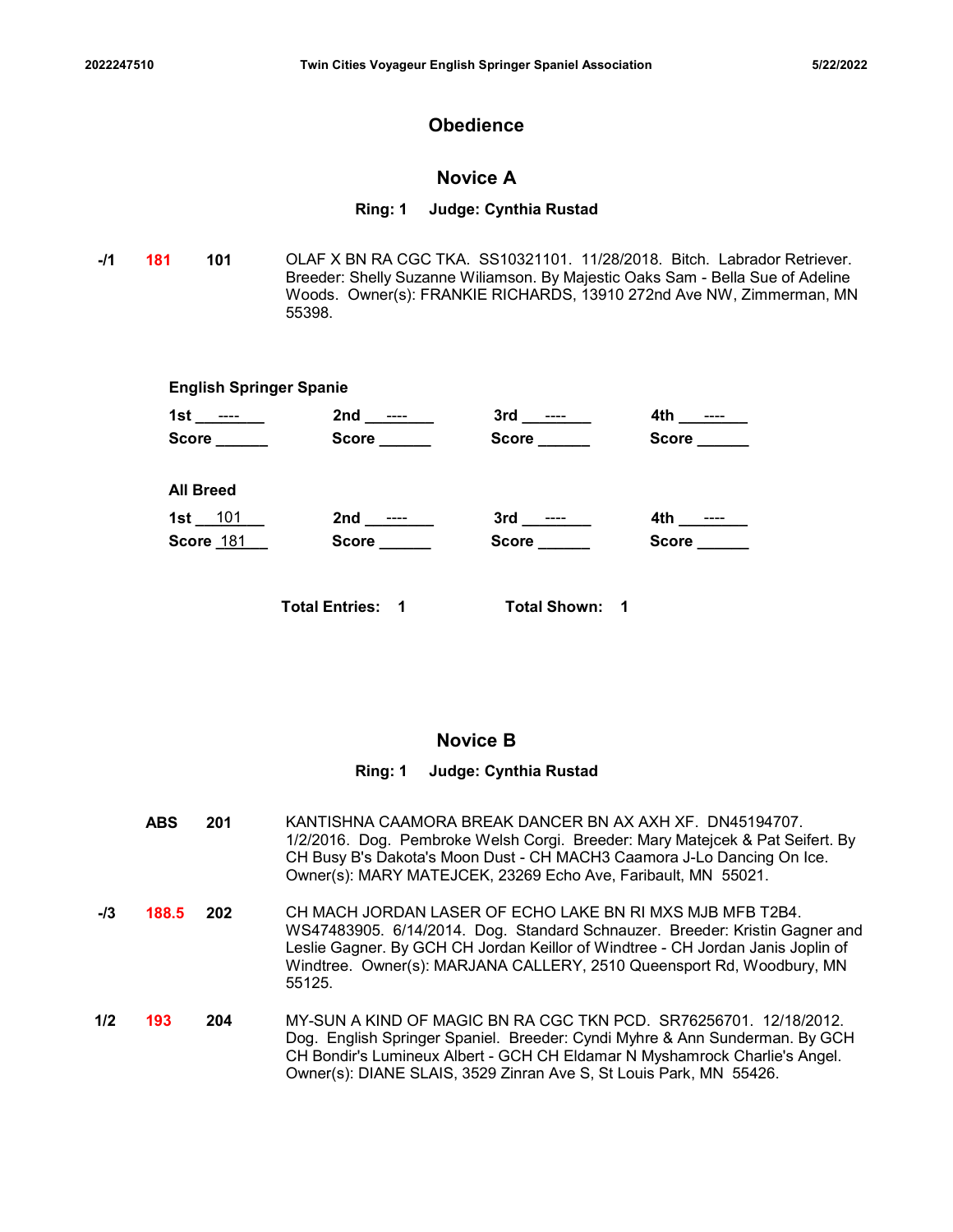2022247510 Twin Cities Voyageur English Springer Spaniel Association 5/22/2022<br>11 199.5 206 PAISLEY'S GIRL FROM THE NORTH COUNTRY. NP47042805. 6/30/2017.<br>199.5 206 PAISLEY'S GIRL FROM THE NORTH COUNTRY. NP47042805. 6/30/20 -/1 **199.5** 206 PAISLEY'S GIRL FROM THE NORTH COUNTRY. NP47042805. 6/30/2017. Bitch. Dalmatian. Breeder: Sue MacMillan, Jana Rodes & Jessica MacMillan. By GCH Dakota Snowood Starry Starry Night - GCH Paisley All Around Party Crasher. Owner(s): COLLEEN CHRISTIANSON, 741 Bellwood Ave, Maplewood, MN 55117.

### English Springer Spanie

|                                |                                                                                                                                                                                                                                                                                                           | Twin Cities Voyageur English Springer Spaniel Association |                             | 5/22/2022 |
|--------------------------------|-----------------------------------------------------------------------------------------------------------------------------------------------------------------------------------------------------------------------------------------------------------------------------------------------------------|-----------------------------------------------------------|-----------------------------|-----------|
| .5 <sub>0</sub><br>206         | PAISLEY'S GIRL FROM THE NORTH COUNTRY. NP47042805. 6/30/2017.<br>Bitch. Dalmatian. Breeder: Sue MacMillan, Jana Rodes & Jessica MacMillan. By<br>GCH Dakota Snowood Starry Starry Night - GCH Paisley All Around Party Crasher.<br>Owner(s): COLLEEN CHRISTIANSON, 741 Bellwood Ave, Maplewood, MN 55117. |                                                           |                             |           |
| <b>English Springer Spanie</b> |                                                                                                                                                                                                                                                                                                           |                                                           |                             |           |
| $1st - 204$<br>Score 193       | Score _____                                                                                                                                                                                                                                                                                               | Score _____                                               | 4th ________<br>Score _____ |           |
| <b>All Breed</b>               |                                                                                                                                                                                                                                                                                                           |                                                           |                             |           |
| $1st - 206$<br>Score 199.5     | $2nd - 204$<br>Score 193                                                                                                                                                                                                                                                                                  | $3rd - 202$<br>Score 188.5                                | Score ______                |           |
|                                | <b>Total Entries: 4</b>                                                                                                                                                                                                                                                                                   | Total Shown: 3                                            |                             |           |

# Open A

|       | <b>NQ</b> | 301 | BORGO'S GLORIOUS SHAMROCK OF WHITEHEATHER CDX GN BN RN NA<br>NAJ ACT2 RATS CGC TKN. RN30523002. 1/10/2017. Bitch. West Highland<br>White Terrier. Breeder: Deborah Colvin Borgo. By CH Dionysus D'Borgo - CH The<br>Baroness Von Borgo O'Mi'Wee. Owner(s): MARY LOWDEN, 3940 Palisade Way,<br>Eagan, MN 55122. Jumps 8 inches             |
|-------|-----------|-----|-------------------------------------------------------------------------------------------------------------------------------------------------------------------------------------------------------------------------------------------------------------------------------------------------------------------------------------------|
| $-I2$ | 194       | 302 | CH RUARAIGH'S CAIFE CAELACH VCD1 RA AX AXJ. DN58129701. 5/21/2019.<br>Dog. Pembroke Welsh Corgi. Breeder: Kathryn Brandt & Pat Sandy Smith. By<br>Belroyd Pencader Aled - Sandyshire Chanteuse. Owner(s): JENNY ZIMMERMAN<br>AND STEVE KATH & KATHRYN BRENDT, 780 Cottage Ave W, St. Paul, MN<br>55117. Jumps 8 inches                    |
| 1/1   | 196.5     | 303 | CH JOURNEY'S ESSPECIAL ON A HOTT STREAK CD. SR89924301.<br>10/15/2015. Dog. English Springer Spaniel. Breeder: Kim Bullard, Karen Bolt,<br>Monica Bowers. By CH Esspecial Red Hott and Blue UD RN THDX - CH Journey's<br>Roll The Dice RN. Owner(s): KAREN BOLT AND KIM BULLARD, 2143 8th Ave,<br>Byron Center, MI 49315. Jumps 20 inches |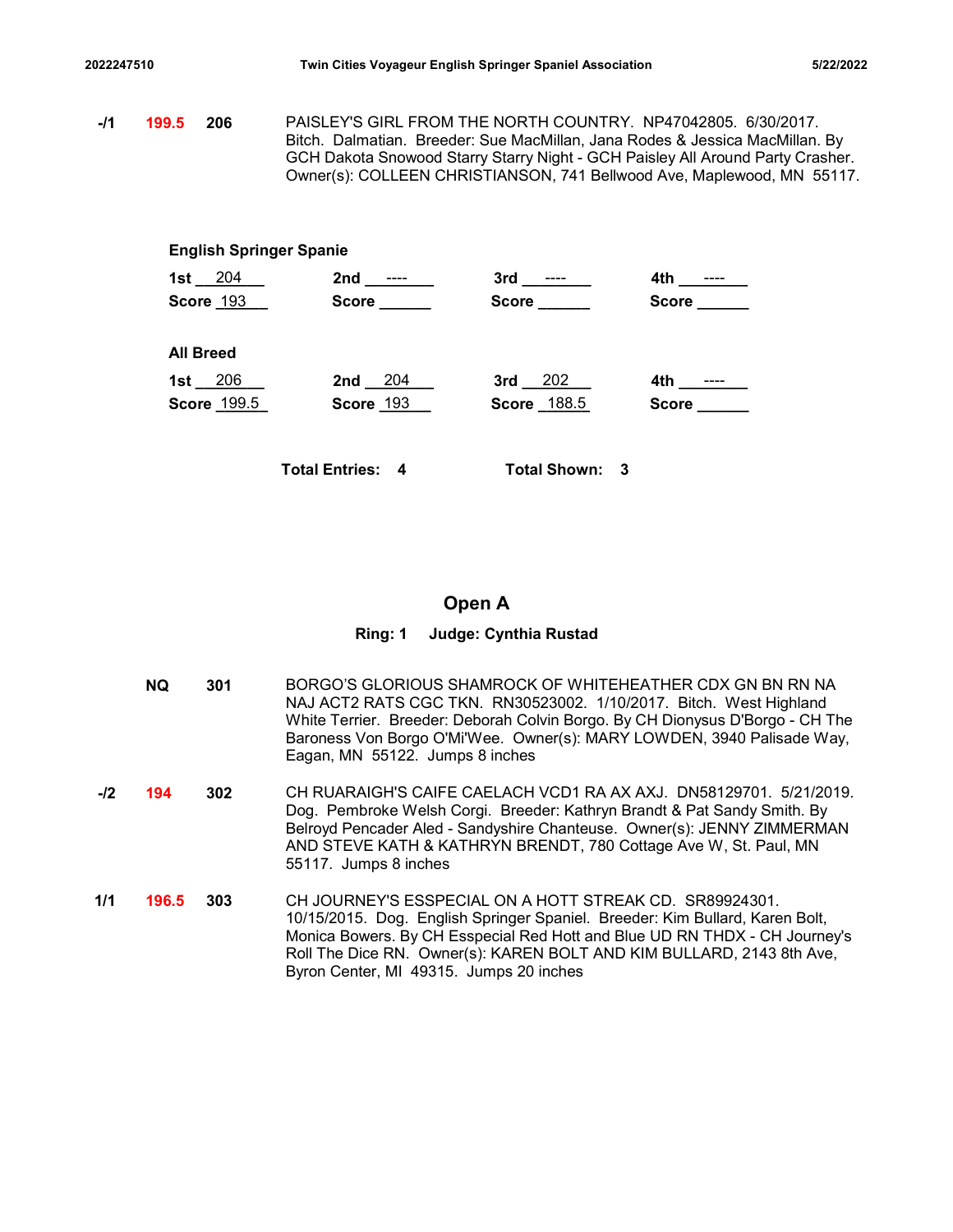| 2022247510 |                                | Twin Cities Voyageur English Springer Spaniel Association |                             |              | 5/22/2022 |
|------------|--------------------------------|-----------------------------------------------------------|-----------------------------|--------------|-----------|
|            | <b>English Springer Spanie</b> |                                                           |                             |              |           |
|            |                                | 1st 303 2nd ---- 3rd ----<br>Score 196.5 Score ______     | Score ______                | Score ______ |           |
|            | <b>All Breed</b>               |                                                           |                             |              |           |
|            | 1st 303<br>Score 196.5         | 2nd 302<br>Score 194                                      | 3rd _______<br>Score ______ | Score _____  |           |
|            |                                | <b>Total Entries: 3</b>                                   | <b>Total Shown: 3</b>       |              |           |
|            |                                |                                                           |                             |              |           |

# Open B

| $-13$ | 193       | 401 | GCHB AMAVI V. YAYAS HAPPY DAYS AT WILDWOOD UD. TS36888302.<br>1/25/2018. Dog. Havanese. Breeder: Courtnie Matthew and Bridgette Callahan. By<br>GCH Yayas Sharp Dressed Man - CH Yayas Mint Julip. Owner(s): JEAN<br>LUNDHOLM AND ASHLEY YOHO, 1205 Rifle Range Rd, River Falls, WI 54022.<br>Jumps 10 inches |
|-------|-----------|-----|---------------------------------------------------------------------------------------------------------------------------------------------------------------------------------------------------------------------------------------------------------------------------------------------------------------|
|       | 188       | 402 | SIDUS LUCIDA ADRIANA LIMA. NP36001501. 8/13/2013. Bitch. Bulldog.<br>Breeder: Tatiana Katsai. By Moninski Dvorik Tornado of Love - Disney of Streletz.<br>Owner(s): DAVID ANGER, 331 Jesse James Lane, Mahtomedi, MN 55115. Jumps<br>10 inches                                                                |
| -/1   | 198.5     | 403 | JUSTDANDY SRO AT THE ROXY UD OM1 BN RE. DN40045501. 5/29/2014.<br>Bitch. Shetland Sheepdog. Breeder: Claudia Frank. By CH Aynsworth No Moon<br>Tonight - GCH CH Jusdandy Devine MZ M. Owner(s): RICHARD WOOD, 859<br>Bradley Drive, Hudson, WI 54016. Jumps 12 inches                                         |
|       | <b>NQ</b> | 404 | SZUMFONIA AMERIKAI ZAGOS LUCA BN CD. DN49564503. 4/4/2017. Dog.<br>Pumi. Breeder: Virginia Hayes & GInger Butler. By Szumfonia Duna Keringo -<br>MACH3 Szumfonia Amerikai Csilla TD MXC MJS2 T2B3. Owner(s): SHARON<br>HODGENS-WOOD, 859 Bradley Drive, Hudson, WI 54016. Jumps 16 inches                     |
| 1/4   | 192.5     | 406 | LAKEVILLE TRAVIS MCGEE UDX2 OM3 VER SH NAJ. SR86664506. 3/6/2015.<br>Dog. English Springer Spaniel. Breeder: RIchard Eakman. By Halios Southern<br>Charmer - Lakevilles Spicy Pepper. Owner(s): JON PIDDE, 14995 Williamsburg Ct,<br>Eden Prairie, MN 55347. Jumps 20 inches                                  |
| -12   | 196       | 407 | MACH HIGHROLLER SPRINGBOARD TO GOOD FORTUNE UD BN MXS MJB<br>T2B. SR79328104. 6/17/2013. Bitch. Golden Retriever. Breeder: Kelly Kosinski.<br>By RV ATR's Gangstaman MH - Highroller Adrenaline Rush SH. Owner(s): KRISTA<br>TREMPE, 1424 Yorkshire Ave S, Minnetonka, MN 55305. Jumps 22 inches              |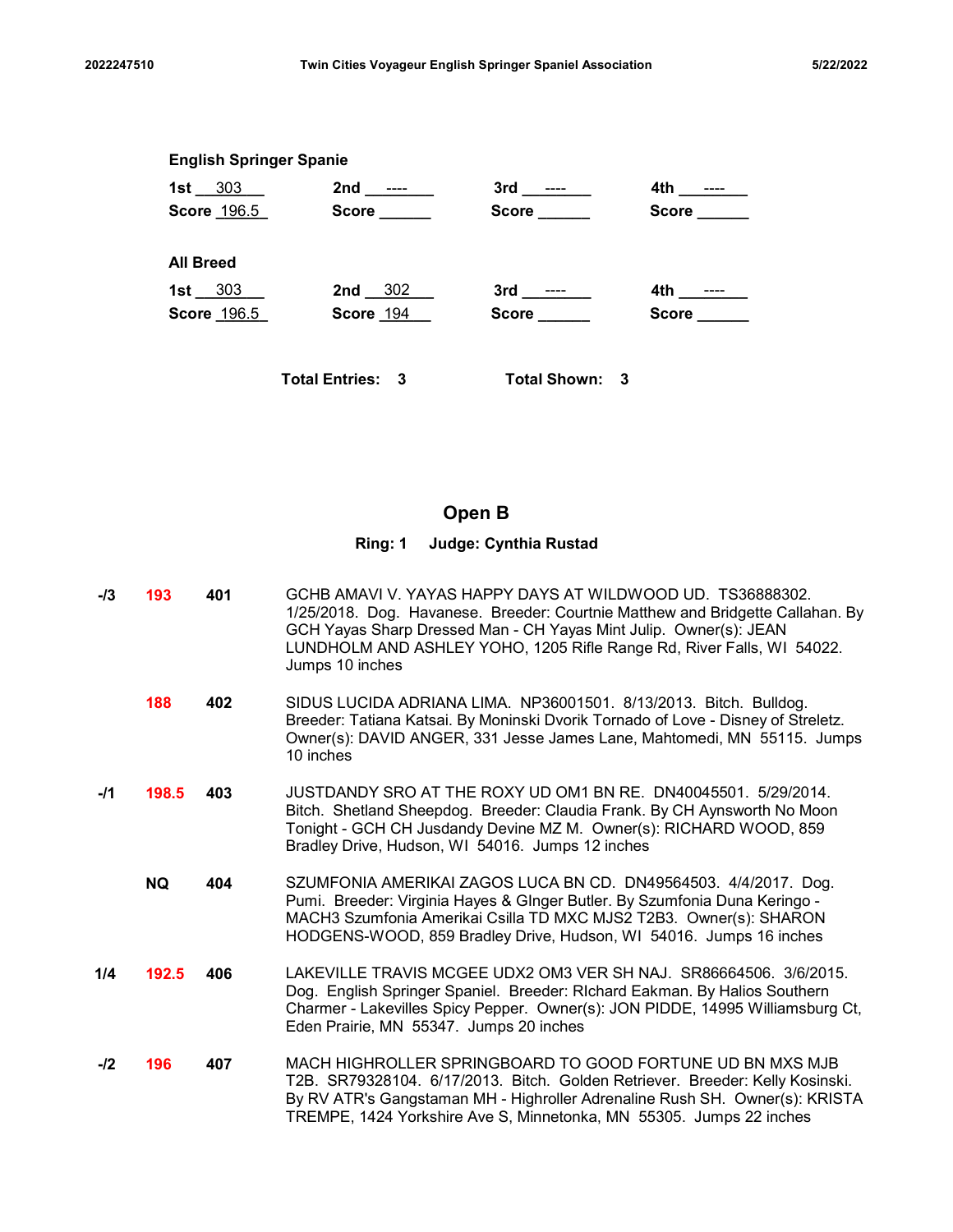- 2022247510 Twin Cities Voyageur English Springer Spaniel Association 5/22/2022<br>ABS 408 CH DSK'S THE TALENTED MISS TWIGGY CGC BN US PUD RAE2 SH VC TKI<br>RATN. SR76151303. 1/17/2013. Bitch. German Shorthaired Pointer. Breeder: **ABS 408** CH DSK'S THE TALENTED MISS TWIGGY CGC BN US PUD RAE2 SH VC TKI RATN. SR76151303. 1/17/2013. Bitch. German Shorthaired Pointer. Breeder: Kristi Hillebrand. By DC NMK's Molto Bene - GCH CH NMK's Reynolds Is A Homerun. Owner(s): DIANE FELICETTA, 12424 Echo Ave, Lonsdale, MN 55046. Jumps 22 inches Twin Cities Voyageur English Springer Spaniel Association<br>
406 CH DSK'S THE TALENTED MISS TWIGGY CGC BN US PUD RAE2 SH VC TKI<br>
RATN. SR76151303. 1/17/2013. Bitch. German Shorthaired Pointer. Breeder:<br>
Kristi Hillebrand. By
	- 410 OTCH12 HIGHTIMES SHAKE 'N BAKE UDX8 OGM SH. SR84179604. 8/9/2014. ABS Dog. Golden Retriever. Breeder: Bridget Carlsen. By Choctaw's Yukon Copper Penny - NOC OTCH11 HighTime Instant Soup. Owner(s): KORI BEVIS AND CHRIS BEVIS, 31030 Hwy 19 Blvd, Cannon Falls, MN 55009. Jumps 22 inches

#### English Springer Spanie

| <b>រ</b> S       | 408                | Kristi Hillebrand. By DC NMK's Molto Bene - GCH CH NMK's Reynolds Is A<br>Jumps 22 inches |                       | CH DSK'S THE TALENTED MISS TWIGGY CGC BN US PUD RAE2 SH VC TKI<br>RATN. SR76151303. 1/17/2013. Bitch. German Shorthaired Pointer. Breeder:<br>Homerun. Owner(s): DIANE FELICETTA, 12424 Echo Ave, Lonsdale, MN 55046.                                                                            |  |
|------------------|--------------------|-------------------------------------------------------------------------------------------|-----------------------|--------------------------------------------------------------------------------------------------------------------------------------------------------------------------------------------------------------------------------------------------------------------------------------------------|--|
| ١S               | 410                |                                                                                           |                       | OTCH12 HIGHTIMES SHAKE 'N BAKE UDX8 OGM SH. SR84179604. 8/9/2014.<br>Dog. Golden Retriever. Breeder: Bridget Carlsen. By Choctaw's Yukon Copper<br>Penny - NOC OTCH11 HighTime Instant Soup. Owner(s): KORI BEVIS AND<br>CHRIS BEVIS, 31030 Hwy 19 Blvd, Cannon Falls, MN 55009. Jumps 22 inches |  |
|                  |                    | <b>English Springer Spanie</b>                                                            |                       |                                                                                                                                                                                                                                                                                                  |  |
|                  | 1st $-406$ $-$     |                                                                                           | $3rd$ _________       | 4th ________                                                                                                                                                                                                                                                                                     |  |
|                  | Score 192.5        | Score ______                                                                              | Score ______          | <b>Score Score</b>                                                                                                                                                                                                                                                                               |  |
| <b>All Breed</b> |                    |                                                                                           |                       |                                                                                                                                                                                                                                                                                                  |  |
|                  | 1st $\_$ 403       | 2nd $407$                                                                                 | 3rd $-401$            | 4th $406$                                                                                                                                                                                                                                                                                        |  |
|                  | <b>Score 198.5</b> | Score 196                                                                                 | <b>Score 193</b>      | Score 192.5                                                                                                                                                                                                                                                                                      |  |
|                  |                    | <b>Total Entries: 8</b>                                                                   | <b>Total Shown: 6</b> |                                                                                                                                                                                                                                                                                                  |  |

### Utility B

- -/1 **194.5 501** GCHB AMAVI V. YAYAS HAPPY DAYS AT WILDWOOD UD. TS36888302. 1/25/2018. Dog. Havanese. Breeder: Courtnie Matthew and Bridgette Callahan. By GCH Yayas Sharp Dressed Man - CH Yayas Mint Julip. Owner(s): JEAN LUNDHOLM AND ASHLEY YOHO, 1205 Rifle Range Rd, River Falls, WI 54022. Jumps 10 inches 502 SIDUS LUCIDA ADRIANA LIMA. NP36001501. 8/13/2013. Bitch. Bulldog. NQ Breeder: Tatiana Katsai. By Moninski Dvorik Tornado of Love - Disney of Streletz. Owner(s): DAVID ANGER, 331 Jesse James Lane, Mahtomedi, MN 55115. Jumps 10 inches 503 JUSTDANDY SRO AT THE ROXY UD OM1 BN RE. DN40045501. 5/29/2014. NQ Bitch. Shetland Sheepdog. Breeder: Claudia Frank. By CH Aynsworth No Moon Tonight - GCH CH Jusdandy Devine MZ M. Owner(s): RICHARD WOOD, 859 Bradley Drive, Hudson, WI 54016. Jumps 12 inches 505 LAKEVILLE TRAVIS MCGEE UDX2 OM3 VER SH NAJ. SR86664506. 3/6/2015. NQ
	- Dog. English Springer Spaniel. Breeder: RIchard Eakman. By Halios Southern Charmer - Lakevilles Spicy Pepper. Owner(s): JON PIDDE, 14995 Williamsburg Ct, Eden Prairie, MN 55347. Jumps 20 inches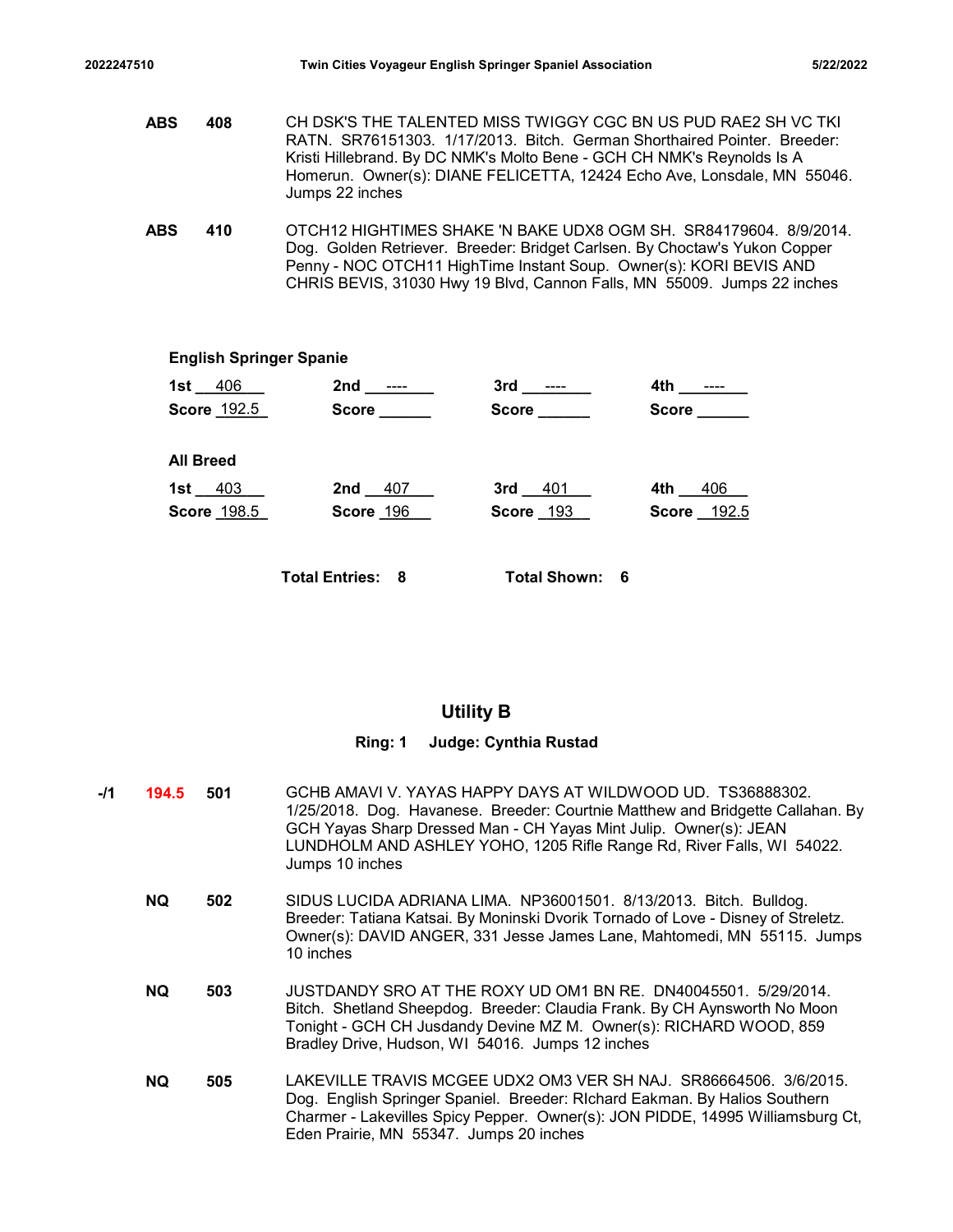| 2022247510 |                  | Twin Cities Voyageur English Springer Spaniel Association                                                                                                                                                                                                                                        |              |             | 5/22/2022 |
|------------|------------------|--------------------------------------------------------------------------------------------------------------------------------------------------------------------------------------------------------------------------------------------------------------------------------------------------|--------------|-------------|-----------|
|            |                  |                                                                                                                                                                                                                                                                                                  |              |             |           |
| <b>NQ</b>  | 506              | MACH HIGHROLLER SPRINGBOARD TO GOOD FORTUNE UD BN MXS MJB<br>T2B. SR79328104. 6/17/2013. Bitch. Golden Retriever. Breeder: Kelly Kosinski.<br>By RV ATR's Gangstaman MH - Highroller Adrenaline Rush SH. Owner(s): KRISTA<br>TREMPE, 1424 Yorkshire Ave S, Minnetonka, MN 55305. Jumps 22 inches |              |             |           |
| <b>ABS</b> | 507              | CH DSK'S THE TALENTED MISS TWIGGY CGC BN US PUD RAE2 SH VC TKI<br>RATN. SR76151303. 1/17/2013. Bitch. German Shorthaired Pointer. Breeder:<br>Kristi Hillebrand. By DC NMK's Molto Bene - GCH CH NMK's Reynolds Is A                                                                             |              |             |           |
|            |                  | Homerun. Owner(s): DIANE FELICETTA, 12424 Echo Ave, Lonsdale, MN 55046.<br>Jumps 22 inches                                                                                                                                                                                                       |              |             |           |
| <b>ABS</b> | 509              | OTCH12 HIGHTIMES SHAKE 'N BAKE UDX8 OGM SH. SR84179604. 8/9/2014.<br>Dog. Golden Retriever. Breeder: Bridget Carlsen. By Choctaw's Yukon Copper<br>Penny - NOC OTCH11 HighTime Instant Soup. Owner(s): KORI BEVIS AND<br>CHRIS BEVIS, 31030 Hwy 19 Blvd, Cannon Falls, MN 55009. Jumps 22 inches |              |             |           |
|            |                  |                                                                                                                                                                                                                                                                                                  |              |             |           |
|            |                  | <b>English Springer Spanie</b>                                                                                                                                                                                                                                                                   |              |             |           |
|            | 1st _______      |                                                                                                                                                                                                                                                                                                  |              |             |           |
|            |                  | Score Score Score Score                                                                                                                                                                                                                                                                          | Score ______ | Score _____ |           |
|            | <b>All Breed</b> |                                                                                                                                                                                                                                                                                                  |              |             |           |
|            | EOM              |                                                                                                                                                                                                                                                                                                  |              |             |           |

|            |                                  |                         |              | TREMPE, 1424 Yorkshire Ave S, Minnetonka, MN 55305. Jumps 22 inches                                                                                                                                                                                                                              |                                  |        |             |  |
|------------|----------------------------------|-------------------------|--------------|--------------------------------------------------------------------------------------------------------------------------------------------------------------------------------------------------------------------------------------------------------------------------------------------------|----------------------------------|--------|-------------|--|
| <b>ABS</b> | 507                              | Jumps 22 inches         |              | CH DSK'S THE TALENTED MISS TWIGGY CGC BN US PUD RAE2 SH VC TKI<br>RATN. SR76151303. 1/17/2013. Bitch. German Shorthaired Pointer. Breeder:<br>Kristi Hillebrand. By DC NMK's Molto Bene - GCH CH NMK's Reynolds Is A<br>Homerun. Owner(s): DIANE FELICETTA, 12424 Echo Ave, Lonsdale, MN 55046.  |                                  |        |             |  |
| <b>ABS</b> | 509                              |                         |              | OTCH12 HIGHTIMES SHAKE 'N BAKE UDX8 OGM SH. SR84179604. 8/9/2014.<br>Dog. Golden Retriever. Breeder: Bridget Carlsen. By Choctaw's Yukon Copper<br>Penny - NOC OTCH11 HighTime Instant Soup. Owner(s): KORI BEVIS AND<br>CHRIS BEVIS, 31030 Hwy 19 Blvd, Cannon Falls, MN 55009. Jumps 22 inches |                                  |        |             |  |
|            | <b>English Springer Spanie</b>   |                         |              |                                                                                                                                                                                                                                                                                                  |                                  |        |             |  |
|            | 1st _______                      |                         |              |                                                                                                                                                                                                                                                                                                  |                                  |        |             |  |
|            | Score ______                     |                         | Score _____  | Score ______                                                                                                                                                                                                                                                                                     | Score _____                      |        |             |  |
|            | <b>All Breed</b>                 |                         |              |                                                                                                                                                                                                                                                                                                  |                                  |        |             |  |
|            | 1st $-501$                       |                         |              | 3rd ________                                                                                                                                                                                                                                                                                     |                                  |        |             |  |
|            | Score 194.5                      |                         | Score ______ | Score ______                                                                                                                                                                                                                                                                                     | Score _____                      |        |             |  |
|            |                                  | <b>Total Entries: 7</b> |              | Total Shown: 5                                                                                                                                                                                                                                                                                   |                                  |        |             |  |
|            |                                  |                         |              |                                                                                                                                                                                                                                                                                                  |                                  |        |             |  |
|            | <b>High in Trial - Specialty</b> | 303                     | 196.5        |                                                                                                                                                                                                                                                                                                  | <b>High Combined - Specialty</b> | $\sim$ | $\mathbf 0$ |  |
|            | <b>High in Trial - All Breed</b> | 206                     | 199.5        |                                                                                                                                                                                                                                                                                                  | <b>High Combined - All Breed</b> | 401    | 387.5       |  |
|            |                                  |                         |              |                                                                                                                                                                                                                                                                                                  |                                  |        |             |  |
|            |                                  |                         |              |                                                                                                                                                                                                                                                                                                  |                                  |        |             |  |
|            |                                  |                         |              |                                                                                                                                                                                                                                                                                                  |                                  |        |             |  |
|            |                                  |                         |              |                                                                                                                                                                                                                                                                                                  |                                  |        |             |  |

| <b>High in Trial - Specialty</b> | 303 | 196.5 | <b>High Combined - Specialty</b> | $\sim$ |       |
|----------------------------------|-----|-------|----------------------------------|--------|-------|
| High in Trial - All Breed        | 206 | 199.5 | <b>High Combined - All Breed</b> | 401    | 387.5 |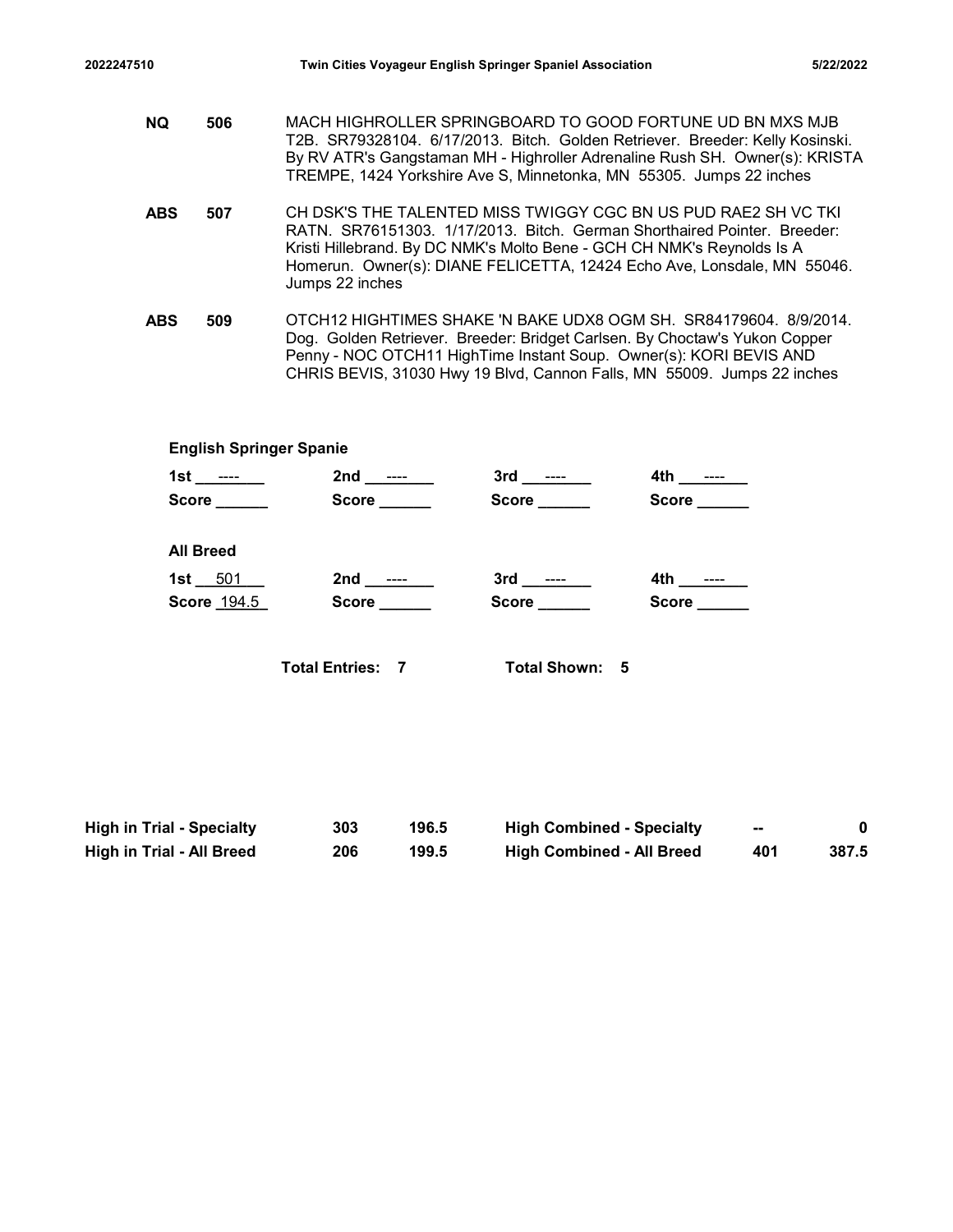# Beginner Novice B

- 3/4 **196 601** CH WIL-ORION'S AND SPELLBOUND JOY UNSPEAKABLE CGC TKN. SS17678906. 1/29/2020. Bitch. English Springer Spaniel. Breeder: Janice Johnson, Erica & Riley Brookshire. By CH Foxboro Wil-Orion's Outside the Lines - GCH Maxwell's Count on Me. Owner(s): COURTNEY HANSEN, 2364 La Port Dr., Mounds View, MN 55112.
- **1/1 199.5 602** CH TAGALONG'S OH MY I DO DECLARE!. SS09762802. 10/24/2018. Bitch. English Springer Spaniel. Breeder: Sarah M Willms. By GCH CH Sebre's Wine Not? - GCHB CH Tagalong's Oh My My. Owner(s): KAREN BOLT AND SARAH WILLMS, 2143 8th Ave, Byron Center, MI 49315.
- -**/2 199 603** NINEBARK'S PRINCE OF SKIPTON. DN63630001 (CAN). 12/8/2019. Dog. Australian Shepherd. Breeder: Valerie Yates & Betsy Atkinson. By CH Hearthside Light Em Up - Hearthside Plays In Dirt. Owner(s): SUZANNE JOHNSON, 9408 Yosemite Rd, Bloomington, MN 55437.
	- **ABS 604** VINEWOOD'S THE FIRE INSIDE. SS26852402. 4/16/2021. Dog. English Springer Spaniel. Breeder: Kathy Patregnani. By CH OTCH MACH8 VinEwood Makin' A Splash UDX3 OM6 VER RAE2 MH MXB3 MJB3 T2B2 WDX - VinEwood Me Myself & I. Owner(s): LAURA SCHREINER AND ADAM VANDELTEI, 4493 N Pine Tree Rd, Oneida, WI 54155.
	- **190 203** ARBOR'S CROWN PRINCE PURPLE. WS60783206. 5/1/2018. Dog. Standard Schnauzer. Breeder: Lauren Keltos and Klare McNeil. By GCH CH Halcyon's Bullet with Butterfly Wings - CH Arbor's Ava Adore. Owner(s): MARJANA CALLERY, 2510 Queensport Rd, Woodbury, MN 55125.
- 2/3 **198.5 205** CH WIL-ORION'S TRI TO REMEMBER AXP AJP OFP CGC TKN. SS07051201. 7/24/2018. Dog. English Springer Spaniel. Breeder: Janice Johnson, Erica & Riley Brookshire, Courtney Hansen. By CH Foxboro Wil-Orion's Outside the Lines - Desertsun Wil-Orion's Goodbye Ordinary. Owner(s): COURTNEY HANSEN, 2364 La Port Dr., Mounds View, MN 55112.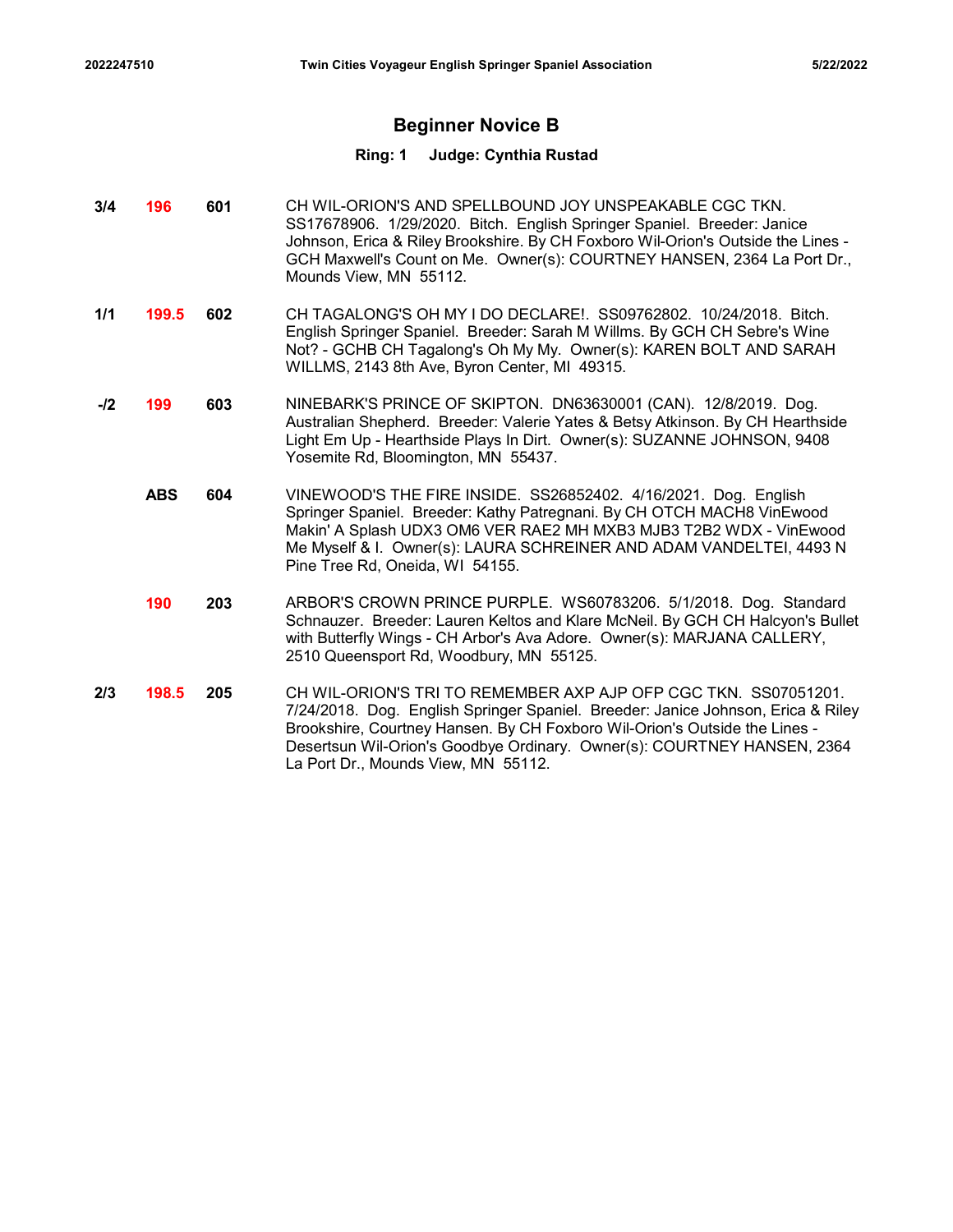|                                | Twin Cities Voyageur English Springer Spaniel Association |                |             | 5/22/2022 |
|--------------------------------|-----------------------------------------------------------|----------------|-------------|-----------|
|                                |                                                           |                |             |           |
| <b>English Springer Spanie</b> |                                                           |                |             |           |
| 1st $602$                      | 205<br>$2nd$ <sub>-</sub>                                 | 3rd 601        |             |           |
| Score 199.5                    | Score 198.5                                               | Score 196      | Score _____ |           |
| <b>All Breed</b>               |                                                           |                |             |           |
| 1st $602$                      | 2nd 603                                                   | $3rd$ $205$    | 4th 601     |           |
| Score 199.5                    | Score 199                                                 | Score 198.5    | Score 196   |           |
|                                | <b>Total Entries: 6</b>                                   | Total Shown: 5 |             |           |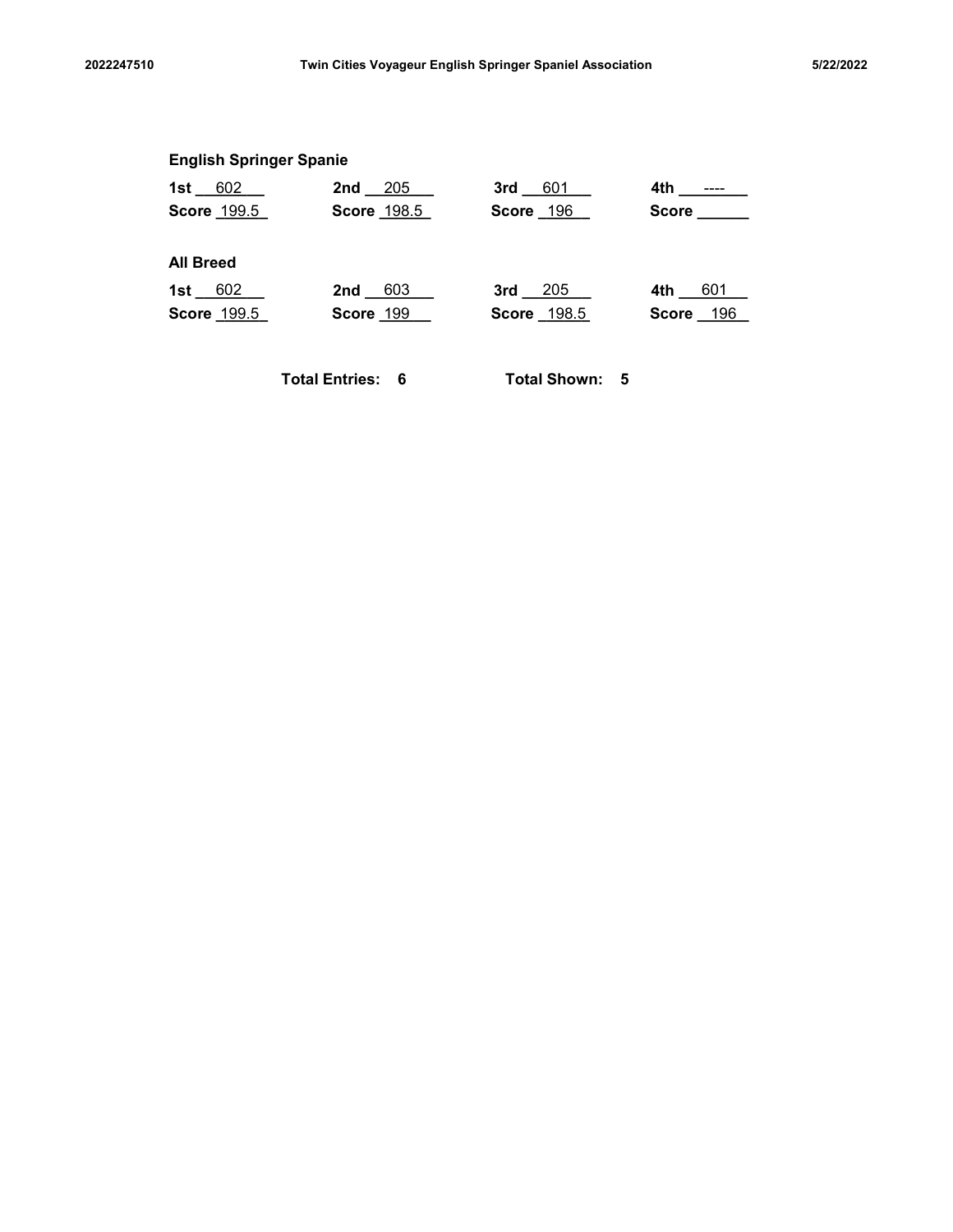# Veteran Obedience

#### Ring: 1 Judge: Cynthia Rustad

- 701 BRIARTON HEAVEN SENT RENDITION CD PCD BN RAE RM RATN TKI CGCA CGCU. SR70030002. 10/22/2011. Bitch. English Springer Spaniel. Breeder: Cathy Van Kempen & Ruth Dehmel. By CH Felicity's Rendition Guardian Angel - Briarton N Rendition Satin Doll RN NA NAJ. Owner(s): KAY GLAESER, 804 Southview St SE, Watertown, MN 55388. 196.5 701 Twin Cities Voyageur English Springer Spaniel Association<br>
2/2 196.5 701 BRIARTON HEAVEN SENT RENDITION CD PCD BN<br>
202 196.5 701 BRIARTON HEAVEN SENT RENDITION CD PCD BN<br>
202 CGCU. SR70030002. 10/22/2011. Bitch. 1997247510<br>
1997247510<br>
1998.5 Twin Cities Voyageur English Springer Spaniel Association<br>
1998.5 To 1998.1 Half Principle Control of the CGCU. SR70030002.<br>
1998.6 CGCU. SR70030002. 10/22/2011. Bitch. English Sprach<br>
1999.1
- 703 MILO MCGEE FROM HIRDLER HILL UDX OM2 VER JH RN. SR71569001. 12/16/2011. Dog. English Springer Spaniel. Breeder: Lori Hilleren. By Hirdler Hill's Triple Crown - Bloomfield's Lady Ursala. Owner(s): JON PIDDE AND SANDY PIDDE, 14995 Williamsburg Ct, Eden Prairie, MN 55347.

#### English Springer Spanie

|                  |             |                                | Twin Cities Voyageur English Springer Spaniel Association                                                                                                                                                                                                                                                                                 |              | 5/22/2022 |
|------------------|-------------|--------------------------------|-------------------------------------------------------------------------------------------------------------------------------------------------------------------------------------------------------------------------------------------------------------------------------------------------------------------------------------------|--------------|-----------|
|                  |             |                                | <b>Veteran Obedience</b>                                                                                                                                                                                                                                                                                                                  |              |           |
|                  |             |                                | Ring: 1 Judge: Cynthia Rustad                                                                                                                                                                                                                                                                                                             |              |           |
| $.5\,$           | 701         |                                | BRIARTON HEAVEN SENT RENDITION CD PCD BN RAE RM RATN TKI CGCA<br>CGCU. SR70030002. 10/22/2011. Bitch. English Springer Spaniel. Breeder:<br>Cathy Van Kempen & Ruth Dehmel. By CH Felicity's Rendition Guardian Angel -<br>Briarton N Rendition Satin Doll RN NA NAJ. Owner(s): KAY GLAESER, 804<br>Southview St SE, Watertown, MN 55388. |              |           |
|                  | 703         |                                | MILO MCGEE FROM HIRDLER HILL UDX OM2 VER JH RN. SR71569001.<br>12/16/2011. Dog. English Springer Spaniel. Breeder: Lori Hilleren. By Hirdler Hill's<br>Triple Crown - Bloomfield's Lady Ursala. Owner(s): JON PIDDE AND SANDY<br>PIDDE, 14995 Williamsburg Ct, Eden Prairie, MN 55347.                                                    |              |           |
|                  |             | <b>English Springer Spanie</b> |                                                                                                                                                                                                                                                                                                                                           |              |           |
|                  | $1st - 703$ | 2nd 701                        |                                                                                                                                                                                                                                                                                                                                           |              |           |
|                  | Score 199   | Score 196.5                    | Score ______                                                                                                                                                                                                                                                                                                                              | Score ______ |           |
| <b>All Breed</b> |             |                                |                                                                                                                                                                                                                                                                                                                                           |              |           |
| $1st$ 703        |             | 2nd 701                        |                                                                                                                                                                                                                                                                                                                                           | 4th _______  |           |
|                  | Score 199   | Score 196.5                    | Score ______                                                                                                                                                                                                                                                                                                                              | Score _____  |           |
|                  |             | <b>Total Entries: 2</b>        | <b>Total Shown: 2</b>                                                                                                                                                                                                                                                                                                                     |              |           |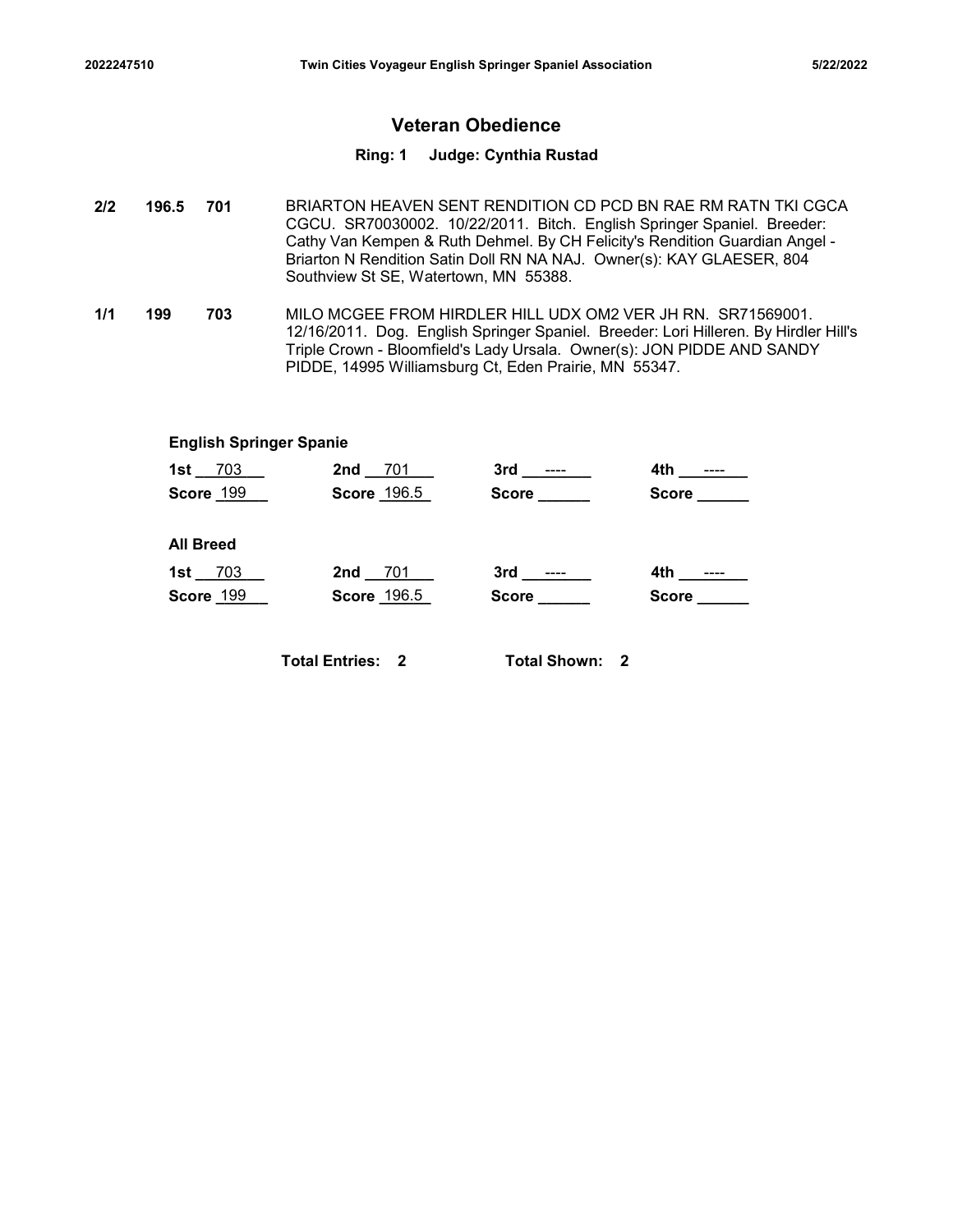# Rally

# Rally Novice A

#### Ring: 2 Judge: Patricia Nevins

-**/1 99 802** STRIKE GOLDENS BLIZZARD STORM. SS04357901. 3/2/2018. Bitch. Golden Retriever. Breeder: Teresa Deslauriers. By Montego Silvermist - Strike GOlden Dancing In The Moonlight. Owner(s): KRISTEN MCCLURE, 3434 North View Bay, Woodbury, MN 55125.

|                                |                         | Twin Cities Voyageur English Springer Spaniel Association |                                                                                                                                                                                                                                  | 5/22/2022 |
|--------------------------------|-------------------------|-----------------------------------------------------------|----------------------------------------------------------------------------------------------------------------------------------------------------------------------------------------------------------------------------------|-----------|
|                                |                         | <b>Rally</b>                                              |                                                                                                                                                                                                                                  |           |
|                                |                         | <b>Rally Novice A</b>                                     |                                                                                                                                                                                                                                  |           |
|                                |                         | Ring: 2 Judge: Patricia Nevins                            |                                                                                                                                                                                                                                  |           |
| 802                            | Woodbury, MN 55125.     |                                                           | STRIKE GOLDENS BLIZZARD STORM. SS04357901. 3/2/2018. Bitch. Golden<br>Retriever. Breeder: Teresa Deslauriers. By Montego Silvermist - Strike GOlden<br>Dancing In The Moonlight. Owner(s): KRISTEN MCCLURE, 3434 North View Bay, |           |
| <b>English Springer Spanie</b> |                         |                                                           |                                                                                                                                                                                                                                  |           |
| 1st ________                   |                         |                                                           | 4th ________                                                                                                                                                                                                                     |           |
|                                | Score Score Score Score | Score ______                                              | Score _____                                                                                                                                                                                                                      |           |
| <b>All Breed</b>               |                         |                                                           |                                                                                                                                                                                                                                  |           |
| 1st $802$                      |                         |                                                           |                                                                                                                                                                                                                                  |           |
| Score 99                       |                         | Score ______                                              | Score _____                                                                                                                                                                                                                      |           |
|                                | <b>Total Entries: 1</b> | <b>Total Shown: 1</b>                                     |                                                                                                                                                                                                                                  |           |

# Rally Novice B

#### Ring: 2 Judge: Patricia Nevins

-/2 99 901 BORGO'S GLORIOUS SHAMROCK OF WHITEHEATHER CDX GN BN RN NA NAJ ACT2 RATS CGC TKN. RN30523002. 1/10/2017. Bitch. West Highland White Terrier. Breeder: Deborah Colvin Borgo. By CH Dionysus D'Borgo - CH The Baroness Von Borgo O'Mi'Wee. Owner(s): MARY LOWDEN, 3940 Palisade Way, Eagan, MN 55122. **88 902** ARBOR'S CROWN PRINCE PURPLE. WS60783206. 5/1/2018. Dog. Standard Schnauzer. Breeder: Lauren Keltos and Klare McNeil. By GCH CH Halcyon's Bullet with Butterfly Wings - CH Arbor's Ava Adore. Owner(s): MARJANA CALLERY,

2510 Queensport Rd, Woodbury, MN 55125.

903 BRIARTON PATRIOT ON EAGLE'S WINGS. SS19462112. 6/9/2020. Dog. English Springer Spaniel. Breeder: Cathy Van Kempen & Kay Glaeser. By CH Briarton Patriot Games CD PCD BN GN RAE RATN CGCA CGCU TKI - GCH CH Briarton Topsy Turvy. Owner(s): CAROL HITZ AND GARY HITZ, KAY GLAESER & CATHY VAN KEMPEN, 14785 County Rd 122, Watertown, MN 55388. 96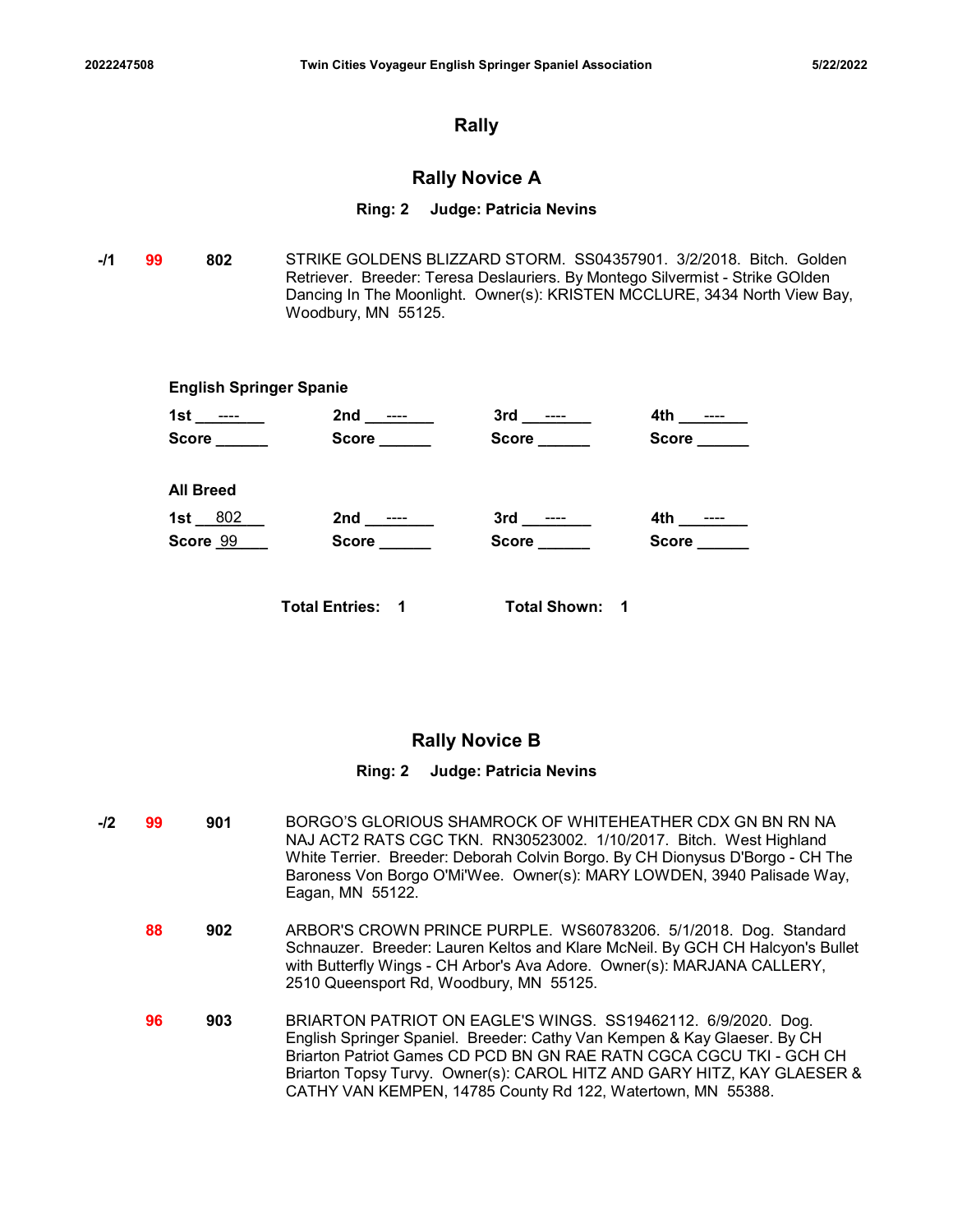- 2022247508 Twin Cities Voyageur English Springer Spaniel Association 5/22/2022<br>2022 13 Twin Cities Voyageur English Springer Spaniel Association<br>2021 PATRIOT NORTHWOOD'S CRACKL'N FIRE. SS19462109. 6/9/2020. Bitch.<br>3. Engli **2/3 97 904** PATRIOT NORTHWOOD'S CRACKL'N FIRE. SS19462109. 6/9/2020. Bitch. English Springer Spaniel. Breeder: Cathy Van Kempen & Kay Glaeser. By CH Briarton Patriot Games CD RAE RATN - CH Briarton Topsy Turvy. Owner(s): SHIRLEY HARFORD, 7816 66th Ave N, Brooklyn Park, MN 55428.
	- **96 905** CH WIL-ORION'S AND SPELLBOUND JOY UNSPEAKABLE CGC TKN. SS17678906. 1/29/2020. Bitch. English Springer Spaniel. Breeder: Janice Johnson, Erica & Riley Brookshire. By CH Foxboro Wil-Orion's Outside the Lines - GCH Maxwell's Count on Me. Owner(s): COURTNEY HANSEN, 2364 La Port Dr., Mounds View, MN 55112.
- 3/4 **97** 906 CH WIL-ORION'S TRI TO REMEMBER AXP AJP OFP CGC TKN. SS07051201. 7/24/2018. Dog. English Springer Spaniel. Breeder: Janice Johnson, Erica & Riley Brookshire, Courtney Hansen. By CH Foxboro Wil-Orion's Outside the Lines - Desertsun Wil-Orion's Goodbye Ordinary. Owner(s): COURTNEY HANSEN, 2364 La Port Dr., Mounds View, MN 55112.
- **4/- 96 907** BRIARTON PATRIOT HIGH FLYIN' FLAG. SS19462114. 6/9/2020. Bitch. English Springer Spaniel. Breeder: Cathy Van Kempen & Kay Glaeser. By CH Briarton Patriot Games CD PCD BN GN RAE CGCA CGCU TKI RATN - GCH Briarton Topsy Turvy. Owner(s): KAY GLAESER AND DAVE GLAESER, 804 Southview St SE, Watertown, MN 55388.
- 1/1 **100 909** GCH DARTEK'S ELDAMAR JOURNEY'S ALL JAZZED UP. SR79327501. 7/9/2013. Bitch. English Springer Spaniel. Breeder: Tekla Viker, Kim Bullard & Julie Roberts. By CH Amilyn's Flying High - GCH Dartek's Eldamar Envision. Owner(s): TEKLA VIKER, 3610 12th Ave NW, AUstin, MN 55912.
	- ABS 910 DOCTOR SVEN STRANGE. SS28025002. 7/10/2021. Dog. Labrador Retriever. Breeder: Gil Brummer. By Jaxon Sticker of Stock - Lucile Ball of Livonia. Owner(s): KAYLA RICHARDS AND FRANKIE RICHARDS, 13910 272nd Ave NW, ZImmerman, MN 55398.
	- 801 RAINBOWLAND STEVIE. TS35862903. 6/4/2017. Dog. Papillon. Breeder: Jennifer Yates. By Denny's Majical Wonder - Rainbowland Invigorating Nancy. Owner(s): DEBRA THOMPSON, 2710 Hoyem Court, Eau Claire, WI 54703. 93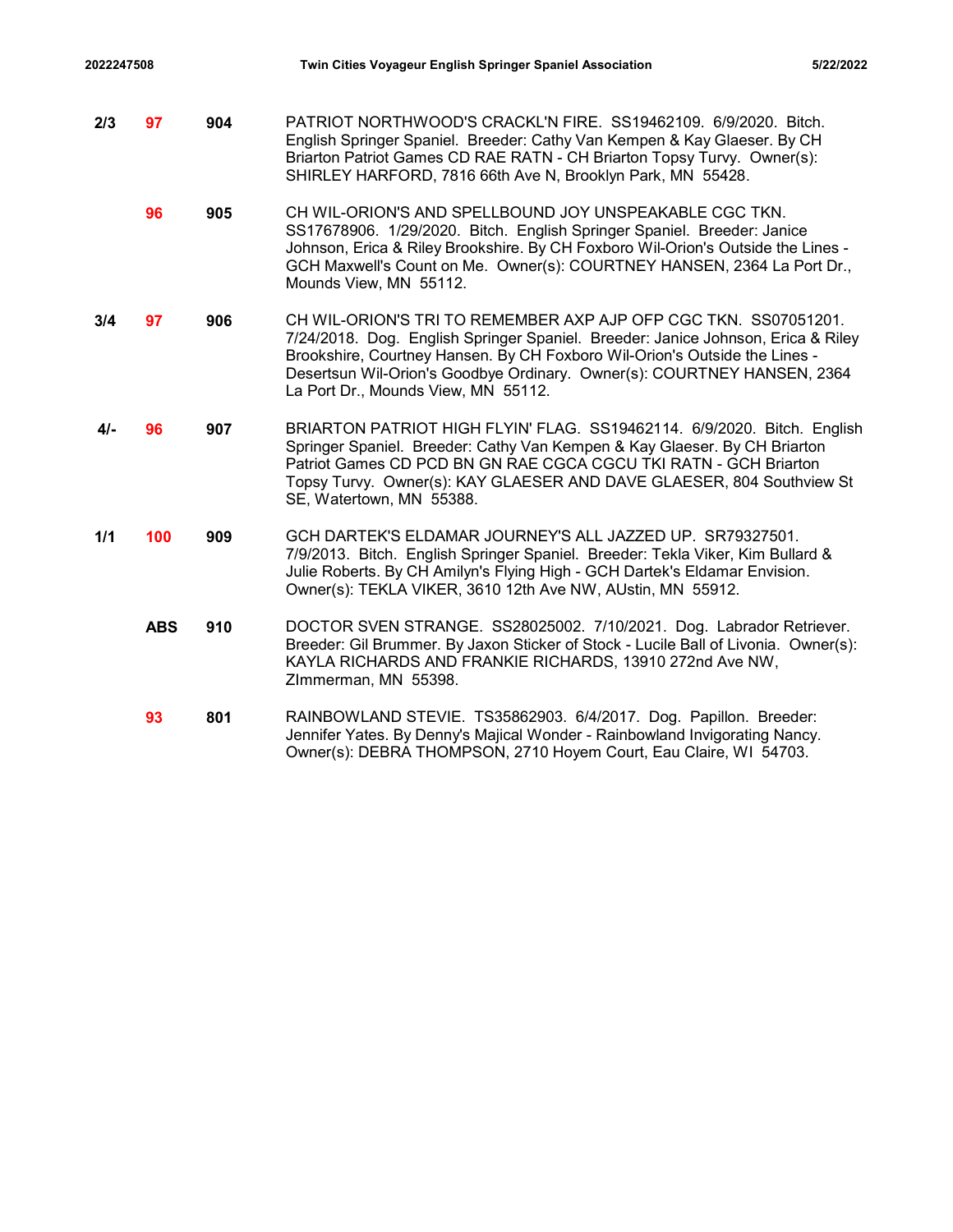| 2022247508 |                                |                                 | Twin Cities Voyageur English Springer Spaniel Association |          | 5/22/2022 |
|------------|--------------------------------|---------------------------------|-----------------------------------------------------------|----------|-----------|
|            |                                |                                 |                                                           |          |           |
|            | <b>English Springer Spanie</b> |                                 |                                                           |          |           |
|            |                                | 1st 909 2nd 904 3rd 906 4th 907 |                                                           |          |           |
|            |                                | Score 100 Score 97              | Score 97                                                  | Score 96 |           |
|            | <b>All Breed</b>               |                                 |                                                           |          |           |
|            | 1st __909                      | 2nd 901                         | $3rd_{204}$                                               | 4th 906  |           |
|            | Score 100                      | Score 99                        | Score 97                                                  | Score 97 |           |

# Rally Intermediate

- **ABS 1001** GCH CH FOXSHIRE TRIPLE PLAY RN TKI. TS40265104. 9/24/2018. Dog. Toy Fox Terrier. Breeder: Sarah Kittener, Jeff Kittner & Joan Krumm. By CH Valdon's Triple Play - CH Valdon's FIrst Day of Summer At Foxshire. Owner(s): MARY MATEJCEK AND SARAH KITTNER, 23269 Echo Ave, Faribault, MN 55021.
- -**/1 98 1003** APPLERIDGE'S BIG DELICIOUS OF LORALIN'S. DN54835601. 5/15/2018. Bitch. Australian Shepherd. Breeder: Pamela Belz and GLoria Zopzi. By Moonlights Best Bib and Tucker - Lora-Lin's Fearless of Red Hawn. Owner(s): PAMELA BELZ, 14023 50th St S, Afton, MN 55001.

|    |                                                         |                                                                                                                                                                                                                                                                                                         | <b>Rally Intermediate</b>             |                                    |  |
|----|---------------------------------------------------------|---------------------------------------------------------------------------------------------------------------------------------------------------------------------------------------------------------------------------------------------------------------------------------------------------------|---------------------------------------|------------------------------------|--|
|    |                                                         |                                                                                                                                                                                                                                                                                                         | Ring: 2 Judge: Patricia Nevins        |                                    |  |
| BS | 1001                                                    | GCH CH FOXSHIRE TRIPLE PLAY RN TKI. TS40265104. 9/24/2018. Dog. Toy<br>Fox Terrier. Breeder: Sarah Kittener, Jeff Kittner & Joan Krumm. By CH Valdon's<br>Triple Play - CH Valdon's Flrst Day of Summer At Foxshire. Owner(s): MARY<br>MATEJCEK AND SARAH KITTNER, 23269 Echo Ave, Faribault, MN 55021. |                                       |                                    |  |
|    | 1003                                                    | APPLERIDGE'S BIG DELICIOUS OF LORALIN'S. DN54835601. 5/15/2018.<br>Bitch. Australian Shepherd. Breeder: Pamela Belz and GLoria Zopzi. By Moonlights<br>Best Bib and Tucker - Lora-Lin's Fearless of Red Hawn. Owner(s): PAMELA BELZ,<br>14023 50th St S, Afton, MN 55001.                               |                                       |                                    |  |
|    |                                                         | <b>English Springer Spanie</b>                                                                                                                                                                                                                                                                          |                                       |                                    |  |
|    | 1st ___ <del>___</del> _<br>$Score$ <sub>________</sub> | 2nd ________<br>Score ______                                                                                                                                                                                                                                                                            | Score ______                          | 4th ________<br>Score ______       |  |
|    | <b>All Breed</b>                                        |                                                                                                                                                                                                                                                                                                         |                                       |                                    |  |
|    | 1st $\_1003$<br>Score 98                                | 2nd _______<br>Score ______                                                                                                                                                                                                                                                                             | $3rd$ _________<br><b>Score Score</b> | 4th ________<br><b>Score Score</b> |  |
|    |                                                         | <b>Total Entries: 2</b>                                                                                                                                                                                                                                                                                 | <b>Total Shown: 1</b>                 |                                    |  |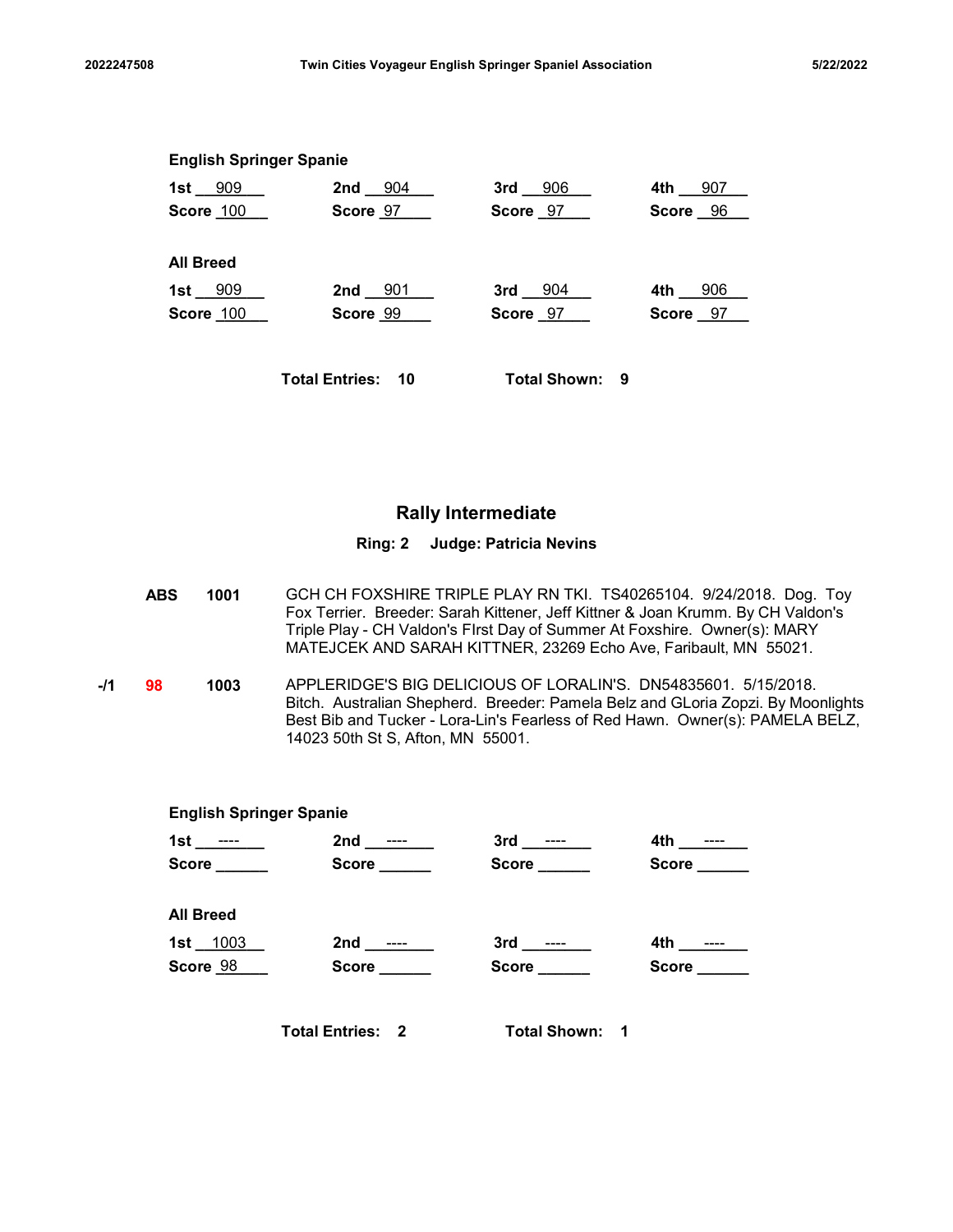# Rally Advanced B

| $2/-$                          | 95  | 1106 | DUALITY'S EVERMORE AROHA. SS00740602. 8/11/2017. Dog. English<br>Springer Spaniel. Breeder: Jamie Schommer. By B Big Brazzel Xtra Hot -<br>Wallylama's Better Than Diamonds. Owner(s): MEGAN NELSON, 2162 Rarire Dr,<br>Dresser, WI 54009. Jumps 16 inches                                                                                             |
|--------------------------------|-----|------|--------------------------------------------------------------------------------------------------------------------------------------------------------------------------------------------------------------------------------------------------------------------------------------------------------------------------------------------------------|
| $-I1$<br>HC/<br>HT<br>Q        | 100 | 1108 | MPACTS MAJESTIC STAR RE AX AXJ XF. DN55692502. 10/28/2018. Bitch.<br>Belgian Malinois. Breeder: Penny Winegartner. By Mpacts Duke of Destiny - Lois<br>Van De Zilveren. Owner(s): AMELIA GRENINGER, 6690 Cameron Ave NE,<br>Buffalo, MN 55313. Jumps 16 inches                                                                                         |
| $-I2$                          | 100 | 1109 | MACH5 PACH AMELIA'S MISS WEEPING WIMBLEDORFF RE MX MXJ MJP2<br>MXF PAX. SR67774401. 4/7/2011. Bitch. Golden Retriever. Breeder: Catharine<br>Greninger. By Toby II - Corrina's Miss Weeping Willow. Owner(s): AMELIA<br>GRENINGER, 6690 Cameron Ave NE, Buffalo, MN 55313. Jumps 16 inches                                                             |
| -/4                            | 100 | 1110 | HUNTLEIGH MR QB'S WINNING MOON HIGH PASS UDX OM2 PUTD BN GN<br>VERS RE CA BCAT. SR77640203. 4/5/2013. Dog. Golden Retriever. Breeder:<br>Ruth Ann Favreau and Darleen Harmon. By GCH CH Westmarch I Beelieve -<br>MACH Huntleigh's Dance To The Music. Owner(s): BONNIE SWANSON, 3813<br>Shepherd Hills Circle, Bloomington, MN 55431. Jumps 16 inches |
| $-13$                          | 100 | 1111 | FIREFLY'S MANGO'S TIME TO SHINE CA DCAT RATS DS CGC TKE.<br>SS12966401. 2/18/2019. Bitch. Golden Retriever. Breeder: Laura Misenhelter. By<br>Risa's Huckleberry Flnn - Firefly's Satin Riviera Anna. Owner(s): NICOLE SIMS,<br>2739 Shadow Ridge Place, Eudora, KS 66025. Jumps 16 inches                                                             |
|                                | 98  | 1103 | BLUVALLEY PRINCE OF THE PHOENIX CD PCD RM3 RAE OA OAJ NF CA<br>DCAT CGC TKI. DN40765402. 8/25/2014. Dog. Shetland Sheepdog. Breeder:<br>Patricia Bores and Rose Marie Jorgensen. By BluValley Macarena - Telyn's<br>Enjoying Everyday Life. Owner(s): STEFFANY CHRISTIANSON, 13437 181st<br>Circle NW, Elk RIver, MN 55330. Jumps 12 inches            |
| $1/-$<br>HC/<br><b>HT</b><br>Q | 97  | 1104 | CH BRIARTON PATRIOT GAMES CD PCD BN GN RAE RATN CGCA CGCU TKI.<br>SR80027402. 10/18/2013. Dog. English Springer Spaniel. Breeder: Cathy Van<br>Kempen & Ruth Dehmel. By GCH Cerise Signature of Telltale CD RN TDI - Briarton<br>N Rendition Satin Doll RN NA NAJ. Owner(s): KAY GLAESER, 804 Southview St<br>SE, Watertown, MN 55388. Jumps 12 inches |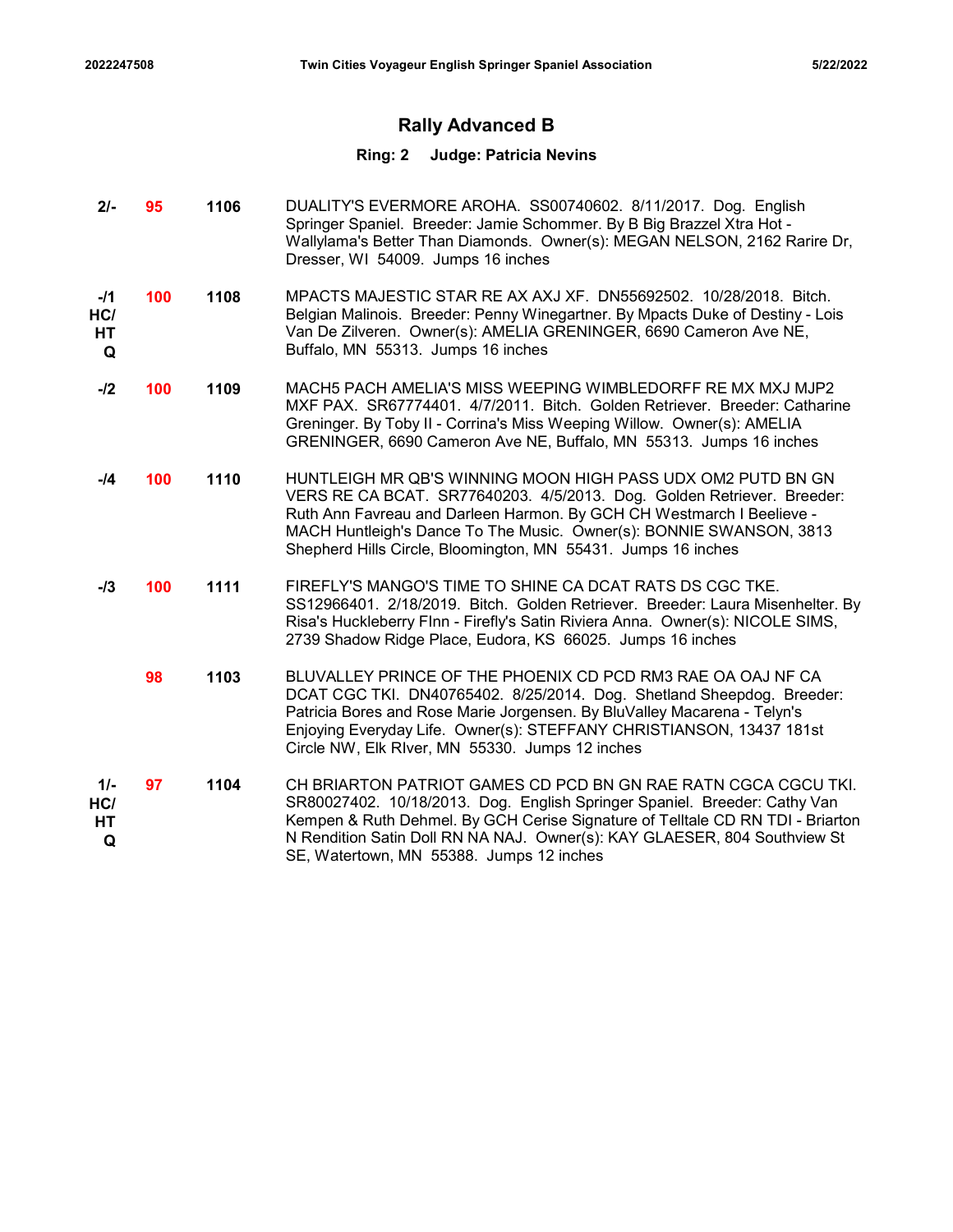| 2022247508 |                                | Twin Cities Voyageur English Springer Spaniel Association    |                       |                              | 5/22/2022 |
|------------|--------------------------------|--------------------------------------------------------------|-----------------------|------------------------------|-----------|
|            |                                |                                                              |                       |                              |           |
|            | <b>English Springer Spanie</b> |                                                              |                       |                              |           |
|            |                                | 1st 1104 2nd 1106 3rd ---- 2nd 2nd 1106<br>Score 97 Score 95 | Score ______          | Score _____                  |           |
|            |                                |                                                              |                       |                              |           |
|            | <b>All Breed</b>               |                                                              |                       |                              |           |
|            | 1st __1108 __<br>Score 100     | 2nd 1109<br>Score 100                                        | 3rd 1111<br>Score 100 | 4th 1110<br><b>Score</b> 100 |           |
|            |                                |                                                              |                       |                              |           |
|            |                                | <b>Total Entries: 7</b>                                      | <b>Total Shown: 7</b> |                              |           |

# Rally Excellent B

- -**/1 100 1207** MPACTS MAJESTIC STAR RE AX AXJ XF. DN55692502. 10/28/2018. Bitch. Belgian Malinois. Breeder: Penny Winegartner. By Mpacts Duke of Destiny - Lois Van De Zilveren. Owner(s): AMELIA GRENINGER, 6690 Cameron Ave NE, Buffalo, MN 55313. Jumps 16 inches -/3 **100 1208** FIREFLY'S MANGO'S TIME TO SHINE CA DCAT RATS DS CGC TKE.
- SS12966401. 2/18/2019. Bitch. Golden Retriever. Breeder: Laura Misenhelter. By Risa's Huckleberry FInn - Firefly's Satin Riviera Anna. Owner(s): NICOLE SIMS, 2739 Shadow Ridge Place, Eudora, KS 66025. Jumps 16 inches
- -/2 **100 1210** HOHUM'S SHADOW FROM THE MOON RA AX AXJ XF CGC TKI. SS15686403. 11/26/2019. Dog. Golden Retriever. Breeder: Gordon Schlichting & Marlele Dingmann. By Topbrass One More Trip to Birdland - Thistle Rocks Favirote Things. Owner(s): AMELIA GRENINGER, 6690 Cameron Ave NE, Buffalo, MN 55313. Jumps 16 inches
	- **99 1211** HUNTLEIGH MR QB'S WINNING MOON HIGH PASS UDX OM2 PUTD BN GN VERS RE CA BCAT. SR77640203. 4/5/2013. Dog. Golden Retriever. Breeder: Ruth Ann Favreau and Darleen Harmon. By GCH CH Westmarch I Beelieve - MACH Huntleigh's Dance To The Music. Owner(s): BONNIE SWANSON, 3813 Shepherd Hills Circle, Bloomington, MN 55431. Jumps 16 inches
	- 1212 MACH5 PACH AMELIA'S MISS WEEPING WIMBLEDORFF RE MX MXJ MJP2 MXF PAX. SR67774401. 4/7/2011. Bitch. Golden Retriever. Breeder: Catharine Greninger. By Toby II - Corrina's Miss Weeping Willow. Owner(s): AMELIA GRENINGER, 6690 Cameron Ave NE, Buffalo, MN 55313. Jumps 16 inches 99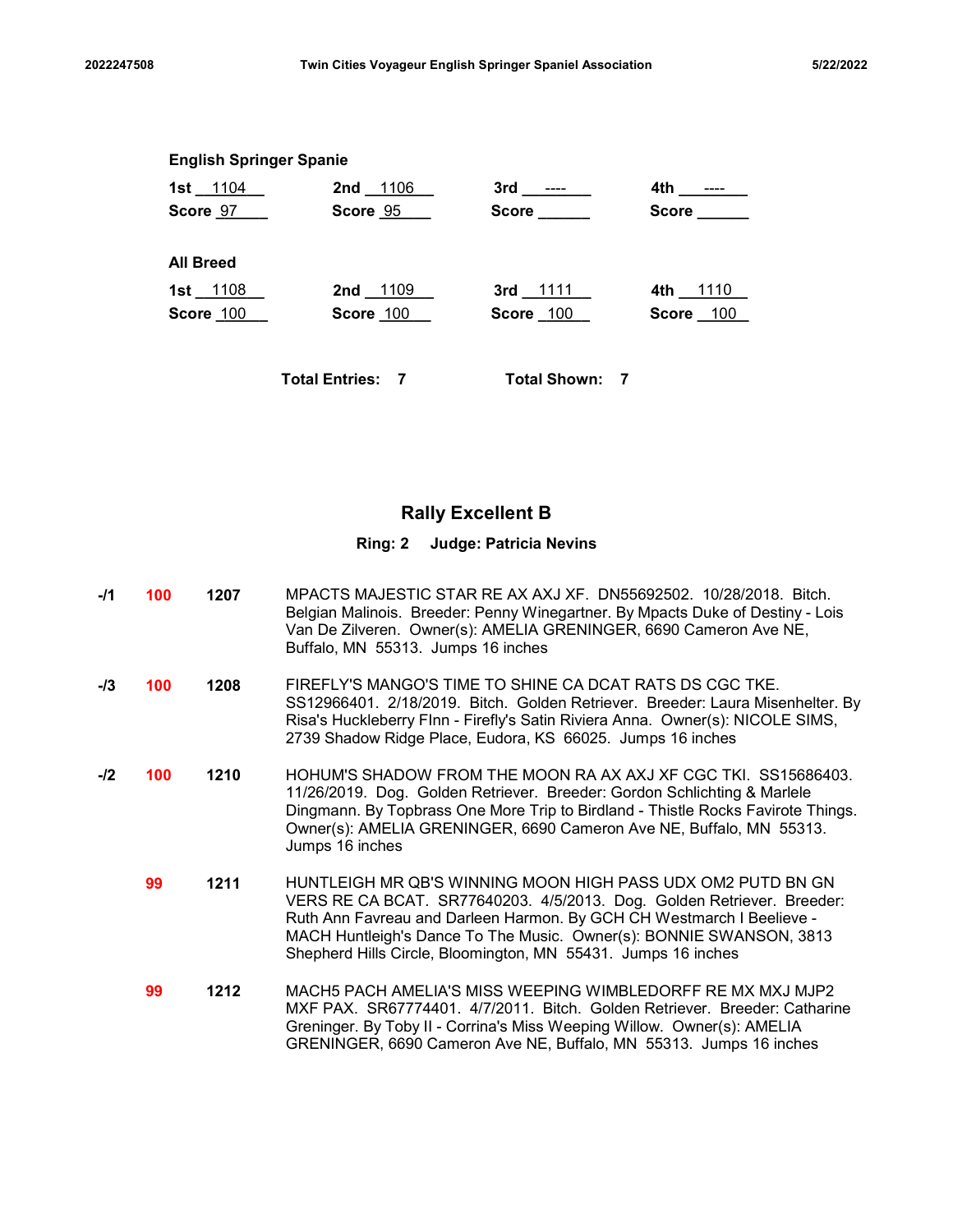- 2022247508 Twin Cities Voyageur English Springer Spaniel Association 5/22/2022<br>1205 BLUVALLEY PRINCE OF THE PHOENIX CD PCD RM3 RAE OA OAJ NF CA<br>DCAT CGC TKI. DN40765402. 8/25/2014. Dog. Shetland Sheepdog. Breeder:<br>Patricia 1205 BLUVALLEY PRINCE OF THE PHOENIX CD PCD RM3 RAE OA OAJ NF CA 96 DCAT CGC TKI. DN40765402. 8/25/2014. Dog. Shetland Sheepdog. Breeder: Patricia Bores and Rose Marie Jorgensen. By BluValley Macarena - Telyn's Enjoying Everyday Life. Owner(s): STEFFANY CHRISTIANSON, 13437 181st Circle NW, Elk RIver, MN 55330. Jumps 12 inches
- 1/4 **100 1206** CH BRIARTON PATRIOT GAMES CD PCD BN GN RAE RATN CGCA CGCU TKI. SR80027402. 10/18/2013. Dog. English Springer Spaniel. Breeder: Cathy Van Kempen & Ruth Dehmel. By GCH Cerise Signature of Telltale CD RN TDI - Briarton N Rendition Satin Doll RN NA NAJ. Owner(s): KAY GLAESER, 804 Southview St SE, Watertown, MN 55388. Jumps 12 inches
	- **93 1105** CH MACH JORDAN LASER OF ECHO LAKE BN RI MXS MJB MFB T2B4. WS47483905. 6/14/2014. Dog. Standard Schnauzer. Breeder: Kristin Gagner and Leslie Gagner. By GCH CH Jordan Keillor of Windtree - CH Jordan Janis Joplin of Windtree. Owner(s): MARJANA CALLERY, 2510 Queensport Rd, Woodbury, MN 55125. Jumps 12 inches
	- **98 1201** CH RUARAIGH'S CAIFE CAELACH VCD1 RA AX AXJ. DN58129701. 5/21/2019. Dog. Pembroke Welsh Corgi. Breeder: Kathryn Brandt & Pat Sandy Smith. By Belroyd Pencader Aled - Sandyshire Chanteuse. Owner(s): JENNY ZIMMERMAN AND STEVE KATH & KATHRYN BRENDT, 780 Cottage Ave W, St. Paul, MN 55117. Jumps 8 inches
	- **96 1204** EBONWALD'S PRIORITY OF MY HEART. DN54759507. 6/9/2018. Bitch. Cardigan Welsh Corgi. Breeder: Garrett Ramsay. By GCH Redbud Across The Universe - Ebonwald's Give Me A Reason To Wait. Owner(s): LYNN STOLTZMANN, 8161 Endicott Ave NW, Maple Lake, MN 55358. Jumps 8 inches

#### English Springer Spanie

| CH MACH JORDAN LASER OF ECHO LAKE BN RI MXS MJB MFB T2B4.<br>1105<br>WS47483905. 6/14/2014. Dog. Standard Schnauzer. Breeder: Kristin Gagner and<br>Leslie Gagner. By GCH CH Jordan Keillor of Windtree - CH Jordan Janis Joplin of<br>Windtree. Owner(s): MARJANA CALLERY, 2510 Queensport Rd, Woodbury, MN<br>55125. Jumps 12 inches<br>CH RUARAIGH'S CAIFE CAELACH VCD1 RA AX AXJ. DN58129701. 5/21/2019.<br>1201<br>Dog. Pembroke Welsh Corgi. Breeder: Kathryn Brandt & Pat Sandy Smith. By<br>Belroyd Pencader Aled - Sandyshire Chanteuse. Owner(s): JENNY ZIMMERMAN<br>AND STEVE KATH & KATHRYN BRENDT, 780 Cottage Ave W, St. Paul, MN<br>55117. Jumps 8 inches<br>EBONWALD'S PRIORITY OF MY HEART. DN54759507. 6/9/2018. Bitch.<br>1204<br>Cardigan Welsh Corgi. Breeder: Garrett Ramsay. By GCH Redbud Across The<br>Universe - Ebonwald's Give Me A Reason To Wait. Owner(s): LYNN |
|------------------------------------------------------------------------------------------------------------------------------------------------------------------------------------------------------------------------------------------------------------------------------------------------------------------------------------------------------------------------------------------------------------------------------------------------------------------------------------------------------------------------------------------------------------------------------------------------------------------------------------------------------------------------------------------------------------------------------------------------------------------------------------------------------------------------------------------------------------------------------------------------|
|                                                                                                                                                                                                                                                                                                                                                                                                                                                                                                                                                                                                                                                                                                                                                                                                                                                                                                |
|                                                                                                                                                                                                                                                                                                                                                                                                                                                                                                                                                                                                                                                                                                                                                                                                                                                                                                |
| STOLTZMANN, 8161 Endicott Ave NW, Maple Lake, MN 55358. Jumps 8 inches                                                                                                                                                                                                                                                                                                                                                                                                                                                                                                                                                                                                                                                                                                                                                                                                                         |
| <b>English Springer Spanie</b>                                                                                                                                                                                                                                                                                                                                                                                                                                                                                                                                                                                                                                                                                                                                                                                                                                                                 |
| 1st 1206<br>4th ________                                                                                                                                                                                                                                                                                                                                                                                                                                                                                                                                                                                                                                                                                                                                                                                                                                                                       |
| $Score$ <sub>_____</sub><br><b>Score</b> Score<br>Score ____<br>Score 100                                                                                                                                                                                                                                                                                                                                                                                                                                                                                                                                                                                                                                                                                                                                                                                                                      |
| <b>All Breed</b>                                                                                                                                                                                                                                                                                                                                                                                                                                                                                                                                                                                                                                                                                                                                                                                                                                                                               |
| 1st 1207<br>2nd 1210<br>3rd 1208<br>4th 1206                                                                                                                                                                                                                                                                                                                                                                                                                                                                                                                                                                                                                                                                                                                                                                                                                                                   |
| Score 100<br>Score 100<br>Score 100<br>Score 100                                                                                                                                                                                                                                                                                                                                                                                                                                                                                                                                                                                                                                                                                                                                                                                                                                               |
| <b>Total Shown: 10</b><br><b>Total Entries: 10</b>                                                                                                                                                                                                                                                                                                                                                                                                                                                                                                                                                                                                                                                                                                                                                                                                                                             |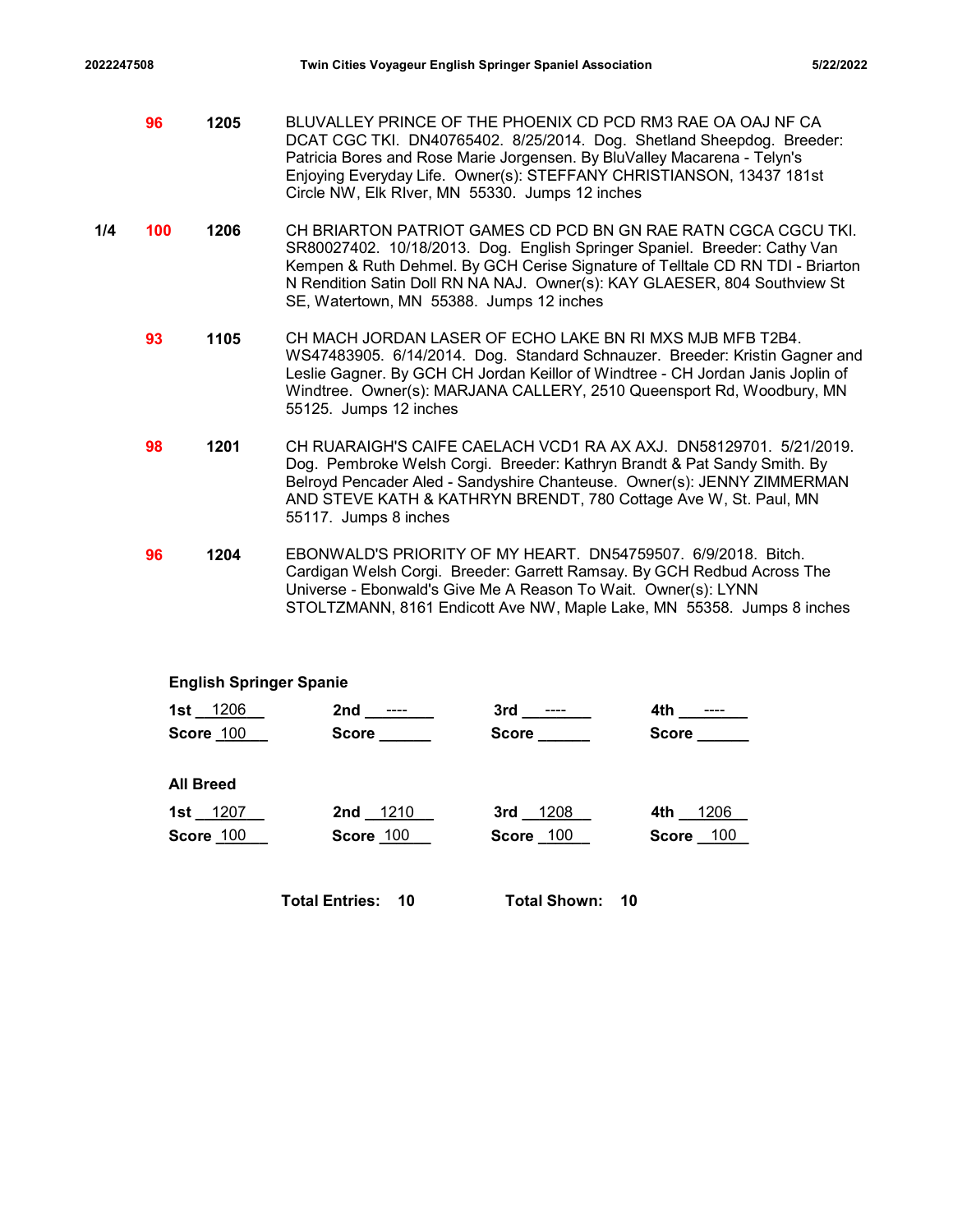# Rally Master

- -**/2 99 1307** MPACTS MAJESTIC STAR RE AX AXJ XF. DN55692502. 10/28/2018. Bitch. Belgian Malinois. Breeder: Penny Winegartner. By Mpacts Duke of Destiny - Lois Van De Zilveren. Owner(s): AMELIA GRENINGER, 6690 Cameron Ave NE, Buffalo, MN 55313. Jumps 16 inches
	- **94 1308** HUNTLEIGH MR QB'S WINNING MOON HIGH PASS UDX OM2 PUTD BN GN VERS RE CA BCAT. SR77640203. 4/5/2013. Dog. Golden Retriever. Breeder: Ruth Ann Favreau and Darleen Harmon. By GCH CH Westmarch I Beelieve - MACH Huntleigh's Dance To The Music. Owner(s): BONNIE SWANSON, 3813 Shepherd Hills Circle, Bloomington, MN 55431. Jumps 16 inches
- -**/3 97 1309** FIREFLY'S MANGO'S TIME TO SHINE CA DCAT RATS DS CGC TKE. SS12966401. 2/18/2019. Bitch. Golden Retriever. Breeder: Laura Misenhelter. By Risa's Huckleberry FInn - Firefly's Satin Riviera Anna. Owner(s): NICOLE SIMS, 2739 Shadow Ridge Place, Eudora, KS 66025. Jumps 16 inches
- -/1 **100 1310** MACH5 PACH AMELIA'S MISS WEEPING WIMBLEDORFF RE MX MXJ MJP2 MXF PAX. SR67774401. 4/7/2011. Bitch. Golden Retriever. Breeder: Catharine Greninger. By Toby II - Corrina's Miss Weeping Willow. Owner(s): AMELIA GRENINGER, 6690 Cameron Ave NE, Buffalo, MN 55313. Jumps 16 inches
- -14 **95** 1304 BLUVALLEY PRINCE OF THE PHOENIX CD PCD RM3 RAE OA OAJ NF CA DCAT CGC TKI. DN40765402. 8/25/2014. Dog. Shetland Sheepdog. Breeder: Patricia Bores and Rose Marie Jorgensen. By BluValley Macarena - Telyn's Enjoying Everyday Life. Owner(s): STEFFANY CHRISTIANSON, 13437 181st Circle NW, Elk RIver, MN 55330. Jumps 12 inches
- 1/- 93 1305 CH BRIARTON PATRIOT GAMES CD PCD BN GN RAE RATN CGCA CGCU TKI. SR80027402. 10/18/2013. Dog. English Springer Spaniel. Breeder: Cathy Van Kempen & Ruth Dehmel. By GCH Cerise Signature of Telltale CD RN TDI - Briarton N Rendition Satin Doll RN NA NAJ. Owner(s): KAY GLAESER, 804 Southview St SE, Watertown, MN 55388. Jumps 12 inches
	- **1306** OLAF X BN RA CGC TKA. SS10321101. 11/28/2018. Bitch. Labrador Retriever. Breeder: Shelly Suzanne Wiliamson. By Majestic Oaks Sam - Bella Sue of Adeline Woods. Owner(s): FRANKIE RICHARDS, 13910 272nd Ave NW, Zimmerman, MN 55398. Jumps 12 inches
	- 1303 TOPFLITE MERIT ONLY A GAME BN UDX RAE. TS07845601. 3/31/2011. Dog. Papillon. Breeder: Erin A Moore & Sandra Schumacher. By Arkeno This Rounds On You - Topflite Only Game In Town. Owner(s): JUDY FEY, 17412 Cty Rd 101 W, Wayzata, MN 55391. Jumps 8 inches 74